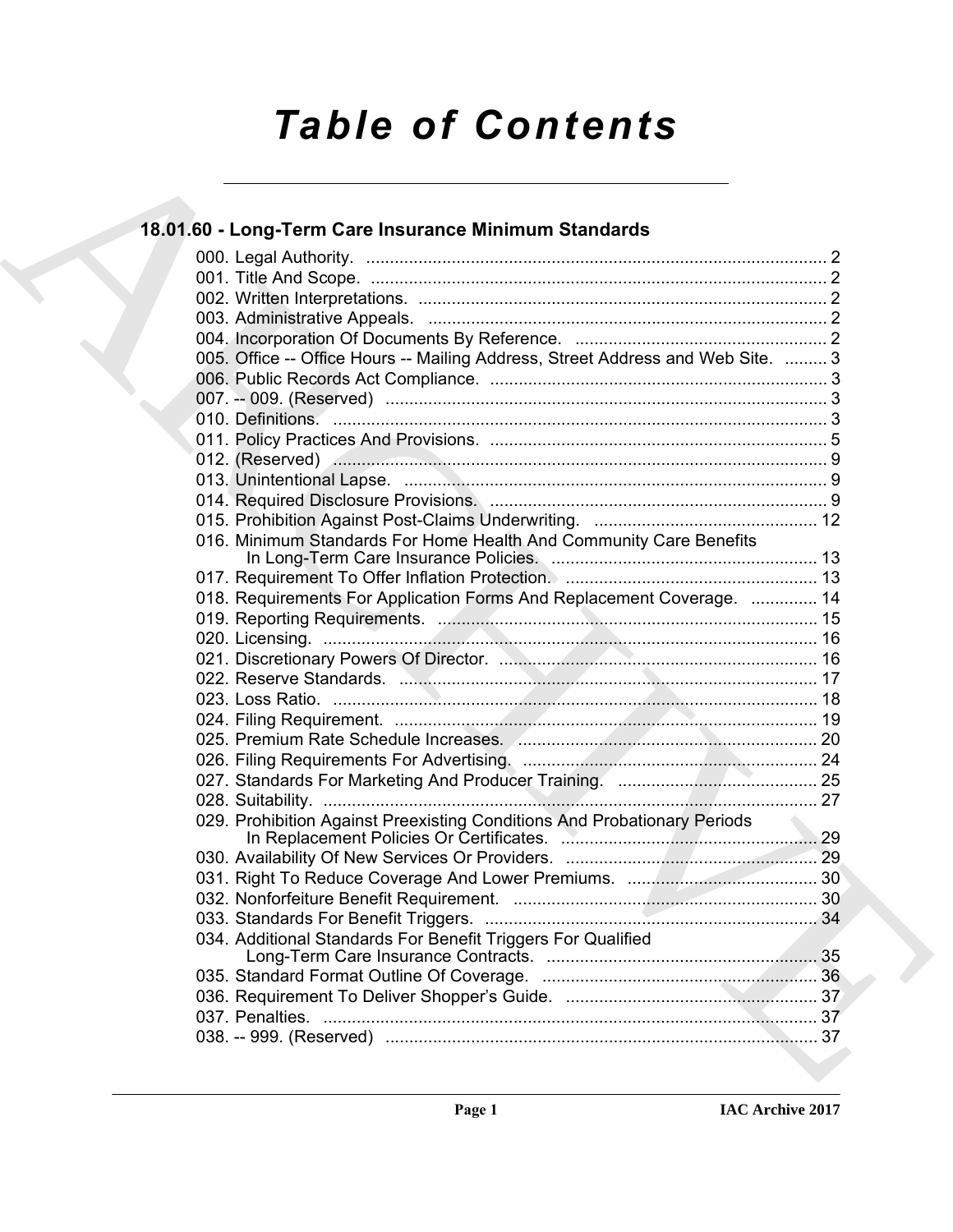#### **IDAPA 18 TITLE 01 CHAPTER 60**

#### **18.01.60 - LONG-TERM CARE INSURANCE MINIMUM STANDARDS**

#### <span id="page-1-1"></span><span id="page-1-0"></span>**000. LEGAL AUTHORITY.**

This rule is issued pursuant to the authority vested in the director under Chapters 2 and 46, Title 41, Idaho Code and Chapter 52, Title 67, Idaho Code. (4-5-00)

### <span id="page-1-2"></span>**001. TITLE AND SCOPE.**

**01. Title**. This rule shall be cited in full as Idaho Department of Insurance Rule, IDAPA 18.01.60, rule to implement the "Long-Term Care Insurance Minimum Standards." (4-5-00)

**02. Purpose**. The purpose of this rule is to promote the public interest, to promote the availability of long-term care insurance coverage, to protect applicants for long-term care insurance, as defined, from unfair or deceptive sales or enrollment practices, to facilitate public understanding and comparison of long-term care insurance coverages, and to facilitate flexibility and innovation in the development of long-term care insurance. (4-5-00)

**CHAPTER 69**<br> **CHAPTER CHAPTER CHAPTER CHAPTER OF INTERNATIONAL STANDARDS<br>
THE CHAPTER CHAPTER CHAPTER CHAPTER CHAPTER CHAPTER (SEE ALSO CHAPTER CHAPTER CHAPTER CHAPTER CHAPTER CHAPTER CHAPTER CHAPTER CHAPTER CHAPTER CHAP Scope and Applicability**. Except as otherwise specifically provided, this rule applies to all longterm care insurance policies including qualified long-term care insurance contracts and life insurance policies that accelerate benefits for long-term care delivered or issued for delivery in this state on or after the effective date by Insurers, Fraternal Benefit Societies, Managed Care Organizations and all similar organizations; certain provisions of this rule apply only to qualified long-term care insurance. Additionally, this rule is intended to apply to policies having indemnity benefits that are triggered by activities of daily living and sold as disability income insurance, if:

 $(3-30-01)$ 

**a.** The benefits of the disability income policy are dependent upon or vary in amount based on the receipt of long-term care services; (3-30-01)

**b.** The disability income policy is advertised, marketed or offered as insurance for long-term care services; or (3-30-01)

**c.** Benefits under the policy may commence after the policyholder has reached Social Security's normal retirement age unless benefits are designed to replace lost income or pay for specific expenses other than long-term care services. (3-30-01)

### <span id="page-1-3"></span>**002. WRITTEN INTERPRETATIONS.**

In accordance with Section 67-5201(19)(b)(iv), Idaho Code, this agency may have written statements which pertain to the interpretation of the rules of the chapter, or to the documentation of compliance with the rules of this chapter. These documents will be available for public inspection and copying at cost in the main office. (3-30-07)

#### <span id="page-1-4"></span>**003. ADMINISTRATIVE APPEALS.**

All administrative appeals shall be governed by Chapter 2, Title 41, Idaho Code, and the Idaho Administrative Procedure Act, Title 67, Chapter 52, Idaho Code, and IDAPA 04.11.01, "Idaho Rules of Administrative Procedure of the Attorney General," Sections 000 through 099, General Provisions. (3-30-07)

### <span id="page-1-6"></span><span id="page-1-5"></span>**004. INCORPORATION OF DOCUMENTS BY REFERENCE.**

**01. Forms**. Documents incorporated by reference may be obtained from the Idaho Department of Insurance website at http://www.doi.idaho.gov. (3-25-16)

**02. Documents Incorporated by Reference**. This rule incorporates by reference the following documents, appendices, and attachments of the National Association of Insurance Commissioners (NAIC) Long-Term Care Model Regulation 641. The Model Regulation is available from the National Association of Insurance Commissioners, 2301 McGee Street, Suite 800, Kansas City, MO 64108-2662 and from the Idaho Department of Insurance.  $(3-25-16)$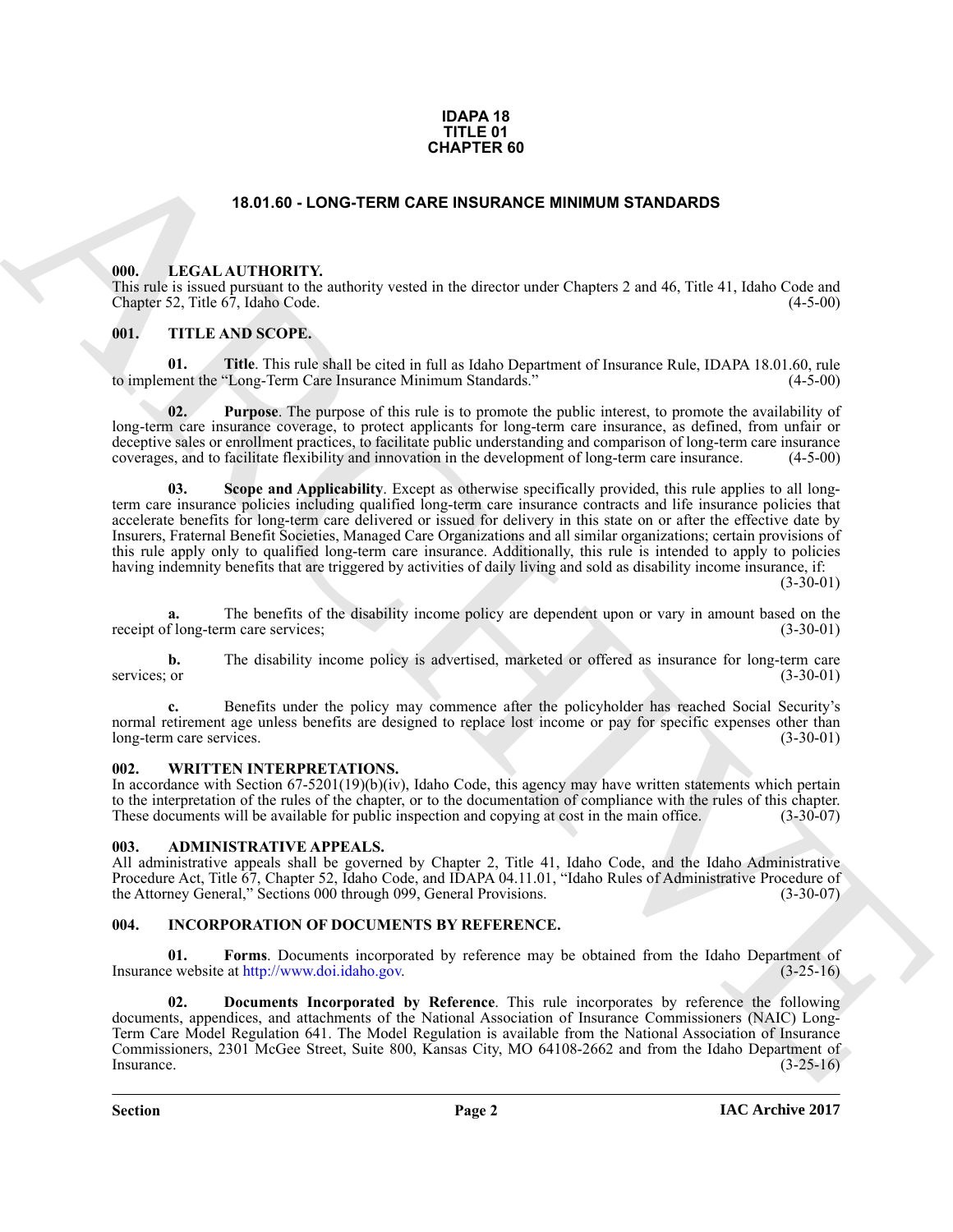| <b>Department of Insurance</b>      |                                                                                                                                                                                                                                                                                                                                                                                  | <b>Insurance Minimum Standards</b> |             |
|-------------------------------------|----------------------------------------------------------------------------------------------------------------------------------------------------------------------------------------------------------------------------------------------------------------------------------------------------------------------------------------------------------------------------------|------------------------------------|-------------|
| a.                                  | Rescission Reporting Form for Long-Term Care, Appendix A.                                                                                                                                                                                                                                                                                                                        |                                    | $(3-25-16)$ |
| b.                                  | Personal Worksheet, Appendix B.                                                                                                                                                                                                                                                                                                                                                  |                                    | $(3-25-16)$ |
| c.                                  | Things You Should Know Before You Buy Long-Term Care Insurance, Appendix C.                                                                                                                                                                                                                                                                                                      |                                    | $(3-25-16)$ |
| d.                                  | Suitability Letter, Appendix D.                                                                                                                                                                                                                                                                                                                                                  |                                    | $(3-25-16)$ |
| e.                                  | Claims Denial Reporting Form, Appendix E.                                                                                                                                                                                                                                                                                                                                        |                                    | $(3-25-16)$ |
| f.                                  | Instructions, Appendix F.                                                                                                                                                                                                                                                                                                                                                        |                                    | $(3-25-16)$ |
| g.                                  | Replacement and Lapse Reporting Form, Appendix G.                                                                                                                                                                                                                                                                                                                                |                                    | $(3-25-16)$ |
| h.                                  | Outline of Coverage.                                                                                                                                                                                                                                                                                                                                                             |                                    | $(3-25-16)$ |
| Care Insurance, Attachment I.       | Notice to Applicant Regarding Replacement of Individual Accident and Sickness or Long-Term                                                                                                                                                                                                                                                                                       |                                    | $(3-25-16)$ |
| Insurance, Attachment II.           | Notice to Applicant Regarding Replacement of Accident and Sickness or Long-Term Care                                                                                                                                                                                                                                                                                             |                                    | $(3-25-16)$ |
| 005.                                | <b>OFFICE -- OFFICE HOURS -- MAILING ADDRESS, STREET ADDRESS AND WEB SITE.</b>                                                                                                                                                                                                                                                                                                   |                                    |             |
| 01.<br>and legal holidays.          | Office Hours. The Department of Insurance is open from 8 a.m. to 5pm. Except Saturday. Sunday                                                                                                                                                                                                                                                                                    |                                    | $(3-30-07)$ |
| 02.<br>83720, Boise, ID 83720-0043. | Mailing Address. The department's mailing address is: Idaho Department of Insurance, P.O. Box                                                                                                                                                                                                                                                                                    |                                    | $(3-30-07)$ |
| 03.<br>83720-0043.                  | Street Address. The principal place of business is 700 West State Street, 3rd Floor, Boise, Idaho                                                                                                                                                                                                                                                                                |                                    | $(3-30-07)$ |
| 04.                                 | Web Site Address. The department's website is http://www.doi.idaho.gov.                                                                                                                                                                                                                                                                                                          |                                    | $(3-30-07)$ |
| 006.<br>1, Idaho Code.              | PUBLIC RECORDS ACT COMPLIANCE.<br>Any records associated with these rules are subject to the provision of the Idaho Public Records Act, Title 74, Chapter                                                                                                                                                                                                                        |                                    | $(3-30-07)$ |
| $007. - 009.$                       | (RESERVED)                                                                                                                                                                                                                                                                                                                                                                       |                                    |             |
| 010.<br>requirements:               | DEFINITIONS.<br>For the purpose of this rule, no long-term care insurance policy delivered or issued for delivery in this state shall use<br>the terms set forth below, unless the terms are defined in the policy. In relation to the Qualified Long-Term Care<br>plans, such definitions must satisfy definitions as amended by the U.S. Treasury Department and the following |                                    | $(4-5-00)$  |
| 01.<br>transferring.                | Activities of Daily Living. At least bathing, continence, dressing, eating, toileting, and                                                                                                                                                                                                                                                                                       |                                    | $(4-5-00)$  |
| 02.                                 | Acute Condition. The individual is medically unstable. Such an individual requires frequent<br>monitoring by medical professionals, such as physicians and registered nurses, in order to maintain his health status.                                                                                                                                                            |                                    | $(4-5-00)$  |
|                                     |                                                                                                                                                                                                                                                                                                                                                                                  |                                    |             |

#### <span id="page-2-8"></span><span id="page-2-0"></span>**005. OFFICE -- OFFICE HOURS -- MAILING ADDRESS, STREET ADDRESS AND WEB SITE.**

### <span id="page-2-9"></span>**04. Web Site Address**. The department's website is http://www.doi.idaho.gov. (3-30-07)

#### <span id="page-2-1"></span>**006. PUBLIC RECORDS ACT COMPLIANCE.**

#### <span id="page-2-2"></span>**007. -- 009. (RESERVED)**

#### <span id="page-2-7"></span><span id="page-2-6"></span><span id="page-2-5"></span><span id="page-2-4"></span><span id="page-2-3"></span>**010. DEFINITIONS.**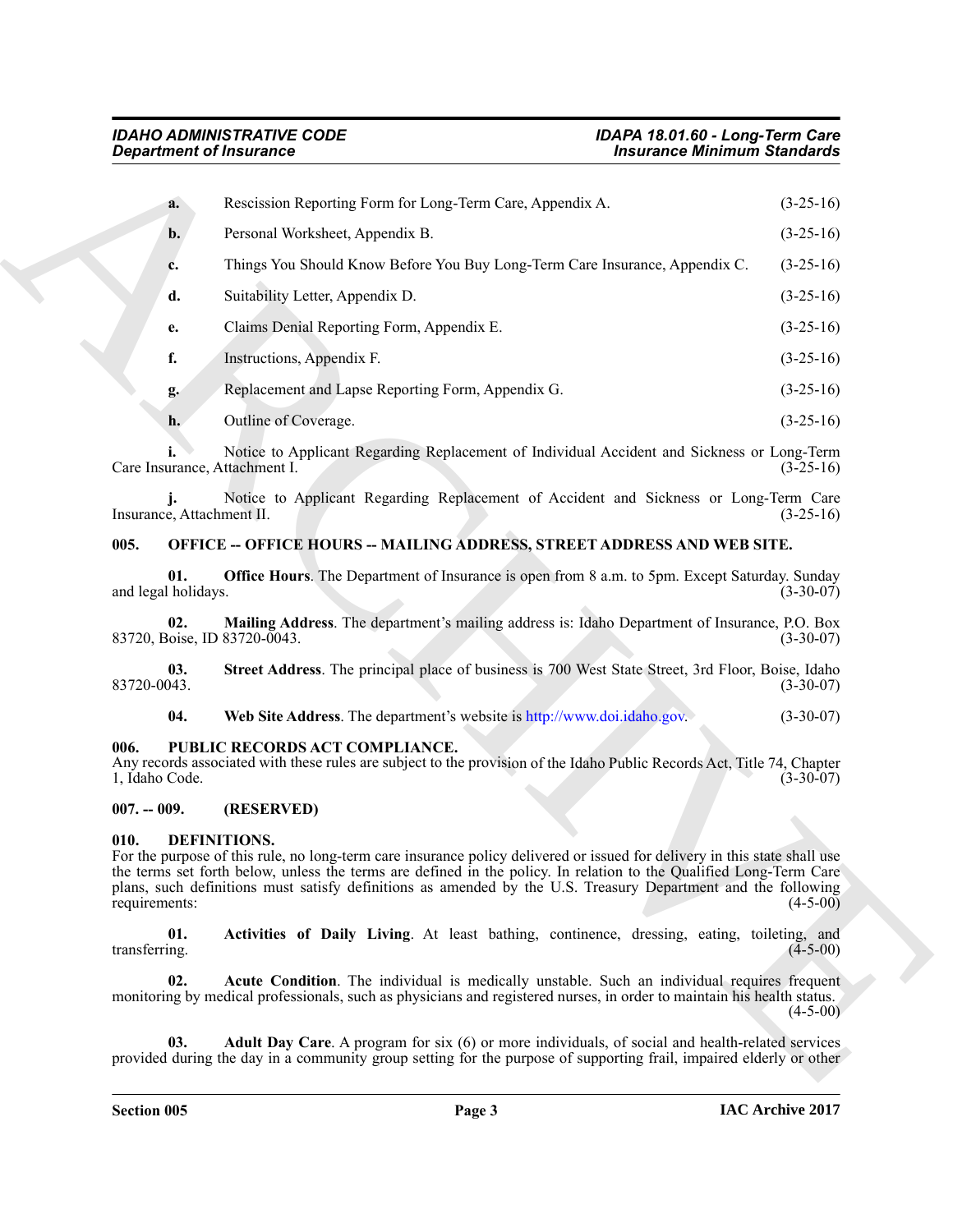## *IDAHO ADMINISTRATIVE CODE IDAPA 18.01.60 - Long-Term Care*

## **Insurance Minimum Standards**

disabled adults who can benefit from care in a group setting outside the home. (4-5-00)

<span id="page-3-0"></span>**04. Bathing**. Washing oneself by sponge bath; or in either a tub or shower, including the task of getting ut of the tub or shower. (4-5-00) into or out of the tub or shower.

<span id="page-3-1"></span>**05.** Cognitive Impairment. A deficiency in a person's short or long-term memory, orientation as to blace and time, deductive or abstract reasoning, or judgment as it relates to safety awareness. (4-5-00) person, place and time, deductive or abstract reasoning, or judgment as it relates to safety awareness.

<span id="page-3-2"></span>**06. Continence**. The ability to maintain control of bowel and bladder function; or, when unable to maintain control of bowel or bladder function, the ability to perform associated personal hygiene (including caring for catheter or colostomy bag). (4-5-00) for catheter or colostomy bag).

<span id="page-3-3"></span>**07. Dressing**. Putting on and taking off all items of clothing and any necessary braces, fasteners, or artificial limbs. (4-5-00) artificial limbs. (4-5-00)

<span id="page-3-5"></span><span id="page-3-4"></span>**08.** Eating. Feeding oneself by getting food into the body from a receptacle (such as a plate, cup, or by a feeding tube or intravenously. (4-5-00) table) or by a feeding tube or intravenously.

*Department of Insurance*<br> **Anti-mass Constitution and a new positive version business chamming a final of the C-300<br>
and so the state in the state of the state of the state of the state of the state of the state of the 09. Exceptional Increase**. Means only those increases filed by an insurer as exceptional for which the director determines the need for the premium rate increase is justified due to changes in Idaho laws or rules applicable to long-term care coverage, or due to increased and unexpected utilization that affects the majority of insurers of similar products. (3-30-01) similar products.

**a.** Except as provided in Section 025, Premium Rate Schedule Increases, exceptional increases are subject to the same requirements as other premium rate schedule increases. (3-30-07)

**b.** The director may request a review by an independent actuary or a professional actuarial body of the a request that an increase be considered an exceptional increase. (3-30-01) basis for a request that an increase be considered an exceptional increase.

The director, in determining that the necessary basis for an exceptional increase exists, shall also ential offsets to higher claims costs.  $(3-30-01)$ determine any potential offsets to higher claims costs.

<span id="page-3-6"></span>**10. Hands-On Assistance**. Physical assistance (minimal, moderate, or maximal) without which the individual would not be able to perform the activity of daily living. (4-5-00)

<span id="page-3-7"></span>**11. Home Health Care Services**. Medical and non-medical services, provided to ill, disabled, or infirm persons in their residences. Such services may include homemaker services, assistance with activities of daily living, and respite care services. (4-5-00) living, and respite care services.

<span id="page-3-8"></span>**12. Incidental**. As used in Subsection 025.10, the value of the long-term care benefits provided is less than ten percent (10%) of the total value of the benefits provided over the life of the policy. These values shall be measured as of the date of issue.  $(3-30-07)$ measured as of the date of issue.

<span id="page-3-9"></span>**13. Medicare**. "The Health Insurance for the Aged Act, Title XVIII of the Social Security Amendments of 1965 as Then Constituted or Later Amended," or "Title I, Part I of Public Law 89-97, as Enacted by the Eighty-Ninth Congress of the United States of America and popularly known as the Health Insurance for the Aged Act, as then constituted and any later amendments or substitutes thereof," or words of similar import. (4-5-00)

<span id="page-3-10"></span>**14. Mental or Nervous Disorder**. Shall not be defined to include more than neurosis, psychoneurosis, thy, psychosis, or mental or emotional disease or disorder. psychopathy, psychosis, or mental or emotional disease or disorder.

**15. Personal Care**. The provision of hands-on services to assist an individual with activities of daily (4-5-00)  $\mu$  living.  $(4-5-00)$ 

<span id="page-3-12"></span><span id="page-3-11"></span>**16**. **Qualified Actuary**. Means a member in gooding standing of the American Academy of Actuaries.  $(3-30-01)$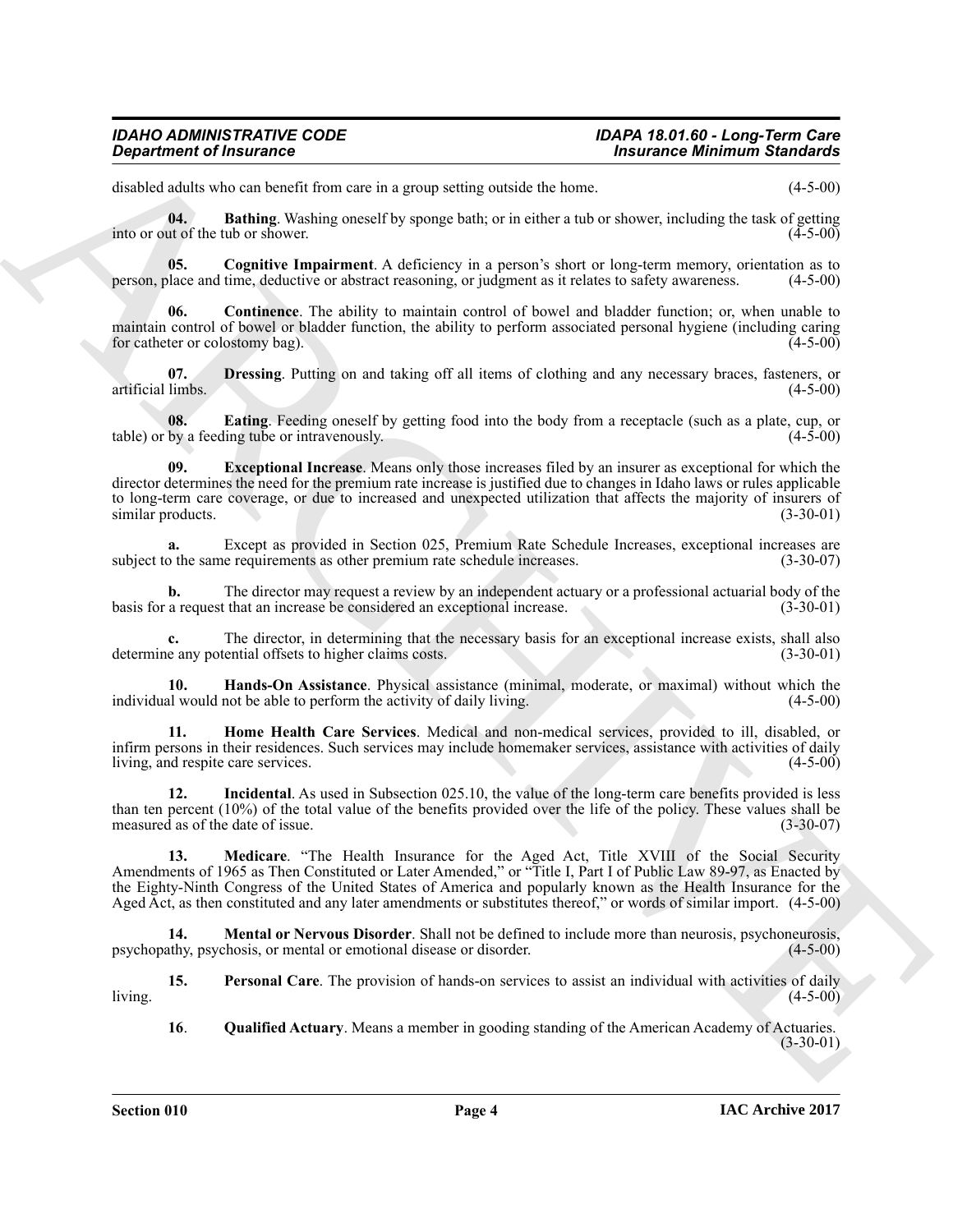<span id="page-4-2"></span>**17. Similar Policy Forms**. Means all of the long-term care insurance policies and certificates issued by an insurer in the same long-term care benefit classification as the policy form being considered. Certificates of groups that meet the definition in Section 41-4603(4)(a), Idaho Code, are not considered similar to certificates or policies otherwise issued as long-term care insurance, but are similar to other comparable certificates with the same long-term care benefit classifications. For purposes of determining similar policy forms, long-term care benefit classifications are defined as follows: (3-30-01)

<span id="page-4-3"></span>

| а.          | Institutional long-term care benefits only;        | $(3-30-01)$ |
|-------------|----------------------------------------------------|-------------|
| b.          | Non-institutional long-term care benefits only; or | $(3-30-01)$ |
| $c_{\cdot}$ | Comprehensive long-term care benefits.             | $(3-30-01)$ |

**18. Skilled Nursing Care, Personal Care, Home Care, Specialized Care, Assisted Living Care and Other Services**. Skilled Nursing Care, Personal Care, Home Care, Specialized Care, Assisted Living Care and other services shall be defined in relation to the level of skill required, the nature of the care and the setting in which care must be delivered. (3-30-07) must be delivered.

**19. Toileting**. Getting to and from the toilet, getting on and off the toilet, and performing associated hygiene. (4-5-00) personal hygiene.

<span id="page-4-5"></span><span id="page-4-4"></span><span id="page-4-1"></span>**20. Transferring**. Moving into or out of a bed, chair, or wheelchair. (4-5-00)

**Expansion of Francesco Constraints of the University of Theorem 2013.**<br>
Since the same of the University of the University of the University of the University of Constraints of Constraints of Constraints of Constraints o **21. All Providers of Services**. All providers of services including but not limited to Skilled Nursing Facility, Extended Care Facility, Convalescent Nursing Home, Personal Care Facility, Specialized Care Providers, Assisted Living Facility, and Home Care Agency shall be defined in relation to the services and facilities required to be available and the licensure, certification, registration or degree status of those providing or supervising the services. When the definition requires that the provider be appropriately licensed, certified or registered, it shall also state what requirements a provider must meet in lieu of licensure, certification or registration when the state in which the service is to be furnished does not require a provider of these services to be licensed, certified or registered, or when the state licenses, certifies or registers the provider of services under another name. (3-30-07)

### <span id="page-4-6"></span><span id="page-4-0"></span>**011. POLICY PRACTICES AND PROVISIONS.**

<span id="page-4-7"></span>**01. Renewability**. The terms "guaranteed renewable" and "noncancellable" shall not be used in any individual long-term care insurance policy without further explanatory language in accordance with the disclosure requirements of Section 014 of this rule.

**a.** A policy issued to an individual shall not contain renewal provisions other than "guaranteed renewable" or "noncancellable."

**b.** The term "guaranteed renewable" may be used only when the insured has the right to continue the long-term care insurance in force by the timely payment of premiums and when the insurer has no unilateral right to make any change in any provision of the policy or rider while the insurance is in force, and cannot decline to renew, except that rates may be revised by the insurer on a class basis. (4-5-00) except that rates may be revised by the insurer on a class basis.

The term "noncancellable" may be used only when the insured has the right to continue the longterm care insurance in force by the timely payment of premiums during which period the insurer has no right to unilaterally make any change in any provision of the insurance or in the premium rate. (4-5-00) unilaterally make any change in any provision of the insurance or in the premium rate.

**d.** The term "level premium" may only be used when the insurer does not have the right to change the premium for a specified period for the life of the policy. (3-30-01)

**e.** In addition to the other requirements of Subsection 011.01, a qualified long-term care insurance contract shall be guaranteed renewable, within the meaning of Section 7702B(b)(1)(C) of the Internal Revenue Code of 1986 as amended. (3-30-07) of 1986 as amended.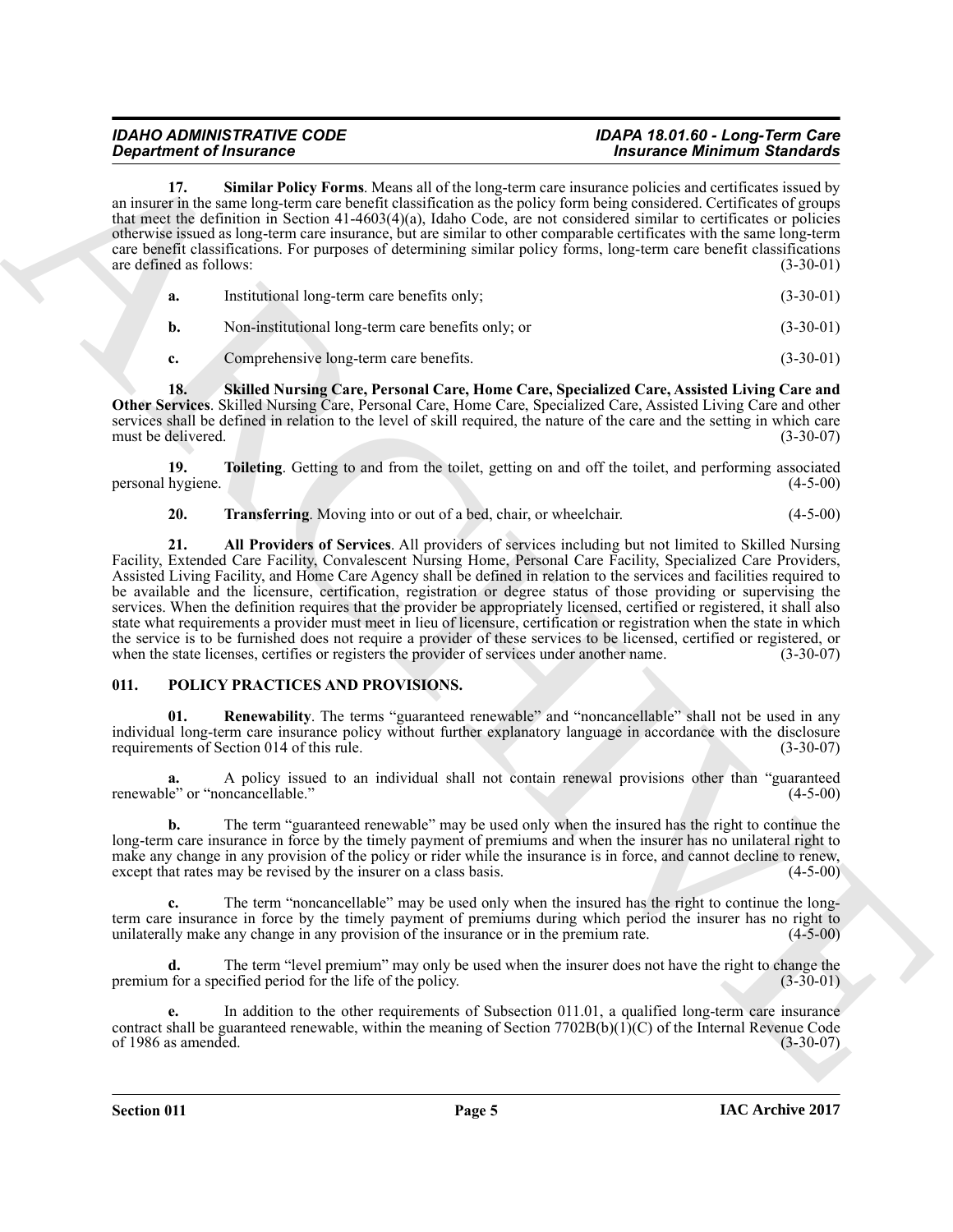<span id="page-5-2"></span>

|  | Preexisting conditions or diseases; | $(4-5-00)$ |
|--|-------------------------------------|------------|
|--|-------------------------------------|------------|

|                                     | <b>Department of Insurance</b>                                                                                                                                                                                                                                                                                                                                                                                                                                                                                                                                                                                | <b>Insurance Minimum Standards</b> |  |  |
|-------------------------------------|---------------------------------------------------------------------------------------------------------------------------------------------------------------------------------------------------------------------------------------------------------------------------------------------------------------------------------------------------------------------------------------------------------------------------------------------------------------------------------------------------------------------------------------------------------------------------------------------------------------|------------------------------------|--|--|
| 02.<br>accident, except as follows: | Limitations and Exclusions. A policy may not be delivered or issued for delivery in this state as<br>long-term care insurance if the policy limits or excludes coverage by type of illness, treatment, medical condition or                                                                                                                                                                                                                                                                                                                                                                                   | $(4-5-00)$                         |  |  |
| a.                                  | Preexisting conditions or diseases;                                                                                                                                                                                                                                                                                                                                                                                                                                                                                                                                                                           | $(4-5-00)$                         |  |  |
| b.                                  | Mental or nervous disorders; however, this shall not permit exclusion or limitation of benefits on<br>the basis of Alzheimer's Disease;                                                                                                                                                                                                                                                                                                                                                                                                                                                                       | $(4-5-00)$                         |  |  |
| c.                                  | Alcoholism and drug addiction;                                                                                                                                                                                                                                                                                                                                                                                                                                                                                                                                                                                | $(4-5-00)$                         |  |  |
| d.                                  | Illness, treatment, or medical condition arising out of:                                                                                                                                                                                                                                                                                                                                                                                                                                                                                                                                                      | $(4-5-00)$                         |  |  |
| $i_{\cdot}$                         | War or act of war (whether declared or undeclared);                                                                                                                                                                                                                                                                                                                                                                                                                                                                                                                                                           | $(4-5-00)$                         |  |  |
| ii.                                 | Participation in a felony, riot, or insurrection;                                                                                                                                                                                                                                                                                                                                                                                                                                                                                                                                                             | $(4-5-00)$                         |  |  |
| iii.                                | Service in the armed forces or units auxiliary thereto;                                                                                                                                                                                                                                                                                                                                                                                                                                                                                                                                                       | $(4-5-00)$                         |  |  |
| iv.                                 | Suicide (sane or insane), attempted suicide, or intentionally self-inflicted injury; or                                                                                                                                                                                                                                                                                                                                                                                                                                                                                                                       | $(4-5-00)$                         |  |  |
| V.                                  | Aviation (this exclusion applies only to non-fare-paying passengers).                                                                                                                                                                                                                                                                                                                                                                                                                                                                                                                                         | $(4-5-00)$                         |  |  |
| e.<br>in the absence of insurance;  | Treatment provided in a government facility (unless otherwise required by law), services for which<br>benefits are available under Medicare or other governmental program (except Medicaid), any state or federal<br>workers' compensation, employer's liability or occupational disease law, or any motor vehicle no-fault law, services<br>provided by a member of the covered person's immediate family, and services for which no charge is normally made                                                                                                                                                 | $(4-5-00)$                         |  |  |
| f.<br>insurance policy; or          | Expenses for services or items available or paid under another long-term care insurance or health                                                                                                                                                                                                                                                                                                                                                                                                                                                                                                             | $(4-5-00)$                         |  |  |
|                                     | In the case of a qualified long-term care insurance contract, expenses for services or items to the<br>extent that the expenses are reimbursable under Title XVIII of the Social Security Act or would be so reimbursable<br>but for the application of a deductible or coinsurance amount.                                                                                                                                                                                                                                                                                                                   | $(4-5-00)$                         |  |  |
| h.                                  | Subsection 011.02 is not intended to prohibit exclusions and limitations by type of provider.<br>However, no long term care issuer may deny a claim because services are provided in a state other than the state of<br>policy issue under the following conditions:                                                                                                                                                                                                                                                                                                                                          | $(3-30-07)$                        |  |  |
|                                     | When the state other than the state of policy issue does not have the provider licensing, certification<br>or registration required in the policy, but where the provider satisfies the policy requirements outlined for providers in<br>lieu of licensure, certification or registration; or                                                                                                                                                                                                                                                                                                                 | $(3-30-07)$                        |  |  |
| $\overline{\mathbf{u}}$             | When the state other than the state of policy issue licenses, certifies or registers the provider under<br>another name. For purposes of this Subsection 011.02.h. "state of policy issue" means the state in which the<br>individual policy or certificate was originally issued.                                                                                                                                                                                                                                                                                                                            | $(3-30-07)$                        |  |  |
| iii.                                | Subsection 011.02 is not intended to prohibit territorial limitations.                                                                                                                                                                                                                                                                                                                                                                                                                                                                                                                                        | $(3-30-07)$                        |  |  |
| 03.                                 | <b>Extension of Benefits</b> . Termination of long-term care insurance shall be without prejudice to any<br>benefits payable for institutionalization if the institutionalization began while the long-term care insurance was in<br>force and continues without interruption after termination. The extension of benefits beyond the period the long-term<br>care insurance was in force may be limited to the duration of the benefit period, if any, or to payment of the maximum<br>benefits and may be subject to any policy waiting period, and all other applicable provisions of the policy. (4-5-00) |                                    |  |  |
|                                     |                                                                                                                                                                                                                                                                                                                                                                                                                                                                                                                                                                                                               |                                    |  |  |

- 
- v. Aviation (this exclusion applies only to non-fare-paying passengers). (4-5-00)

#### <span id="page-5-1"></span><span id="page-5-0"></span>**04. Continuation or Conversion**. (4-5-00)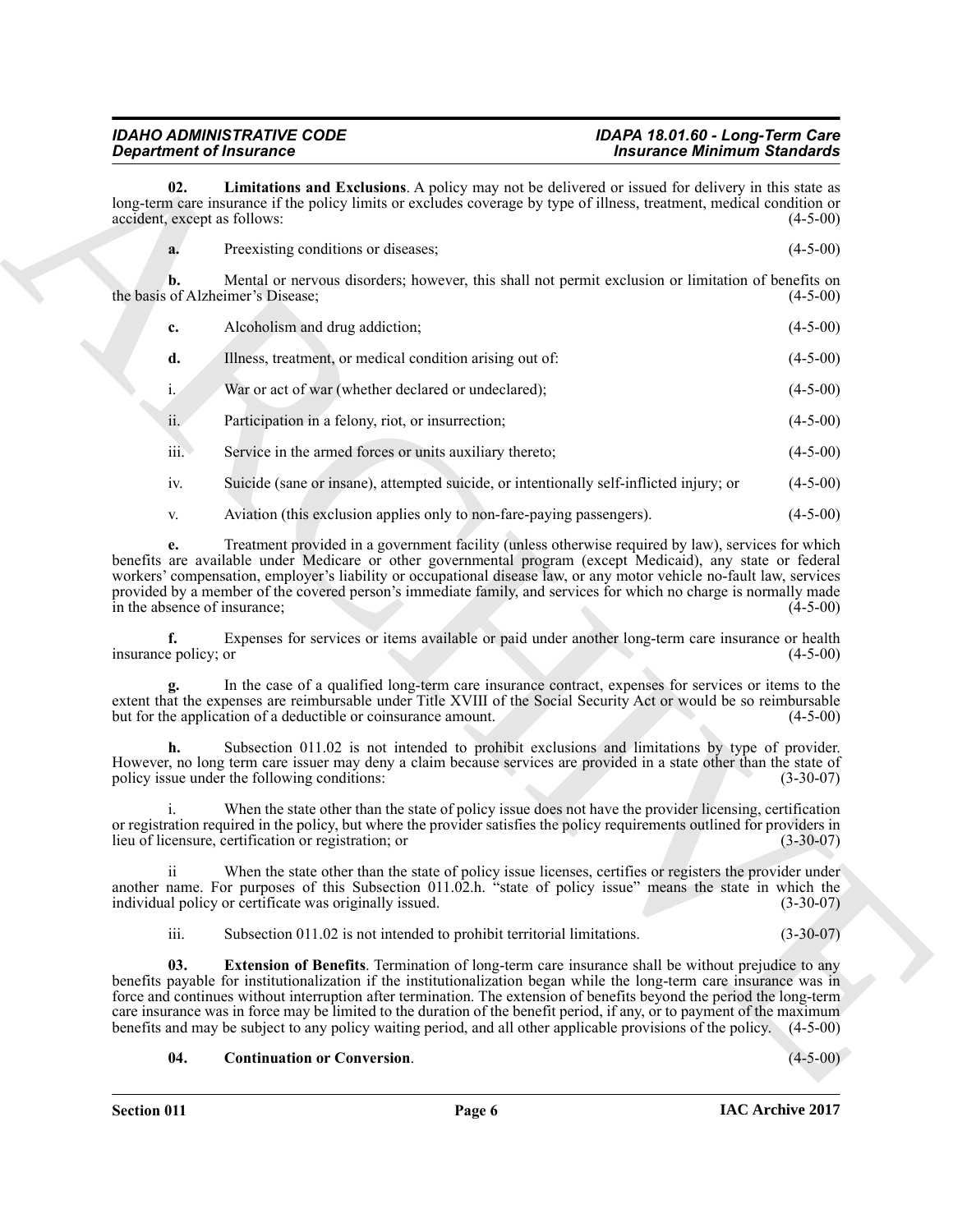**a.** Group long-term care insurance issued in this state on or after the effective date of Section 011 shall covered individuals with a basis for continuation or conversion of coverage. (3-30-07) provide covered individuals with a basis for continuation or conversion of coverage.

*Department of Insurance*<br>**Byzantine of Insurance**<br>**Byzantine of Insurance**<br>**Byzantine of Insurance insurance insurance insurance insurance insurance and the calculated value of Science in<br>
which consider the constraint b.** For the purposes of Section 011, "a basis for continuation of coverage" means a policy provision that maintains coverage under the existing group policy when the coverage would otherwise terminate and which is subject only to the continued timely payment of premium when due. Group policies that restrict provision of benefits and services to, or contain incentives to use certain providers or facilities, may provide continuation benefits that are substantially equivalent to the benefits of the existing group policy. The director shall make a determination as to the substantial equivalency of benefits, and in doing so, shall take into consideration the differences between managed care and non-managed care plans, including, but not limited to, provider system arrangements, service availability, benefit levels and administrative complexity. (3-30-07) benefit levels and administrative complexity.

**c.** For the purposes of Section 011, "a basis for conversion of coverage" means a policy provision that an individual whose coverage under the group policy would otherwise terminate or has been terminated for any reason, including discontinuance of the group policy in its entirety or with respect to an insured class, and who has been continuously insured under the group policy (and any group policy which it replaced) for at least six (6) months immediately prior to termination, shall be entitled to the issuance of a converted policy by the insurer under whose group policy he or she is covered, without evidence of insurability. (3-30-07)

**d.** For the purposes of Section 011, "converted policy" means an individual policy of long-term care insurance providing benefits identical to or benefits determined by the director to be substantially equivalent to or in excess of those provided under the group policy from which conversion is made. Where the group policy from which conversion is made restricts provision of benefits and services to, or contains incentives to use certain providers or facilities, the director, in making a determination as to the substantial equivalency of benefits, shall take into consideration the differences between managed care and non-managed care plans, including, but not limited to, provider system arrangements, service availability, benefit levels and administrative complexity. (3-30-07) provider system arrangements, service availability, benefit levels and administrative complexity.

Written application for the converted policy shall be made and the first premium due, if any, shall be paid as directed by the insurer not later than thirty-one (31) days after termination of coverage under the group policy. The converted policy shall be issued effective on the day following the termination of coverage under the group policy and shall be renewable annually. group policy and shall be renewable annually.

**f.** Unless the group policy from which conversion is made replaced previous group coverage, the premium for the converted policy shall be calculated on the basis of the insured's age at inception of coverage under the group policy from which conversion is made. Where the group policy from which conversion is made replaced previous group coverage, the premium for the converted policy shall be calculated on the basis of the insured's age at inception of coverage under the group policy replaced. (4-5-00) inception of coverage under the group policy replaced.

**g.** Continuation of coverage or issuance of a converted policy shall be mandatory, except where: (4-5-00)

i. Termination of group coverage resulted from an individual's failure to make any required payment of premium or contribution when due; or

ii. The terminating coverage is replaced not later than thirty-one (31) days after termination, by group coverage effective on the day following the termination of coverage:

(1) Providing benefits identical to or benefits determined by the director to be substantially equivalent to or in excess of those provided by the terminating coverage; and

(2) The premium for which is calculated in a manner consistent with the requirements of Subsection  $011.04.f.$  (3-30-07)

**h.** Notwithstanding any other provision of Section 011, a converted policy issued to an individual who at the time of conversion is covered by another long-term care insurance policy that provides benefits on the basis of incurred expenses, may contain a provision that results in a reduction of benefits payable if the benefits provided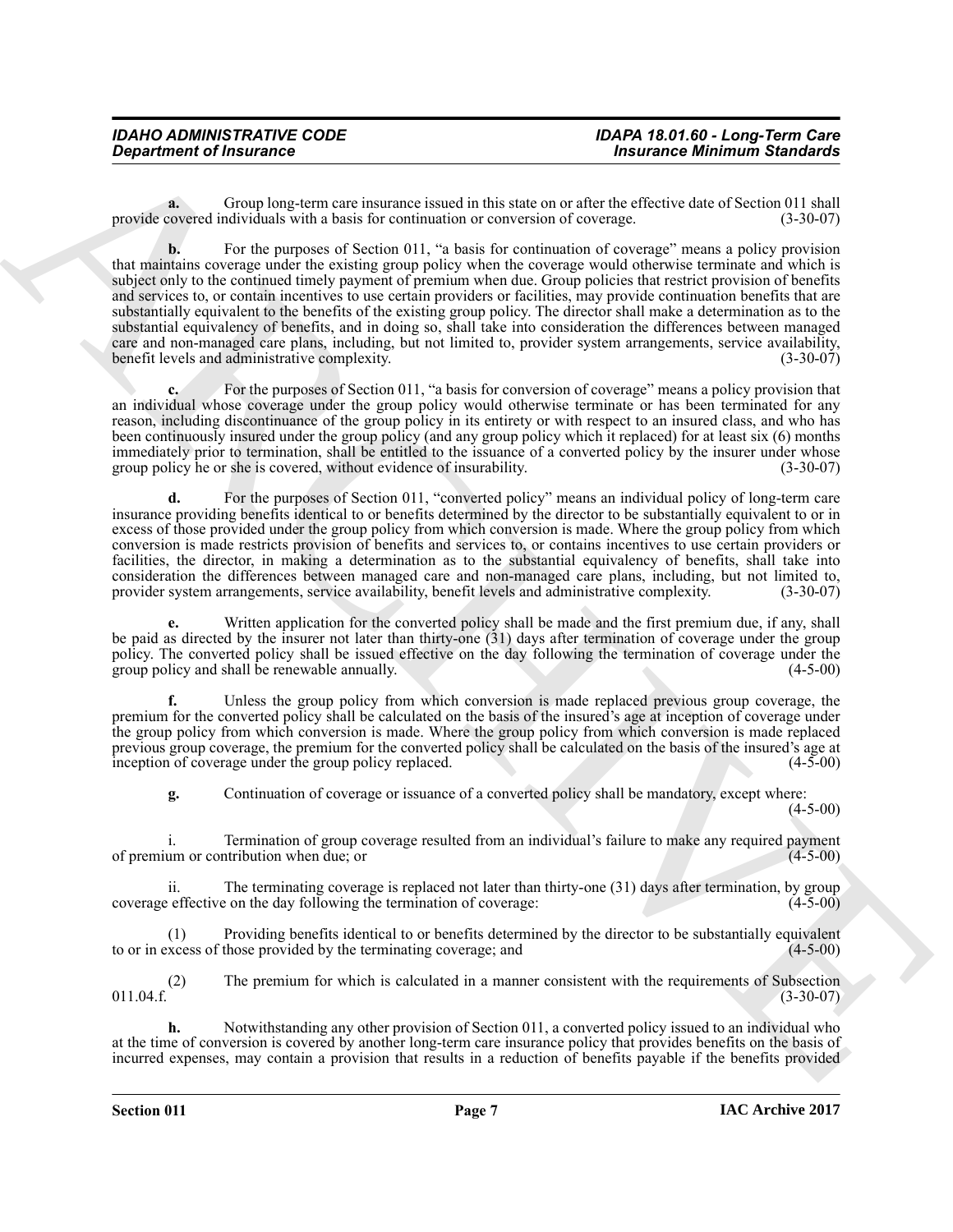<span id="page-7-0"></span>

|                                      | <b>Department of Insurance</b>                                                                                                                                                                                                                                                                                                                                                                                      | <b>Insurance Minimum Standards</b> |             |
|--------------------------------------|---------------------------------------------------------------------------------------------------------------------------------------------------------------------------------------------------------------------------------------------------------------------------------------------------------------------------------------------------------------------------------------------------------------------|------------------------------------|-------------|
| in benefits payable.                 | under the additional coverage, together with the full benefits provided by the converted policy, would result in<br>payment of more than one hundred percent (100%) of incurred expenses. The provision shall only be included in the<br>converted policy if the converted policy also provides for a premium decrease or refund which reflects the reduction                                                       |                                    | $(3-30-07)$ |
|                                      | The converted policy may provide that the benefits payable under the converted policy, together<br>with the benefits payable under the group policy from which conversion is made, shall not exceed those that would<br>have been payable had the individual's coverage under the group policy remained in force and effect.                                                                                        |                                    | $(4-5-00)$  |
|                                      | Notwithstanding any other provision of Section 011, an insured individual whose eligibility for<br>group long-term care coverage is based upon his relationship to another person shall be entitled to continuation of<br>coverage under the group policy upon termination of the qualifying relationship by death or dissolution of marriage.                                                                      |                                    | $(3-30-07)$ |
| k.<br>of specific provider networks. | For the purposes of Section 011 a "managed-care plan" is a health care or assisted living<br>arrangement designed to coordinate patient care or control costs through utilization review, case management or use                                                                                                                                                                                                    |                                    | $(3-30-07)$ |
| 05.                                  | Discontinuance and Replacement. If a group long-term care policy is replaced by another group<br>long-term care policy issued to the same policyholder, the succeeding insurer shall offer coverage to all persons<br>covered under the previous group policy on its date of termination. Coverage provided or offered to individuals by<br>the insurer and premiums charged to persons under the new group policy: |                                    | $(4-5-00)$  |
|                                      | Shall not result in an exclusion for preexisting conditions that would have been covered under the<br>group policy being replaced; and                                                                                                                                                                                                                                                                              |                                    | $(4-5-00)$  |
| b.                                   | Shall not vary or otherwise depend on the individual's health or disability status, claim experience<br>or use of long-term care services.                                                                                                                                                                                                                                                                          |                                    | $(4-5-00)$  |
| 06.                                  | <b>Premium Changes.</b>                                                                                                                                                                                                                                                                                                                                                                                             |                                    | $(4-5-00)$  |
| a.                                   | The premium charged to an insured shall not increase due to either:                                                                                                                                                                                                                                                                                                                                                 |                                    | $(4-5-00)$  |
| i.                                   | The increasing age of the insured at ages beyond sixty-five $(65)$ ; or                                                                                                                                                                                                                                                                                                                                             |                                    | $(4-5-00)$  |
| ii.                                  | The duration the insured has been covered under the policy.                                                                                                                                                                                                                                                                                                                                                         |                                    | $(4-5-00)$  |
| b.                                   | The purchase of additional coverage shall not be considered a premium rate increase, but for<br>purposes of the calculation required under Section $032$ , the portion of the premium attributable to the additional<br>coverage shall be added to and considered part of the initial annual premium.                                                                                                               |                                    | $(3-30-07)$ |
|                                      | A reduction in benefits shall not be considered a premium change, but for purpose of the<br>calculation required under Section 032, the initial annual premium shall be based on the reduced benefits. (3-30-07)                                                                                                                                                                                                    |                                    |             |
| 07.                                  | <b>Electronic Enrollment for Group Policies.</b>                                                                                                                                                                                                                                                                                                                                                                    |                                    | $(4-5-00)$  |
| a.                                   | In the case of a group defined in Section $41-4603(4)(a)$ , Idaho Code, any requirement that a<br>signature of an insured be obtained by an producer or insurer shall be deemed satisfied if:                                                                                                                                                                                                                       |                                    | $(3-30-07)$ |
|                                      | The consent is obtained by telephonic or electronic enrollment by the group policyholder or insurer.                                                                                                                                                                                                                                                                                                                |                                    | $(4-5-00)$  |
|                                      | A verification of enrollment information shall be provided to the enrollee;                                                                                                                                                                                                                                                                                                                                         |                                    |             |
| ii.                                  | The telephonic or electronic enrollment provides necessary and reasonable safeguards to assure the<br>accuracy, retention, and prompt retrieval of records; and                                                                                                                                                                                                                                                     |                                    | $(4-5-00)$  |

#### <span id="page-7-2"></span><span id="page-7-1"></span>**07. Electronic Enrollment for Group Policies**. (4-5-00)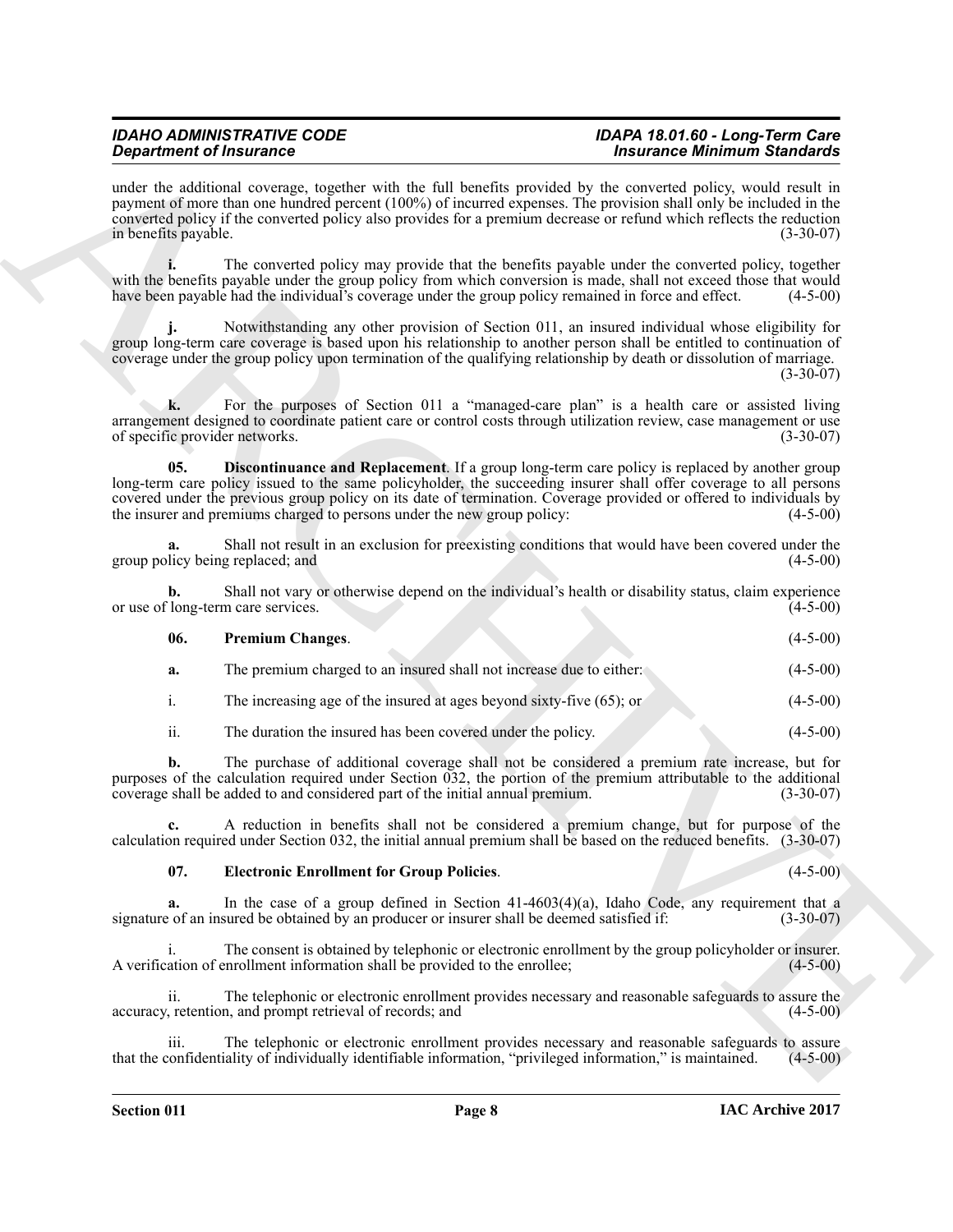**b.** The insurer shall make available, upon request of the director, records that will demonstrate the ability to confirm enrollment and coverage amounts. (4-5-00) insurer's ability to confirm enrollment and coverage amounts.

### <span id="page-8-0"></span>**012. (RESERVED)**

#### <span id="page-8-5"></span><span id="page-8-1"></span>**013. UNINTENTIONAL LAPSE.**

<span id="page-8-6"></span>**01. Notice Before Lapse or Termination**. Each insurer offering long-term care insurance shall, as a protection against unintentional lapse, comply with the following: (4-5-00)

**Constrainer of Fraumence Constraints (and Solution Constraint Constraint Constraint Constraint Constraint Constraint Constraint Constraint Constraint Constraint Constraint Constraint Constraint Constraint Constraint Cons a.** No individual long-term care policy or certificate shall be issued until the insurer has received from the applicant either a written designation of at least one (1) person, in addition to the applicant, who is to receive notice of lapse or termination of the policy or certificate for nonpayment of premium, or a written waiver dated and signed by the applicant electing not to designate additional persons to receive notice. The applicant has the right to designate at least one (1) person who is to receive the notice of termination, in addition to the insured. Designation shall not constitute acceptance of any liability on the third party for services provided to the insured. The form used for the written designation must provide space clearly designated for listing at least one (1) person. The designation shall include each person's full name and home address. In the case of an applicant who elects not to designate an additional person, the waiver shall state: "Protection against unintended lapse. I understand that I have the right to designate at least one (1) person other than myself to receive notice of lapse or termination of this long-term care insurance policy for nonpayment of premium. I understand that notice will not be given until thirty (30) days after a premium is due and unpaid. I elect NOT to designate a person to receive this notice." The insurer shall notify the insured of the right to change this written designation, no less often than once every two (2) years. (4-5insured of the right to change this written designation, no less often than once every two  $(2)$  years.

**b.** When the policyholder or certificate holder pays premium for a long-term care insurance policy or certificate through a payroll or pension deduction plan, the requirements contained in Subsection 013.01.a. need not be met until sixty (60) days after the policyholder or certificate holder is no longer on such a payment plan. The application or enrollment form for such policies or certificates shall clearly indicate the payment plan selected by the applicant. (3-30-07) applicant.  $(3-30-07)$ 

**c.** Lapse or termination for nonpayment of premium. No individual long-term care policy or certificate shall lapse or be terminated for nonpayment of premium unless the insurer, at least thirty (30) days before the effective date of the lapse or termination, has given notice to the insured and to those persons designated pursuant to Subsection 013.01.a., at the address provided by the insured for purposes of receiving notice of lapse or termination. Notice shall be given by first class United States mail, postage prepaid; and notice may not be given until thirty (30) days after a premium is due and unpaid. Notice shall be deemed to have been given as of five (5) days after the date of mailing. (3-30-07) the date of mailing.

<span id="page-8-7"></span>**02. Reinstatement**. In addition to the requirement in Subsection 013.01, a long-term care insurance policy or certificate shall include a provision that provides for reinstatement of coverage, in the event of lapse if the insurer is provided proof that the policyholder or certificate holder was cognitively impaired or had a loss of functional capacity before the grace period contained in the policy expired. This option shall be available to the insured if requested within five (5) months after termination and shall allow for the collection of past due premium, where appropriate. The standard of proof of cognitive impairment or loss of functional capacity shall not be more stringent than the benefit eligibility criteria on cognitive impairment or the loss of functional capacity contained in the policy and certificate. (3-30-07) policy and certificate.

#### <span id="page-8-2"></span>**014. REQUIRED DISCLOSURE PROVISIONS.**

<span id="page-8-4"></span><span id="page-8-3"></span>**01. Renewability**. Individual long-term care insurance policies shall contain a renewability provision.  $(3-30-01)$ 

**a.** The provision shall be appropriately captioned, shall appear on the first page of the policy, and shall clearly state that the coverage is guaranteed renewable or noncancellable. This provision shall not apply to policies that do not contain a renewability provision, and under which the right to nonrenew is reserved solely to the policyholder. (3-30-01)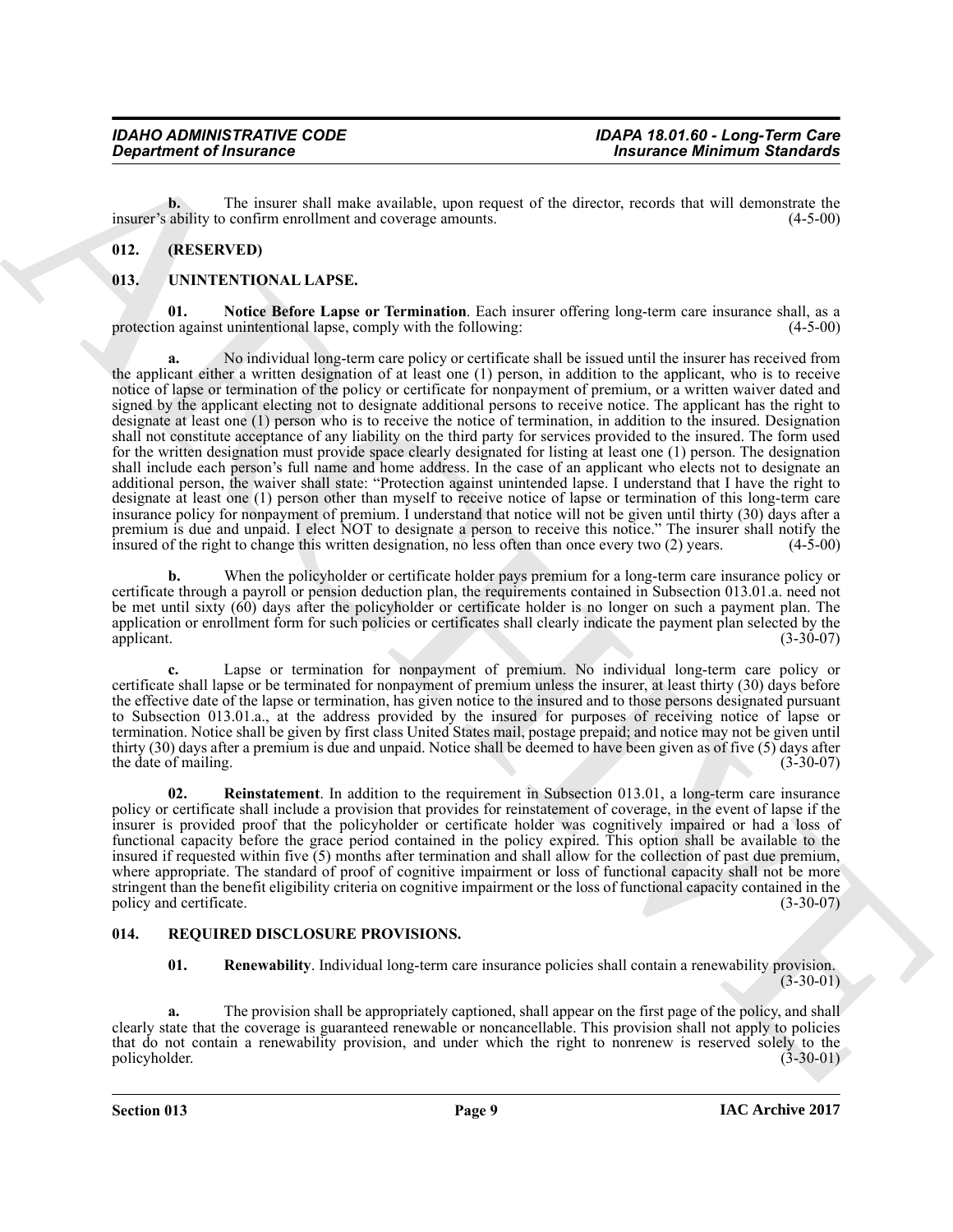<span id="page-9-8"></span>**b.** A long-term care insurance policy or certificate, other than one where the insurer does not have the change the premium, shall include a statement that the premium rates may change. (3-30-01) right to change the premium, shall include a statement that the premium rates may change.

*Department of Insurance*<br> **Straight and the straight and sympatric of sympatric insulations, while that one shapes the result in the sympatric insulation of the sympatric insulation of the sympatric insulation of the s 02. Riders and Endorsements**. Except for riders or endorsements by which the insurer effectuates a request made in writing by the insured under an individual long-term care insurance policy, all riders or endorsements added to an individual long-term care insurance policy after date of issue or at reinstatement or renewal that reduce or eliminate benefits or coverage in the policy shall require signed acceptance by the individual insured. After the date of policy issue, any rider or endorsement which increases benefits or coverage with a concomitant increase in premium during the policy term must be agreed to in writing signed by the insured, except if the increased benefits or coverage are required by law. Where a separate additional premium is charged for benefits provided in connection with riders or endorsements, the premium charge shall be set forth in the policy, rider or endorsement. (4-5with riders or endorsements, the premium charge shall be set forth in the policy, rider or endorsement.

<span id="page-9-5"></span>**Payment of Benefits.** A long-term care insurance policy that provides for the payment of benefits based on standards described as "usual and customary," "reasonable and customary," or words of similar import shall include a definition of these terms and an explanation of the terms in its accompanying outline of coverage. (4-5-00)

<span id="page-9-2"></span>**04. Limitations**. If a long-term care insurance policy or certificate contains any limitations with respect to preexisting conditions, the limitations shall appear as a separate paragraph of the policy or certificate and shall be labeled as "Preexisting Condition Limitations." (4-5-00) shall be labeled as "Preexisting Condition Limitations."

<span id="page-9-3"></span>**05. Other Limitations or Conditions on Eligibility for Benefits**. A long-term care insurance policy or certificate containing any limitations or conditions for eligibility other than those prohibited in Section 41- 4605(4)(b)(i), Idaho Code, shall set forth a description of the limitations or conditions, including any required number of days of confinement, in a separate paragraph of the policy or certificate and shall label such paragraph<br>"Limitations or Conditions on Eligibility for Benefits." (3-30-07) "Limitations or Conditions on Eligibility for Benefits."

<span id="page-9-1"></span>**06. Disclosure of Tax Consequences**. With regard to life insurance policies that provide an accelerated benefit for long-term care, a disclosure statement is required at the time of application for the policy or rider and at the time the accelerated benefit payment request is submitted that receipt of these accelerated benefits may be taxable, and that assistance should be sought from a personal tax advisor. The disclosure statement shall be prominently displayed on the first page of the policy or rider and any other related documents. Subsection 014.06 shall not apply to qualified long-term care insurance contracts. (3-30-07) shall not apply to qualified long-term care insurance contracts.

<span id="page-9-0"></span>**07. Benefit Triggers**. Activities of daily living and cognitive impairment shall be used to measure an insured's need for long-term care and shall be described in the policy or certificate in a separate paragraph and shall be labeled "Eligibility for the Payment of Benefits." Any additional benefit triggers shall also be explained. If these triggers differ for different benefits, explanation of the trigger shall accompany each benefit description. If an attending physician or other specified person must certify a certain level of functional dependency in order to be eligible for benefits, this too shall be specified. (4-5-00) eligible for benefits, this too shall be specified.

<span id="page-9-6"></span>**08. Qualified Contracts**. A qualified long-term care insurance contract shall include a disclosure statement in the policy and in the outline of coverage as contained in Section 035 that the policy is intended to be a qualified long-term care insurance contract under Section 7702B (b) of the Internal Revenue Code of 1986, as amended. (3-30-07) amended. (3-30-07)

**09. Non-Qualified Contracts**. A non-qualified long-term care insurance contract shall include a disclosure statement in the policy and in the outline of coverage as contained in Section 035 that the policy is not intended to be a qualified long-term care insurance contract. (3-30-07) intended to be a qualified long-term care insurance contract.

<span id="page-9-4"></span>

| 10. | <b>Required Disclosure of Rating Practices to Consumers.</b> | $(3-30-01)$ |
|-----|--------------------------------------------------------------|-------------|
|-----|--------------------------------------------------------------|-------------|

<span id="page-9-7"></span>**a.** Subsection 014.10 shall apply as follows: (3-30-07)

i. Except as provided in Subsection 014.10.a.ii., Subsection 014.10 applies to any long-term care<br>certificate issued in this state on or after July 1, 2001. (3-30-07) policy or certificate issued in this state on or after July 1, 2001.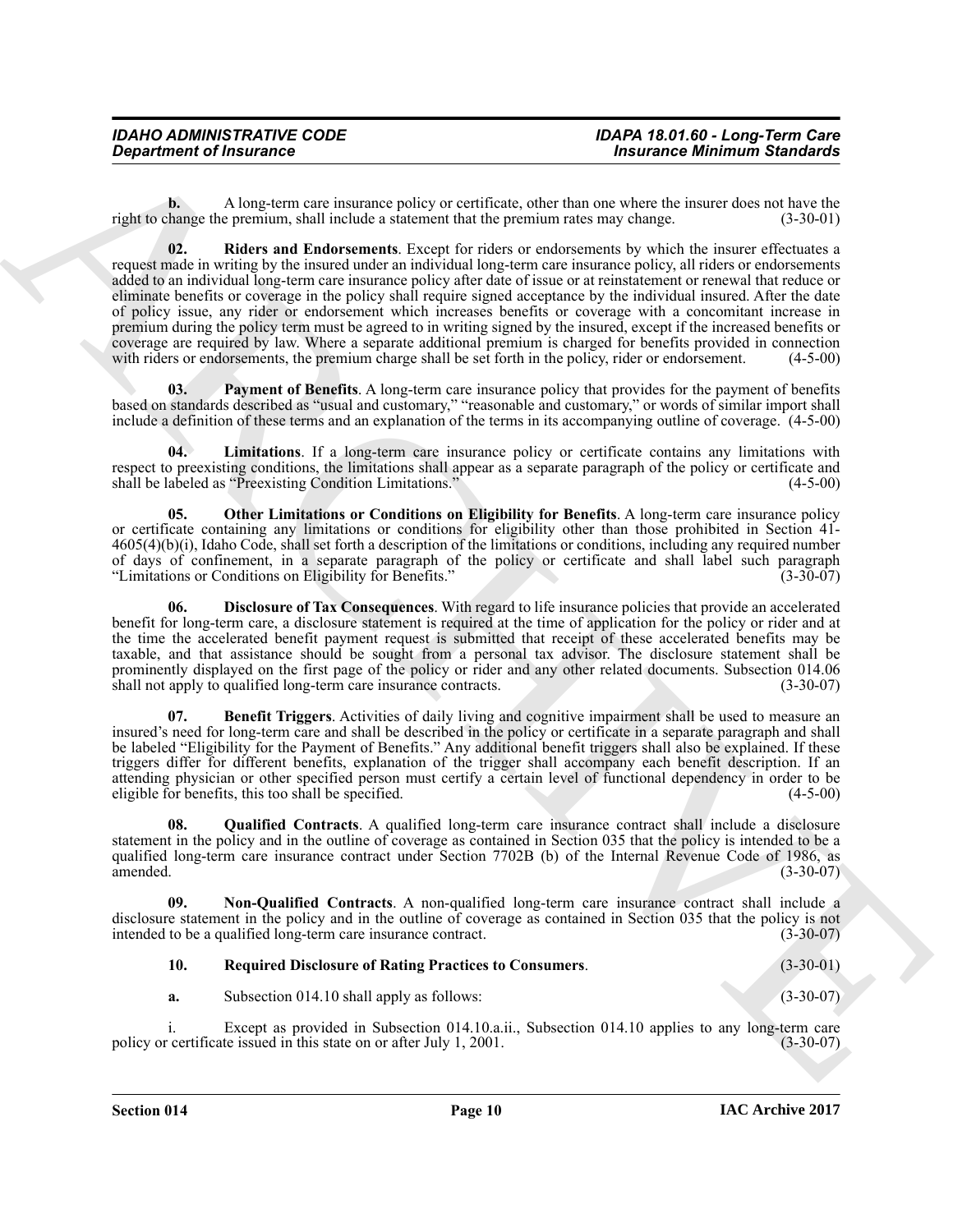ii. For certificates issued on or after the effective date of this amended rule under a group long-term care insurance policy as defined in Section 41-4603(4)(a), Idaho Code, which policy was in force at the time this amended rule became effective, the provisions of Subsection 014.10 shall apply on the policy anniversary following<br>January 1, 2002. (3-30-07) January 1, 2002.

**Equation of Framewood Extra the Universe of the School of the School of the School of the School of the School of the School of the School of the School of the School of the School of the School of the School of the Scho b.** Other than policies for which no applicable premium rate or rate schedule increases can be made, insurers shall provide all of the information listed in Subsection 014.10.b. to the applicant at the time of application or enrollment, unless the method of application does not allow for delivery at that time. In such a case, an insurer shall provide all information listed in Subsection 014.10.b. to the applicant no later than at the time of delivery of the policy or certificate. (3-30-07)

i. A statement that the policy may be subject to rate increases in the future; (3-30-01)

ii. An explanation of potential future premium rate revisions, and the policyholder's or certificateholder's option in the event of a premium rate revision; (3-30-01)

iii. The premium rate or rate schedules applicable to the applicant that will be in effect until a request is made for an increase; and

iv. A general explanation for applying premium rate or rate schedule adjustments that shall include, a description of when premium rate or rate schedule adjustments will be effective (e.g., next anniversary date, next billing date, etc.); and the right to a revised premium rate or rate schedule as provided in Subsection 014.10.b.ii., if<br>the premium rate or rate schedule is changed. (3-30-07) the premium rate or rate schedule is changed.

Information regarding each premium rate increase on this policy form or similar forms over the s for this state or any other state that, at a minimum, identifies: (3-30-01) past ten  $(10)$  years for this state or any other state that, at a minimum, identifies:

i. The policy forms for which premium rates have been increased; (3-30-01)

ii. The calendar years when the form was available for purchase; and (3-30-01)

iii. The amount or percent of each increase. The percentage may be expressed as a percentage of the premium rate prior to the increase, and may also be expressed as minimum and maximum percentages if the rate increase is variable by rating characteristics. (3-30-01)

**d.** The insurer may, in a fair manner, provide additional explanatory information related to the rate increases.  $(3-30-01)$ increases. (3-30-01)

**e.** An insurer shall have the right to exclude from the disclosure premium rate increases that only apply to blocks of business acquired from other nonaffiliated insurers or the long-term care policies acquired from other nonaffiliated insurers when those increases occurred prior to acquisition. (3-30-01) other nonaffiliated insurers when those increases occurred prior to acquisition.

**f.** If an acquiring insurer files for a rate increase on a long-term care policy form acquired from nonaffiliated insurers or a block of policy forms acquired from nonaffiliated insurers on or before the later of the effective date of Subsection 014.10 or the end of a twenty-four (24) month period following the acquisition of the block of policies, the acquiring insurer may exclude that rate increase from the disclosure. However, the nonaffiliated selling company shall include the disclosure of that rate increase in accordance with Subsection 014.10.c. (3-30-07)

**g.** If the acquiring insurer in Subsection 014.10.f. above files for a subsequent rate increase, even within the twenty-four (24) month period, on the same policy form acquired from nonaffiliated insurers or block of policy forms acquired from insurers referenced in Subsection 014.10.f., the acquiring insurer must make all disclosures required by Subsection 014,10.c., including disclosure of the earlier rate increase referenced in Subsection 014.10.f. (3-25-16) Subsection  $014.10.f.$ 

**h.** An applicant shall sign an acknowledgement at the time of application, unless the method of application does not allow for signature at that time, that the insurer made the disclosure required under Subsections 014.10.b. and 014.10.c. If because of the method of application the applicant cannot sign an acknowledgement at the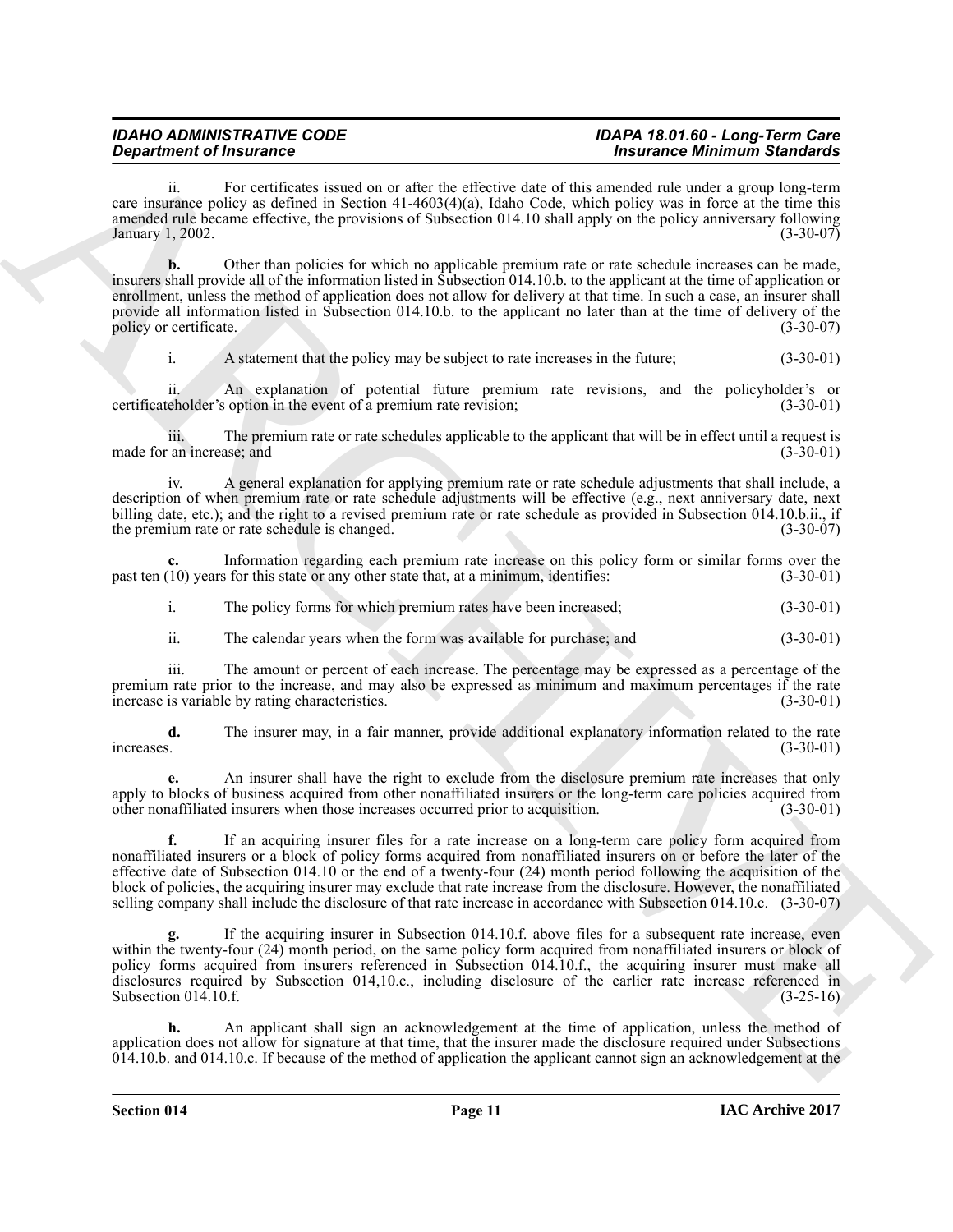## *IDAHO ADMINISTRATIVE CODE IDAPA 18.01.60 - Long-Term Care*

time of application, the applicant shall sign no later than at the time of delivery of the policy or certificate. (3-30-07)

**i.** An insurer shall use the forms in Appendices B and F to comply with the disclosure requirements of Subsection  $014.10$ .b. and Subsection  $014.10$ .h. (3-25-16)

**j.** An insurer shall provide notice of an upcoming premium rate schedule increase to all policyholders **j.** An insurer shall provide notice of an upcoming premium rate schedule increase to an pointy noncesting or certificateholders, if applicable, at least thirty (30) days prior to the implementation of the premium rate sch increase by the insurer. The notice shall include the information required by Subsection 014.10.b., when the increase is implemented. (3-30-07)

#### <span id="page-11-1"></span><span id="page-11-0"></span>**015. PROHIBITION AGAINST POST-CLAIMS UNDERWRITING.**

<span id="page-11-3"></span>**01. Health Conditions**. All applications for long-term care insurance policies or certificates except those that are guaranteed issue shall contain clear and unambiguous questions designed to ascertain the health condition of the applicant. (4-5-00)

<span id="page-11-4"></span>**02. Medication**. If an application for long-term care insurance contains a question that asks whether the applicant has had medication prescribed by a physician, it must also ask the applicant to list the medication that has been prescribed. If the medications listed in the application were known by the insurer, or should have been known at the time of application, to be directly related to a medical condition for which coverage would otherwise be denied, then the policy or certificate shall not be rescinded for that condition. (4-5-00) denied, then the policy or certificate shall not be rescinded for that condition.

<span id="page-11-5"></span>**03. Non-Guaranteed Issue**. Except for policies or certificates which are guaranteed issue: (4-5-00)

**a.** The following language shall be set out conspicuously and in close conjunction with the applicant's signature block on an application for a long-term care insurance policy or certificate: *Caution: If your answers on this* application are incorrect or untrue, (company) has the right to deny benefits or rescind your polic *application are incorrect or untrue, (company) has the right to deny benefits or rescind your policy.* 

*Department of Insurance*<br>
Has the projection state state that we have have been stocked as the contract of the policy of Soundam State<br>
Has the state of the state of the state of the state of the state of the state of **b.** The following language, or language substantially similar to the following, shall be set out conspicuously on the long-term care insurance policy or certificate at the time of delivery: *Caution: The issuance of this long-term care insurance (policy) (certificate) is based upon your responses to the questions on your application. A copy of your (application) (enrollment form) (is enclosed) (was retained by you when you applied). If your answers are incorrect or untrue, the company has the right to deny benefits or rescind your policy. The best time to clear up any questions is now, before a claim arises! If, for any reason, any of your answers are incorrect, contact the company at this address: (insert address)* 

**c.** Prior to issuance of a long-term care policy or certificate to an applicant age eighty (80) or older, er shall obtain one (1) of the following: (4-5-00) the insurer shall obtain one  $(1)$  of the following:

|          | A report of a physical examination;    | $(4-5-00)$ |
|----------|----------------------------------------|------------|
| ii.      | An assessment of functional capacity;  | $(4-5-00)$ |
| iii.     | An attending physician's statement; or | $(4-5-00)$ |
| $iv_{i}$ | Copies of medical records.             | $(4-5-00)$ |

<span id="page-11-2"></span>**04. Delivery of Application or Enrollment and Form**. A copy of the completed application or enrollment form (whichever is applicable) shall be delivered to the insured no later than at the time of delivery of the policy or certificate unless it was retained by the applicant at the time of application. (4-5-00) policy or certificate unless it was retained by the applicant at the time of application.

<span id="page-11-6"></span>**Record of Rescissions**. Every insurer or other entity selling or issuing long-term care insurance benefits shall maintain a record of all policy or certificate rescissions, both state and countrywide, except those that the insured voluntarily effectuated and shall annually furnish this information to the insurance director in the format<br>prescribed by the National Association of Insurance Commissioners in Appendix A. (3-25-16) prescribed by the National Association of Insurance Commissioners in Appendix A.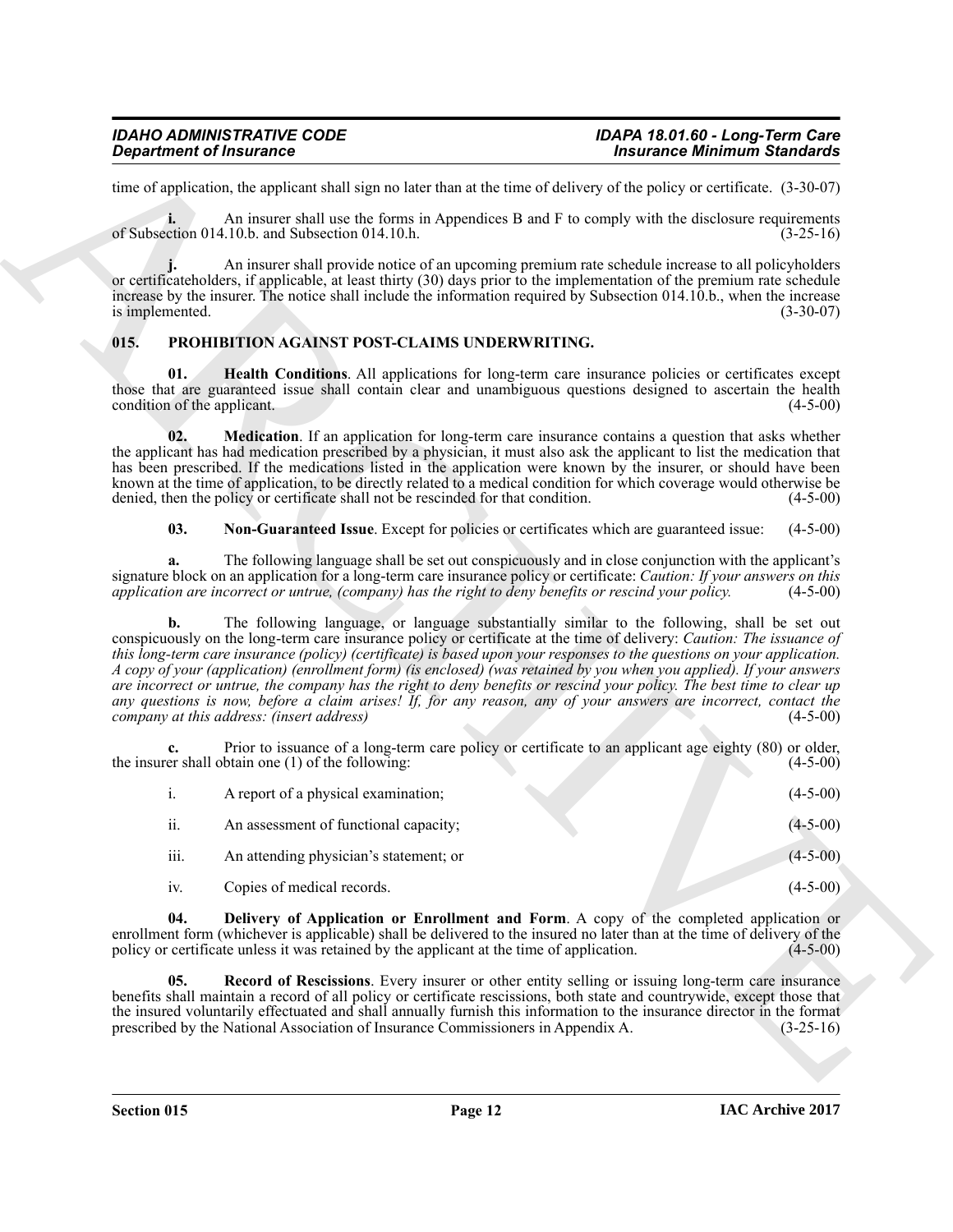### <span id="page-12-2"></span><span id="page-12-0"></span>**016. MINIMUM STANDARDS FOR HOME HEALTH AND COMMUNITY CARE BENEFITS IN LONG-TERM CARE INSURANCE POLICIES.**

<span id="page-12-4"></span>**01. Limitations or Exclusions**. A long-term care insurance policy or certificate shall not, if it provides benefits for home health care or community care services, limit or exclude benefits:

**a.** By requiring that the insured or claimant would need care in a skilled nursing facility if home re services were not provided; health care services were not provided;

**b.** By requiring that the insured or claimant first or simultaneously receive nursing or therapeutic services, or both, in a home, community, or institutional setting before home health care services are covered;

 $(4-5-00)$ 

**c.** By limiting eligible services to services provided by registered nurses or licensed practical nurses; (4-5-00)

**d.** By requiring that a nurse or therapist provide services covered by the policy that can be provided by a home health aide, or other licensed or certified home care worker acting within the scope of his or her licensure or certification; (4-5-00)

**e.** By excluding coverage for personal care services provided by a home health aide; (4-5-00)

**f.** By requiring that the provision of home health care services be at a level of certification or greater than that required by the eligible service; (4-5-00) licensure greater than that required by the eligible service;

**g.** By requiring that the insured or claimant have an acute condition before home health care services are covered;  $(4-5-00)$ 

**h**. By limiting benefits to services provided by Medicare-certified agencies or providers; or  $(4-5-00)$ 

<span id="page-12-3"></span>**i.** By excluding coverage for adult day care services. (4-5-00)

**02. Coverage Equivalency**. A long-term care insurance policy or certificate, if it provides for home health or community care services, shall provide total home health or community care coverage that is a dollar amount equivalent to at least one-half  $(1/2)$  of one  $(1)$  year's coverage available for nursing home benefits under the policy or certificate, at the time covered home health or community care services are being received. This requirement shall not apply to policies or certificates issued to residents of continuing care retirement communities.

(4-5-00)

<span id="page-12-5"></span>**Maximum Coverage**. Home health care coverage may be applied to the non-home health care benefits provided in the policy or certificate when determining maximum coverage under the terms of the policy or certificate. (4-5-00)

#### <span id="page-12-7"></span><span id="page-12-6"></span><span id="page-12-1"></span>**017. REQUIREMENT TO OFFER INFLATION PROTECTION.**

**Signification** of Franchise Construction 10.1 (a)  $\frac{1}{2}$  (a)  $\frac{1}{2}$  (a)  $\frac{1}{2}$  (a)  $\frac{1}{2}$  (b)  $\frac{1}{2}$  (b)  $\frac{1}{2}$  (b)  $\frac{1}{2}$  (b)  $\frac{1}{2}$  (b)  $\frac{1}{2}$  (b)  $\frac{1}{2}$  (b)  $\frac{1}{2}$  (c)  $\frac{1}{2}$  (b)  $\$ **01. Inflation Protection Offer**. No insurer may offer a long-term care insurance policy unless the insurer also offers to the policyholder in addition to any other inflation protection the option to purchase a policy that provides for benefit levels to increase with benefit maximums or reasonable durations which are meaningful to account for reasonably anticipated increases in the costs of long-term care services covered by the policy. Insurers must offer to each policyholder, at the time of purchase, the option to purchase a policy with an inflation protection feature no less favorable than one (1) of the following: (4-5-00)

**a.** Increases benefit levels annually in a manner so that the increases are compounded annually at a ess than five percent (5%). rate not less than five percent  $(5\%)$ ;

**b.** Guarantees the insured individual the right to periodically increase benefit levels without providing evidence of insurability or health status as long as the option for the previous period has not been declined. The amount of the additional benefit shall be no less than the difference between the existing policy benefit and that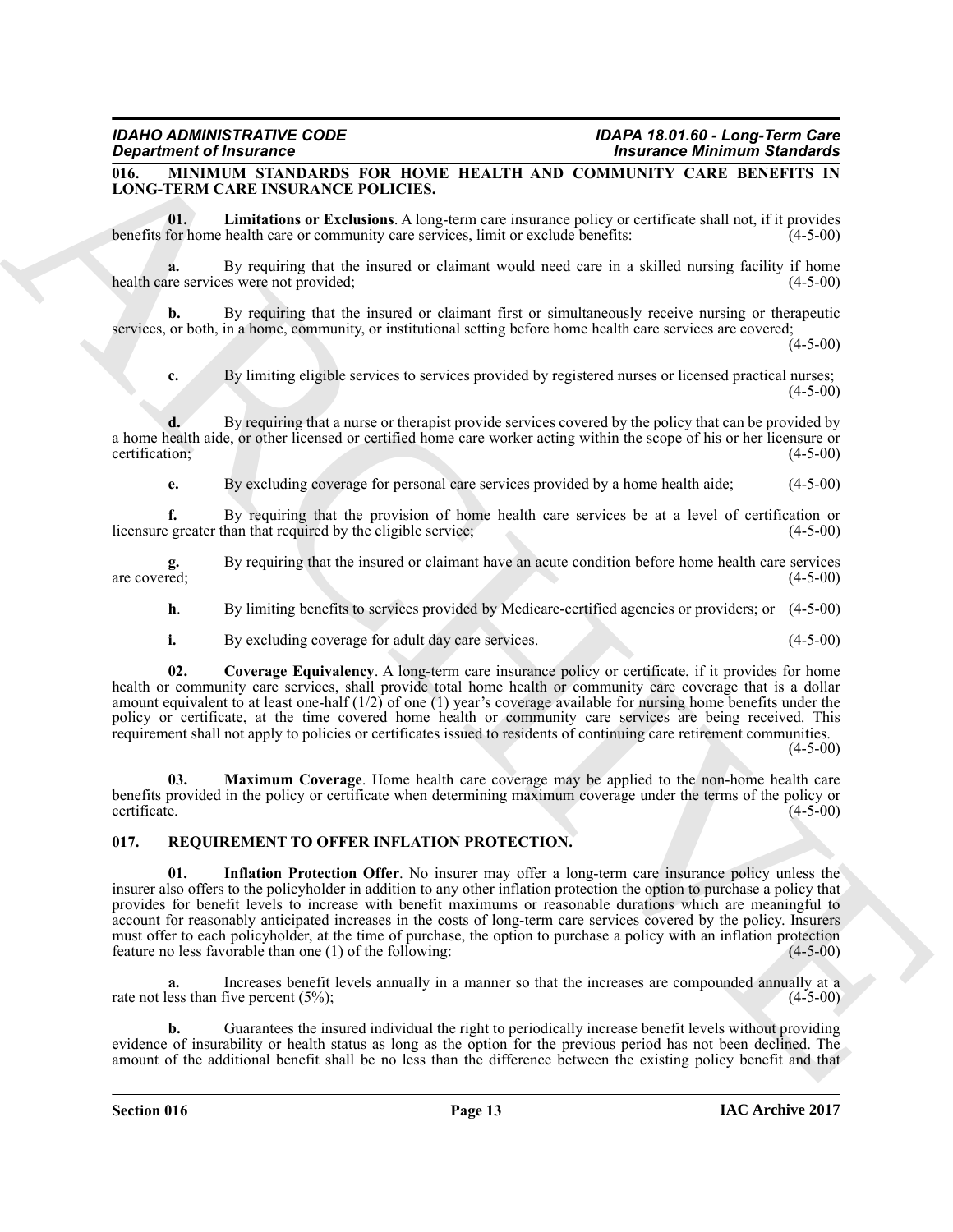benefit compounded annually at a rate of at least five percent  $(5%)$  for the period beginning with the purchase of the existing benefit and extending until the year in which the offer is made; or  $(4-5-00)$ existing benefit and extending until the year in which the offer is made; or

**c.** Covers a specified percentage of actual or reasonable charges and does not include a maximum specified indemnity amount or limit. (4-5-00)

**d.** With respect to inflation protection for a Partnership policy only: (3-30-07)

i. If the policy is sold to an individual who has not attained age sixty-one (61) as of the date of purchase, the policy must provide some level of automatic compound annual inflation protection; (3-25-16)

ii. If the policy is sold to an individual who has attained age sixty-one  $(61)$  but has not attained age 76 as of the date of purchase, the policy must provide some level of automatic annual inflation protection; and (3-25-16)

iii. If the policy is sold to an individual who has attained age seventy-six  $(76)$  as of the date of  $\mu$ , the policy may (but is not required to) provide some level of inflation protection.  $(3-30-07)$ purchase, the policy may (but is not required to) provide some level of inflation protection.

<span id="page-13-2"></span>**02. Group Offer**. Where the policy is issued to a group, the required offer in Subsection 017.01 shall be made to the group policyholder; except, if the policy is issued to a group defined in Section 41-4603(4)(d), Idaho Code, other than to a continuing care retirement community, the offering shall be made to each proposed certificateholder. (3-30-07) certificateholder.

<span id="page-13-6"></span>**03.** Requirements for Life Insurance Policies. The offer in Subsection 017.01 above shall not be of life insurance policies or riders containing accelerated long-term care benefits. (3-30-07) required of life insurance policies or riders containing accelerated long-term care benefits.

<span id="page-13-3"></span>**04.** Outline of Coverage. Insurers shall include the following information in or with the outline of  $(4-5-00)$ coverage: (4-5-00)

**a.** A graphic comparison of the benefit levels of a policy that increases benefits over the policy period with a policy that does not increase benefits. The graphic comparison shall show benefit levels over at least a twenty (20) year period. (4-5-00)  $(20)$  year period.

**b.** Any expected premium increases or additional premiums to pay for automatic or optional benefit increases.  $(4-5-00)$ 

**c.** An insurer may use a reasonable hypothetical, or a graphic demonstration, for the purposes of this disclosure. (4-5-00) disclosure. (4-5-00)

<span id="page-13-1"></span>**05. Continuation of Inflation Protection**. Inflation protection benefit increases under a policy which contains these benefits shall continue without regard to an insured's age, claim status or claim history, or the length of time the person has been insured under the policy. time the person has been insured under the policy.

<span id="page-13-5"></span><span id="page-13-4"></span>**06. Premium Disclosures**. An offer of inflation protection that provides for automatic benefit increases shall include an offer of a premium which the insurer expects to remain constant. The offer shall disclose in a conspicuous manner that the premium may change in the future unless the premium is guaranteed to remain constant. (4-5-00)  $\epsilon$  (4-5-00) (4-5-00)

**Signal removements** on the signal results and the proceed (5%) for the signal removement of the signal results and the signal results and the signal results of the signal results and the signal results of the signal resu **07. Rejection of Offer**. Inflation protection as provided in Subsection 017.01 shall be included in a long-term care insurance policy unless an insurer obtains a rejection of inflation protection signed by the policyholder as required in Subsection 017.07. The rejection may be either in the application or on a separate form. The rejection shall be considered a part of the application and shall state: I have reviewed the outline of coverage and the graphs that compare the benefits and premiums of this policy with and without inflation protection. Specifically, I have<br>reviewed Plans and I reject inflation protection (signature line: ). (3-30-07) reviewed Plance inflation protection (signature line:  $\frac{1}{2}$ 

### <span id="page-13-0"></span>**018. REQUIREMENTS FOR APPLICATION FORMS AND REPLACEMENT COVERAGE.**

<span id="page-13-8"></span><span id="page-13-7"></span>**01. Application Forms**. Application forms shall include the following questions designed to elicit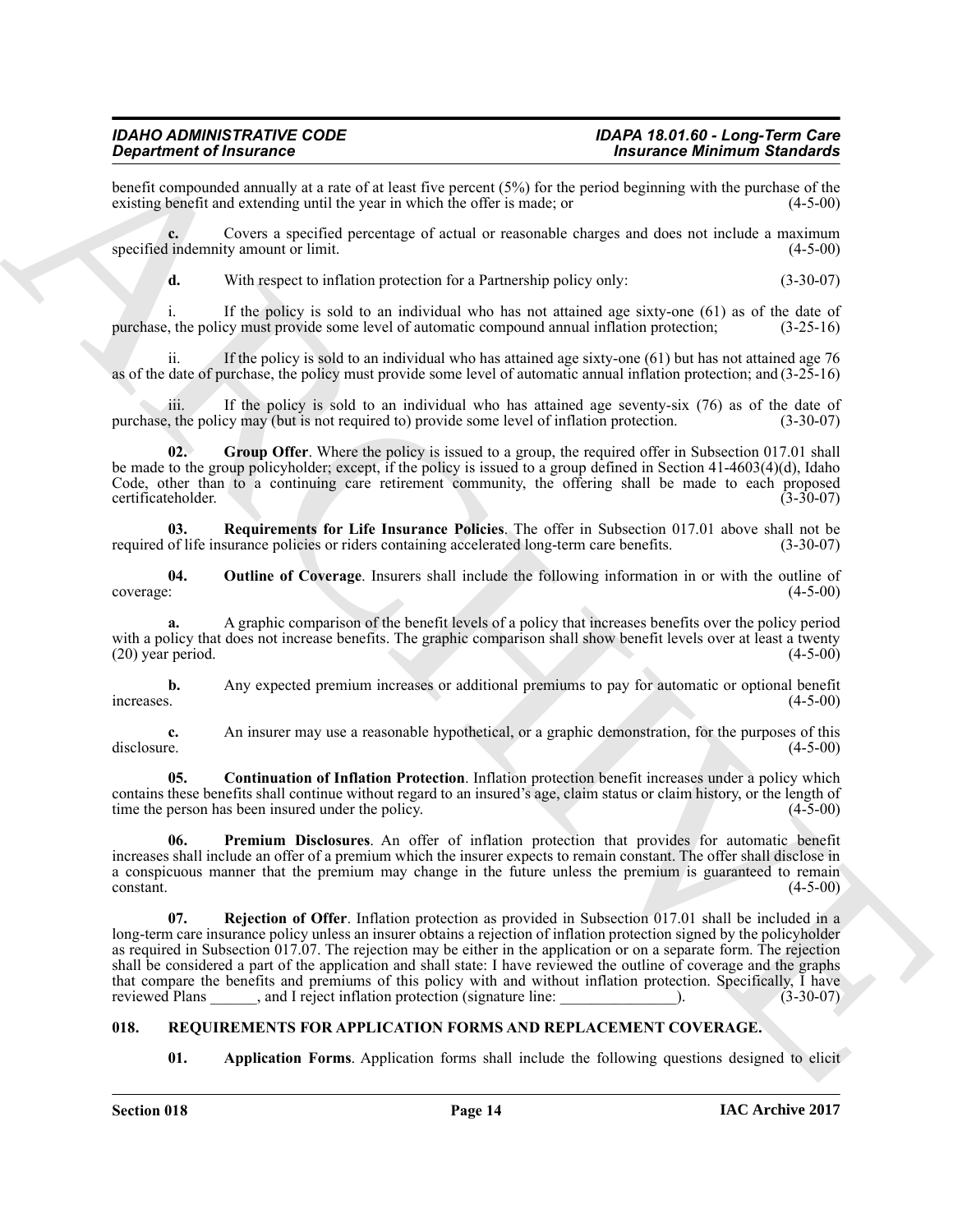**Experiment of Francesco Construction** is the total of the spheratos in the spheratos of the spheratos of the spheratos of the spheratos of the spheratos of the spheratos of the spheratos of the spheratos of the spheratos information as to whether, as of the date of the application, the applicant has another long-term care insurance policy or certificate in force or whether a long-term care policy or certificate is intended to replace any other accident and sickness or long-term care policy or certificate presently in force. A supplementary application or other form to be signed by the applicant and producer, except where the coverage is sold without a producer, containing the questions may be used. With regard to a replacement policy issued to a group defined by Section 41-4603(a), Idaho Code, the following questions may be modified only to the extent necessary to elicit information about health or long-term care insurance policies other than the group policy being replaced, provided that the certificateholder has been notified of the replacement.  $(3-30-07)$ 

**a.** Do you have another long-term care insurance policy or certificate in force (including insurance, Fraternal Benefit Societies, Managed Care Organization) or other similar organizations? (4-5-00)

| b.<br>$(12)$ months? | Did you have another long-term care insurance policy or certificate in force during the last twelve | $(4-5-00)$ |
|----------------------|-----------------------------------------------------------------------------------------------------|------------|
| $\mathbf{1}$ .       | If so, with which company?                                                                          | $(4-5-00)$ |
| ii.                  | If that policy lapsed, when did it lapse?                                                           | $(4-5-00)$ |

**c.** Are you covered by Medicaid? (4-5-00)

**d.** Do you intend to replace any of your medical or health insurance coverage with this policy (certificate)? (4-5-00)  $(\text{certificance})$ ? (4-5-00)

**02.** Other Policy Disclosures. Producers shall list any other health insurance policies they have sold to cant. (3-30-07) the applicant.

- <span id="page-14-5"></span>**a.** List policies sold that are still in force. (4-5-00)
- <span id="page-14-6"></span>**b.** List policies sold in the past five (5) years that are no longer in force. (4-5-00)

**03. Solicitations Other Than Direct Response**. Upon determining that a sale will involve replacement, an insurer, other than an insurer using direct response solicitation methods, or its producer shall furnish the applicant, prior to issuance or delivery of the individual long-term care insurance policy, a notice regarding replacement of accident and sickness or long-term care coverage. One (1) copy of the notice shall be retained by the applicant and an additional copy signed by the applicant shall be retained by the insurer. The required notice shall be in a form based on the NAIC Model Regulation Attachment I. (3-25-16)

<span id="page-14-2"></span>**Direct Response Solicitations**. Insurers using direct response solicitation methods shall deliver a notice regarding replacement of accident and sickness or long-term care coverage to the applicant upon issuance of the policy. The required notice shall be in a form based on the NAIC Model Regulation Attachment II. (3-25the policy. The required notice shall be in a form based on the NAIC Model Regulation Attachment II.

<span id="page-14-4"></span>**Notice of Replacement**. Where replacement is intended, the replacing insurer shall notify, in writing, the existing insurer of the proposed replacement. The existing policy shall be identified by the insurer, name of the insured and policy number or address including zip code. Notice shall be made within five (5) working days from the date the application is received by the insurer or the date the policy is issued, whichever is sooner. (4-5-00)

<span id="page-14-3"></span>**06. Life Insurance Policy Replacement**. Life insurance policies that accelerate benefits for long-term care shall comply with Section 018 if the policy being replaced is a long-term care insurance policy. If the policy being replaced is a life insurance policy, the insurer shall comply with the replacement requirements of IDAPA 18.01.41, "Replacement of Life Insurance and Annuities." If a life insurance policy that accelerates benefits for longterm care is replaced by another such policy, the replacing insurer shall comply with both the long-term care and the life insurance replacement requirements. (3-30-07)

### <span id="page-14-0"></span>**019. REPORTING REQUIREMENTS.**

<span id="page-14-1"></span>**01. Maintenance of Producer Records**. Every insurer shall maintain records for each producer of that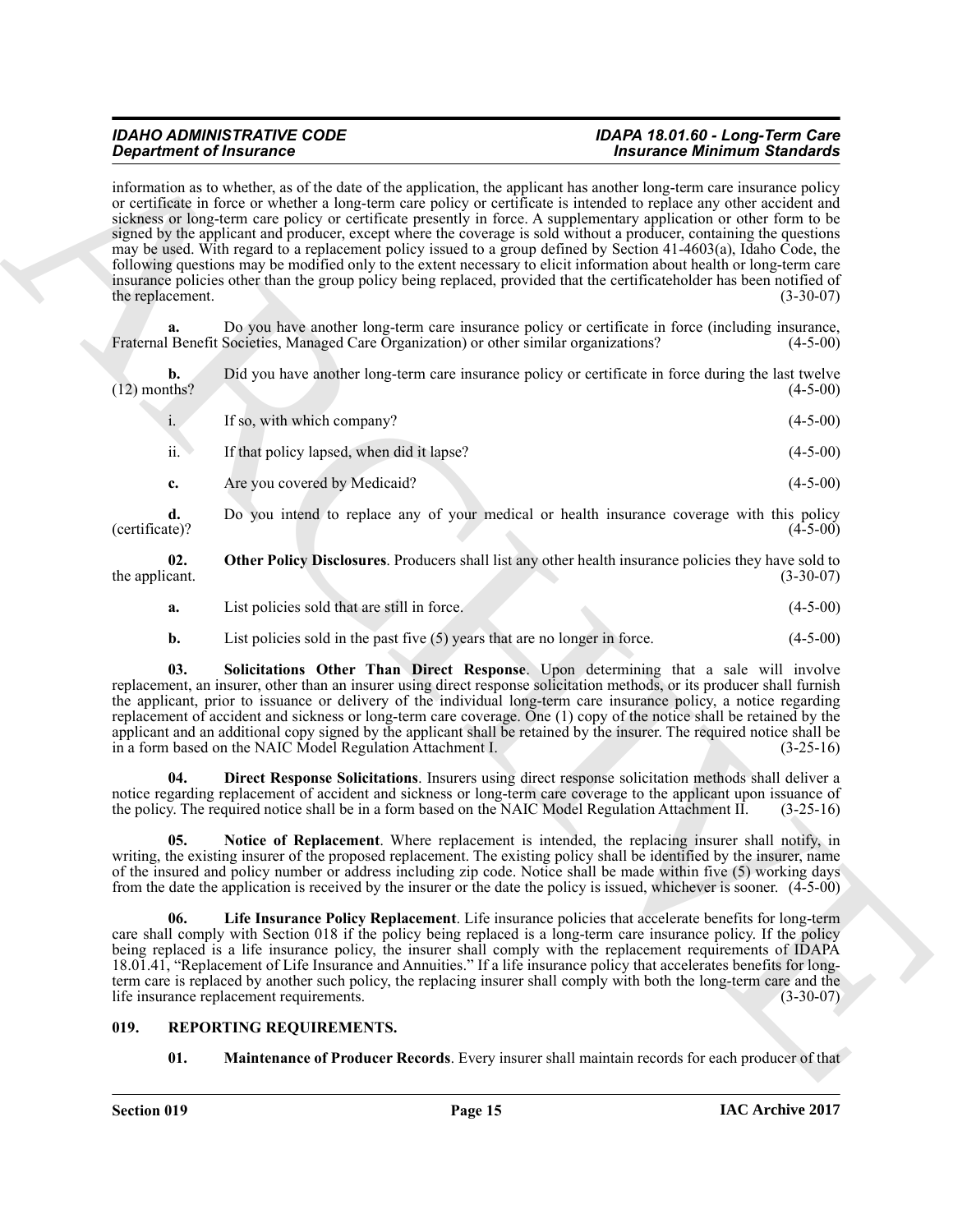producer's amount of replacement sales as a percent of the producer's total annual sales and the amount of lapses of long-term care insurance policies sold by the producer as a percent of the producer's total annual sales, in the format of Appendix G.  $(3-25-16)$ 

<span id="page-15-10"></span>**02. Producers Experiencing Lapses and Replacements**. Every insurer shall report annually by June 30 the ten percent (10%) of its producer's with the greatest percentages of lapses and replacements as measured by Subsection 019.01.  $(3-30-07)$ Subsection 019.01.

<span id="page-15-11"></span>**03. Purpose of Reports**. Reported replacement and lapse rates do not alone constitute a violation of insurance laws or necessarily imply wrongdoing. The reports are for the purpose of reviewing more closely producer activities regarding the sale of long-term care insurance. (3-30-07)

<span id="page-15-8"></span>**04. Lapsed Policies**. Every insurer shall report annually by June 30 the number of lapsed policies as a percent of its total annual sales and as a percent of its total number of policies in force as of the end of the preceding calendar year. (4-5-00)

<span id="page-15-12"></span>**05. Replacement Policies**. Every insurer shall report annually by June 30 the number of replacement policies sold as a percent of its total annual sales and as a percent of its total number of policies in force as of the preceding calendar year. (4-5-00)

<span id="page-15-6"></span>**06. Claims Denied**. Every insurer shall report annually by June 30, for qualified long-term care insurance contracts, the number of claims denied for each class of business, expressed as a percentage of claims denied, other than claims denied for failure to meet the waiting period or because of an applicable preexisting condition, in the format of Appendix E. (3-25-16)

**07.** Policies and Reports. For purposes of Section 019, "policy" shall mean only long-term care e and "report" means on a statewide basis. (3-30-07) insurance and "report" means on a statewide basis.

<span id="page-15-9"></span>**a.** Policy means only long-term care insurance; (4-5-00)

**b.** Claim means any request for payment of benefits under a policy regardless of whether the benefit is covered under the policy or any terms or conditions of the policy have been met; (4-5-00) claimed is covered under the policy or any terms or conditions of the policy have been met;

|  | Denied means the insurer refused to pay a claim for any reason; and | $(4-5-00)$ |
|--|---------------------------------------------------------------------|------------|
|--|---------------------------------------------------------------------|------------|

<span id="page-15-7"></span>

| Report means on a statewide basis. |  |  |  |  | $(4-5-00)$ |
|------------------------------------|--|--|--|--|------------|
|------------------------------------|--|--|--|--|------------|

<span id="page-15-5"></span>**08.** Filing. Reports required under Section 019 shall be filed with the Director. (3-30-07)

#### <span id="page-15-0"></span>**020. LICENSING.**

No producer is authorized to sell, solicit, or negotiate with respect to long-term care insurance except as authorized by<br>Title 41, Chapter 10, Producer Licensing. (3-30-07) Title 41, Chapter 10, Producer Licensing.

#### <span id="page-15-2"></span><span id="page-15-1"></span>**021. DISCRETIONARY POWERS OF DIRECTOR.**

<span id="page-15-3"></span>The director may upon written request and after an administrative hearing, issue an order to modify or suspend a specific provision or provisions of this rule with respect to a specific long-term care insurance policy or certificate<br>upon a written finding that: (4-5-00) upon a written finding that:

**Strainwhere of Francesco Constraines Construction** is the interaction of the strainwheat and strainwheat the strainwheat interaction of the strainwheat strainwheat the strainwheat the strainwheat strainwheat the strainwh **01. General Requirement**. The modification or suspension would be in the best interest of the insureds; the purposes to be achieved could not be effectively or efficiently achieved without the modification or suspension; and the modification or suspension is necessary to the development of an innovative and reasonable approach for insuring long-term care; or (4-5-00)  $(4-5-0)$ 

<span id="page-15-4"></span>**02. Residential Care Community**. The policy or certificate is to be issued to residents of a life care or continuing care retirement community or some other residential community for the elderly and the modification or suspension is reasonably related to the special needs or nature of such a community; or (4-5-00) suspension is reasonably related to the special needs or nature of such a community; or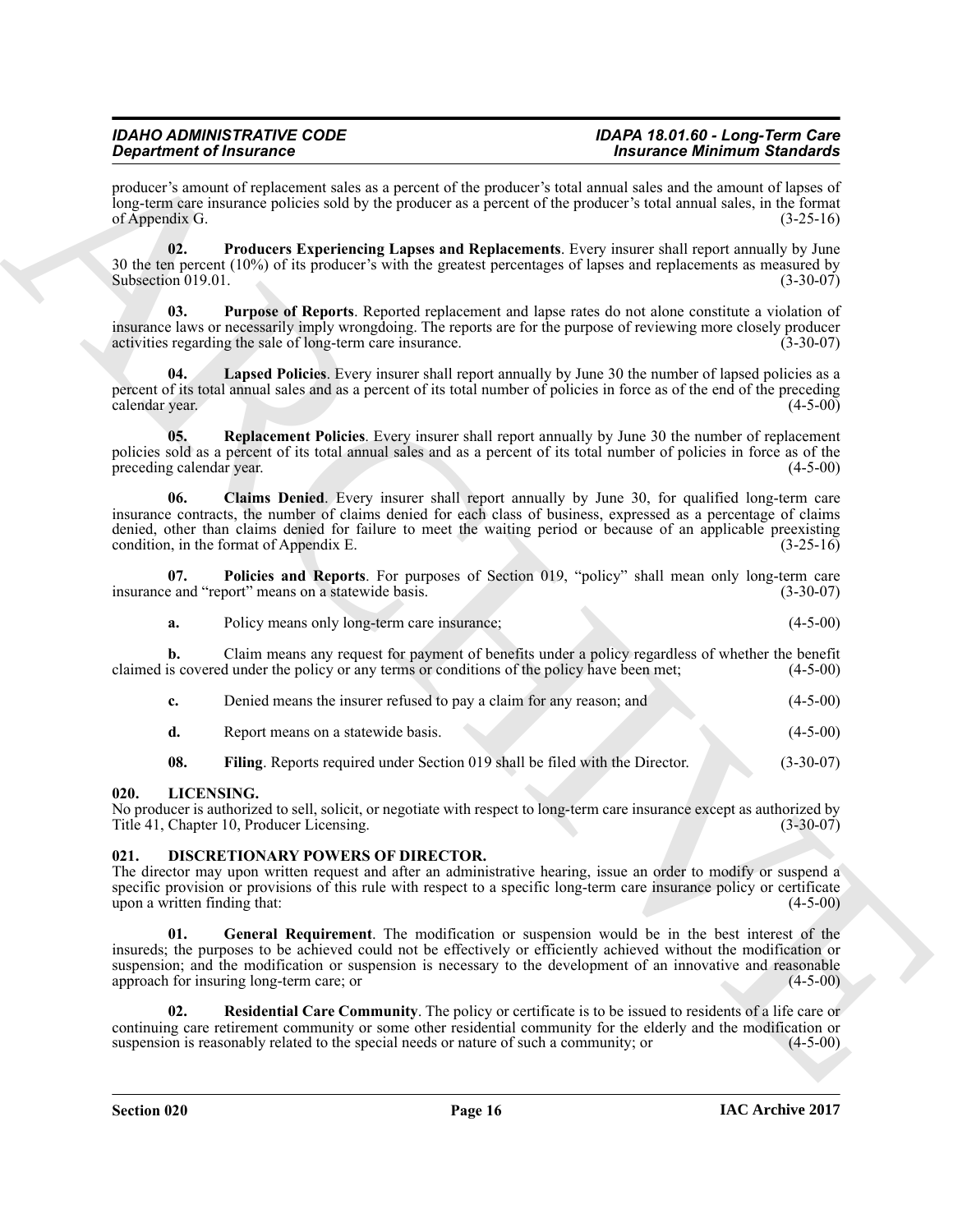<span id="page-16-1"></span>

| <b>IDAHO ADMINISTRATIVE CODE</b> | IDAPA 18.01.60 - Long-Term Care    |
|----------------------------------|------------------------------------|
| <b>Department of Insurance</b>   | <b>Insurance Minimum Standards</b> |

#### <span id="page-16-5"></span><span id="page-16-4"></span><span id="page-16-3"></span><span id="page-16-2"></span><span id="page-16-0"></span>**022. RESERVE STANDARDS.**

| <b>Department of Insurance</b> |                                                                                                                                                                                                                                                                                                                                                                                                                                                                                                                                                                                                                                                                                                                                       | <b>Insurance Minimum Standards</b> |  |
|--------------------------------|---------------------------------------------------------------------------------------------------------------------------------------------------------------------------------------------------------------------------------------------------------------------------------------------------------------------------------------------------------------------------------------------------------------------------------------------------------------------------------------------------------------------------------------------------------------------------------------------------------------------------------------------------------------------------------------------------------------------------------------|------------------------------------|--|
| 03.                            | <b>Other Insurance Products</b> . The modification or suspension is necessary to permit long-term care<br>insurance to be sold as part of, or in conjunction with, another insurance product.                                                                                                                                                                                                                                                                                                                                                                                                                                                                                                                                         | $(4-5-00)$                         |  |
| 022.                           | <b>RESERVE STANDARDS.</b>                                                                                                                                                                                                                                                                                                                                                                                                                                                                                                                                                                                                                                                                                                             |                                    |  |
| 01.                            | Acceleration of Benefits Under Life Policies. When long-term care benefits are provided through<br>the acceleration of benefits under group or individual life policies or riders to such policies, policy reserves for the<br>benefits shall be determined in accordance with Section 41-612, Idaho Code, Standard Valuation Law - Life<br>Insurance. Claim reserves shall also be established in the case when the policy or rider is in claim status.                                                                                                                                                                                                                                                                              | $(4-5-00)$                         |  |
| 02.<br>care benefit.           | <b>Decrement Models</b> . Reserves for policies and riders subject to Section 022 should be based on the<br>multiple decrement model utilizing all relevant decrements except for voluntary termination rates. Single decrement<br>approximations are acceptable if the calculation produces essentially similar reserves, if the reserve is clearly more<br>conservative, or if the reserve is immaterial. The calculations may take into account the reduction in life insurance<br>benefits due to the payment of long-term care benefits. However, in no event shall the reserves for the long-term care<br>benefit and the life insurance benefit be less than the reserves for the life insurance benefit assuming no long-term | $(3-30-07)$                        |  |
| 03.                            | Considerations Impacting Projected Claim Costs. Any applicable valuation morbidity table<br>shall be certified as appropriate as a statutory valuation table by a member of the American Academy of Actuaries. In<br>the development and calculation of reserves for policies and riders subject to Section 022, due regard shall be given to<br>the applicable policy provisions, marketing methods, administrative procedures and all other considerations which<br>have an impact on projected claim costs, including, but not limited to, the following:                                                                                                                                                                          | $(3-30-07)$                        |  |
| a.                             | Definition of insured events;                                                                                                                                                                                                                                                                                                                                                                                                                                                                                                                                                                                                                                                                                                         | $(4-5-00)$                         |  |
| b.                             | Covered long-term care facilities;                                                                                                                                                                                                                                                                                                                                                                                                                                                                                                                                                                                                                                                                                                    | $(4-5-00)$                         |  |
| c.                             | Existence of home convalescence care coverage;                                                                                                                                                                                                                                                                                                                                                                                                                                                                                                                                                                                                                                                                                        | $(4-5-00)$                         |  |
|                                |                                                                                                                                                                                                                                                                                                                                                                                                                                                                                                                                                                                                                                                                                                                                       |                                    |  |
| d.                             | Definition of facilities;                                                                                                                                                                                                                                                                                                                                                                                                                                                                                                                                                                                                                                                                                                             | $(4-5-00)$                         |  |
| e.                             | Existence or absence of barriers to eligibility;                                                                                                                                                                                                                                                                                                                                                                                                                                                                                                                                                                                                                                                                                      | $(4-5-00)$                         |  |
| f.                             | Premium waiver provision;                                                                                                                                                                                                                                                                                                                                                                                                                                                                                                                                                                                                                                                                                                             | $(4-5-00)$                         |  |
| g.                             | Renewability;                                                                                                                                                                                                                                                                                                                                                                                                                                                                                                                                                                                                                                                                                                                         | $(4-5-00)$                         |  |
| h.                             | Ability to raise premiums;                                                                                                                                                                                                                                                                                                                                                                                                                                                                                                                                                                                                                                                                                                            | $(4-5-00)$                         |  |
| i.                             | Marketing method;                                                                                                                                                                                                                                                                                                                                                                                                                                                                                                                                                                                                                                                                                                                     | $(4-5-00)$                         |  |
| j.                             | Underwriting procedures;                                                                                                                                                                                                                                                                                                                                                                                                                                                                                                                                                                                                                                                                                                              | $(4-5-00)$                         |  |
| k.                             | Claims adjustment procedures;                                                                                                                                                                                                                                                                                                                                                                                                                                                                                                                                                                                                                                                                                                         | $(4-5-00)$                         |  |
| $\mathbf{l}$ .                 | Waiting period;                                                                                                                                                                                                                                                                                                                                                                                                                                                                                                                                                                                                                                                                                                                       | $(4-5-00)$                         |  |
| m.                             | Maximum benefit;                                                                                                                                                                                                                                                                                                                                                                                                                                                                                                                                                                                                                                                                                                                      | $(4-5-00)$                         |  |
| n.                             | Availability of eligible facilities;                                                                                                                                                                                                                                                                                                                                                                                                                                                                                                                                                                                                                                                                                                  | $(4-5-00)$                         |  |
| $\mathbf{0}$                   | Margins in claim costs;                                                                                                                                                                                                                                                                                                                                                                                                                                                                                                                                                                                                                                                                                                               | $(4-5-00)$                         |  |
| p.                             | Optional nature of benefit;                                                                                                                                                                                                                                                                                                                                                                                                                                                                                                                                                                                                                                                                                                           | $(4-5-00)$                         |  |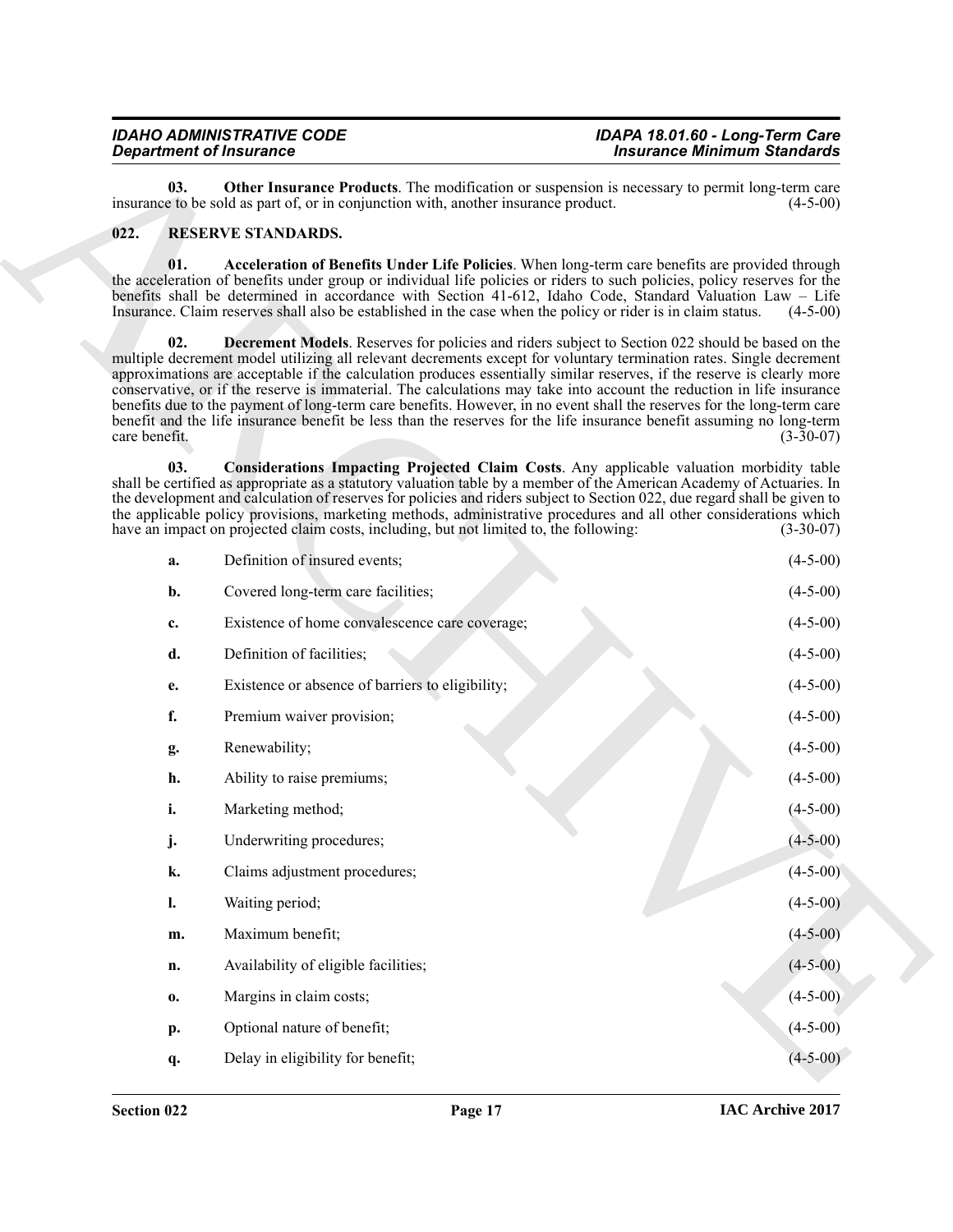<span id="page-17-4"></span>

| Inflation protection provisions; and | $(4-5-00)$ |
|--------------------------------------|------------|
| Guaranteed insurability option.      | $(4-5-00)$ |

### <span id="page-17-3"></span><span id="page-17-2"></span><span id="page-17-1"></span><span id="page-17-0"></span>**023. LOSS RATIO.**

|                               | <b>Department of Insurance</b>                                                                                                                                                                                                                                                                                                                                                                                      | <b>Insurance Minimum Standards</b> |
|-------------------------------|---------------------------------------------------------------------------------------------------------------------------------------------------------------------------------------------------------------------------------------------------------------------------------------------------------------------------------------------------------------------------------------------------------------------|------------------------------------|
| r.                            | Inflation protection provisions; and                                                                                                                                                                                                                                                                                                                                                                                | $(4-5-00)$                         |
| S.                            | Guaranteed insurability option.                                                                                                                                                                                                                                                                                                                                                                                     | $(4-5-00)$                         |
| 04.<br>Disability Insurance." | Benefits Not Covered in Section 022. When long-term care benefits are provided other than as in<br>Subsection 022.01 above, reserves shall be determined in accordance with Section 41-608, Idaho Code, "Reserve for                                                                                                                                                                                                | $(3-30-07)$                        |
| 023.                          | <b>LOSS RATIO.</b><br>Section 023 shall apply to all (group and individual) long-term care insurance policies or certificates except those<br>covered under Sections 024 and 025 of this chapter.                                                                                                                                                                                                                   | $(3-30-07)$                        |
| 01.                           | Expected Loss Ratios. Benefits under long-term care insurance policies shall be deemed<br>reasonable in relation to premiums provided the expected loss ratio is at least sixty percent (60%), calculated in a<br>manner which provides for adequate reserving of the long-term care insurance risk. In evaluating the expected loss<br>ratio, due consideration shall be given to all relevant factors, including: | $(4-5-00)$                         |
| a.                            | Statistical credibility of incurred claims experience and earned premiums;                                                                                                                                                                                                                                                                                                                                          | $(4-5-00)$                         |
| b.                            | The period for which rates are computed to provide coverage;                                                                                                                                                                                                                                                                                                                                                        | $(4-5-00)$                         |
| c.                            | Experienced and projected trends;                                                                                                                                                                                                                                                                                                                                                                                   | $(4-5-00)$                         |
| d.                            | Concentration of experience within early policy duration;                                                                                                                                                                                                                                                                                                                                                           | $(4-5-00)$                         |
| e.                            | Expected claim fluctuation;                                                                                                                                                                                                                                                                                                                                                                                         | $(4-5-00)$                         |
| f.                            | Experience refunds, adjustments or dividends;                                                                                                                                                                                                                                                                                                                                                                       | $(4-5-00)$                         |
| g.                            | Renewability features;                                                                                                                                                                                                                                                                                                                                                                                              | $(4-5-00)$                         |
| h.                            | All appropriate expense factors;                                                                                                                                                                                                                                                                                                                                                                                    | $(4-5-00)$                         |
| i.                            | Interest;                                                                                                                                                                                                                                                                                                                                                                                                           | $(4-5-00)$                         |
| j.                            | Experimental nature of the coverage;                                                                                                                                                                                                                                                                                                                                                                                | $(4-5-00)$                         |
| k.                            | Policy reserves;                                                                                                                                                                                                                                                                                                                                                                                                    | $(4-5-00)$                         |
| l.                            | Mix of business by risk classification; and                                                                                                                                                                                                                                                                                                                                                                         | $(4-5-00)$                         |
| m.                            | Product features such as long elimination periods, high deductibles and high maximum limits.                                                                                                                                                                                                                                                                                                                        | $(4-5-00)$                         |
| 02.                           | <b>Policies That Accelerate Benefits.</b> Subsection 023.01 shall not apply to life insurance policies that<br>accelerate benefits for long-term care. A life insurance policy that funds long-term care benefits entirely by<br>accelerating the death benefit is considered to provide reasonable benefits in relation to premiums paid, if the policy<br>complies with all of the following provisions:          | $(3-30-07)$                        |
| a.                            | The interest credited internally to determine cash value accumulations, including long-term care, if<br>any, are guaranteed not to be less than the minimum guaranteed interest rate for cash value accumulations without<br>long-term care set forth in the policy;                                                                                                                                                | $(4-5-00)$                         |
| b.                            | The portion of the policy that provides life insurance benefits meets the nonforfeiture requirements<br>of Section 41-1927, Idaho Code, Standard Nonforfeiture Law - Life Insurance.                                                                                                                                                                                                                                | $(4-5-00)$                         |
|                               |                                                                                                                                                                                                                                                                                                                                                                                                                     |                                    |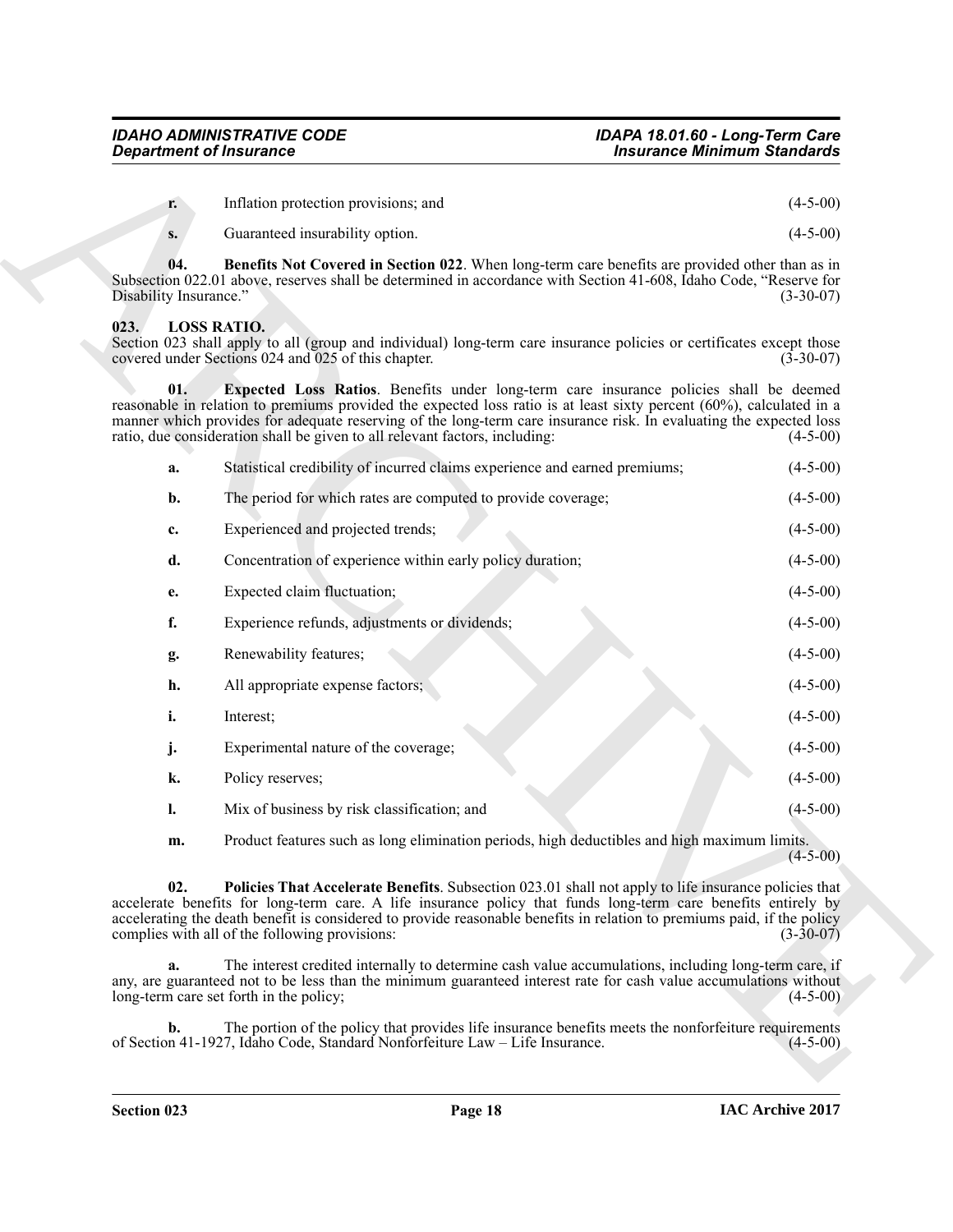**c.** The policy meets the disclosure requirements of Sections 41-4605(9), 41-4605(10), and 41-<br>daho Code. (4-5-00) 4605(11), Idaho Code.

i. Any policy illustration that meets the applicable requirements of the NAIC Life Insurance Illustrations Model Regulation. (3-30-07)

**d.** An actuarial memorandum is filed with the insurance department that includes: (4-5-00)

i. A description of the basis on which the long-term care rates were determined; (4-5-00)

ii. A description of the basis for the reserves; (4-5-00)

iii. A summary of the type of policy, benefits, renewability, general marketing method, and limits on ages of issuance;

iv. A description and a table of each actuarial assumption used. For expenses, an insurer must include of premium dollars per policy and dollars per unit of benefits, if any; percent of premium dollars per policy and dollars per unit of benefits, if any;

v. A description and a table of the anticipated policy reserves and additional reserves to be held in each future year for active lives;

vi. The estimated average annual premium per policy and the average issue age; (4-5-00)

**Equivalent of fractions:** Christmass Constitution Constitution Constitution ( $\frac{1}{2}$  ( $\frac{1}{2}$  ( $\frac{1}{2}$  ( $\frac{1}{2}$  ( $\frac{1}{2}$  ( $\frac{1}{2}$  ( $\frac{1}{2}$  ( $\frac{1}{2}$  ( $\frac{1}{2}$  ( $\frac{1}{2}$  ( $\frac{1}{2}$  ( $\frac{1}{2}$  ( $\frac{1}{2}$  ( vii. A statement as to whether underwriting is performed at the time of application. The statement shall indicate whether underwriting is used and, if used, the statement shall include a description of the type or types of underwriting used, such as medical underwriting or functional assessment underwriting. Concerning a group policy, the statement shall indicate whether the enrollee or any dependent will be underwritten and when underwriting occurs; and (4-5-00)  $\alpha$  occurs; and  $(4-5-00)$ 

viii. A description of the effect of the long-term care policy provision on the required premiums, nonforfeiture values and reserves on the underlying life insurance policy, both for active lives and those in long-term care claim status. (4-5-00) care claim status.

#### <span id="page-18-1"></span><span id="page-18-0"></span>**024. FILING REQUIREMENT.**

Prior to an insurer or similar organization offering group long-term care insurance to a resident of this state pursuant to Section 41-4604, Idaho Code, Extraterritorial Jurisdiction – Group Long-Term Care Insurance, it shall file with the director evidence that the group policy or certificate thereunder has been approved by a state having statutory or regulatory long-term care insurance requirements substantially similar to those adopted in this state. (4-5 regulatory long-term care insurance requirements substantially similar to those adopted in this state.

<span id="page-18-2"></span>**01. Initial Filing Requirements**. (3-30-01)

**a.** Subsection 024.01 applies to any long-term care policy issued in this state on or after July 1, 2001.  $(3-30-07)$ 

**b.** An insurer will provide the information listed in Subsection 024.01 to the director thirty (30) days making the long-term care insurance form available for sale. (3-30-07) prior to making the long-term care insurance form available for sale.

- **c.** A copy of the disclosure documents required in Section 014. (3-30-07)
- **d.** An actuarial certification consisting of at least the following: (3-30-01)

i. A statement that the initial premium rate schedule is sufficient to cover anticipated costs under moderately adverse experience and that the premium rate schedule is reasonably expected to be sustainable over the life of the form with no future premium increases anticipated; (3-30-01)

ii. A statement that the policy design and coverage provided have been reviewed and taken into (3-30-01) consideration;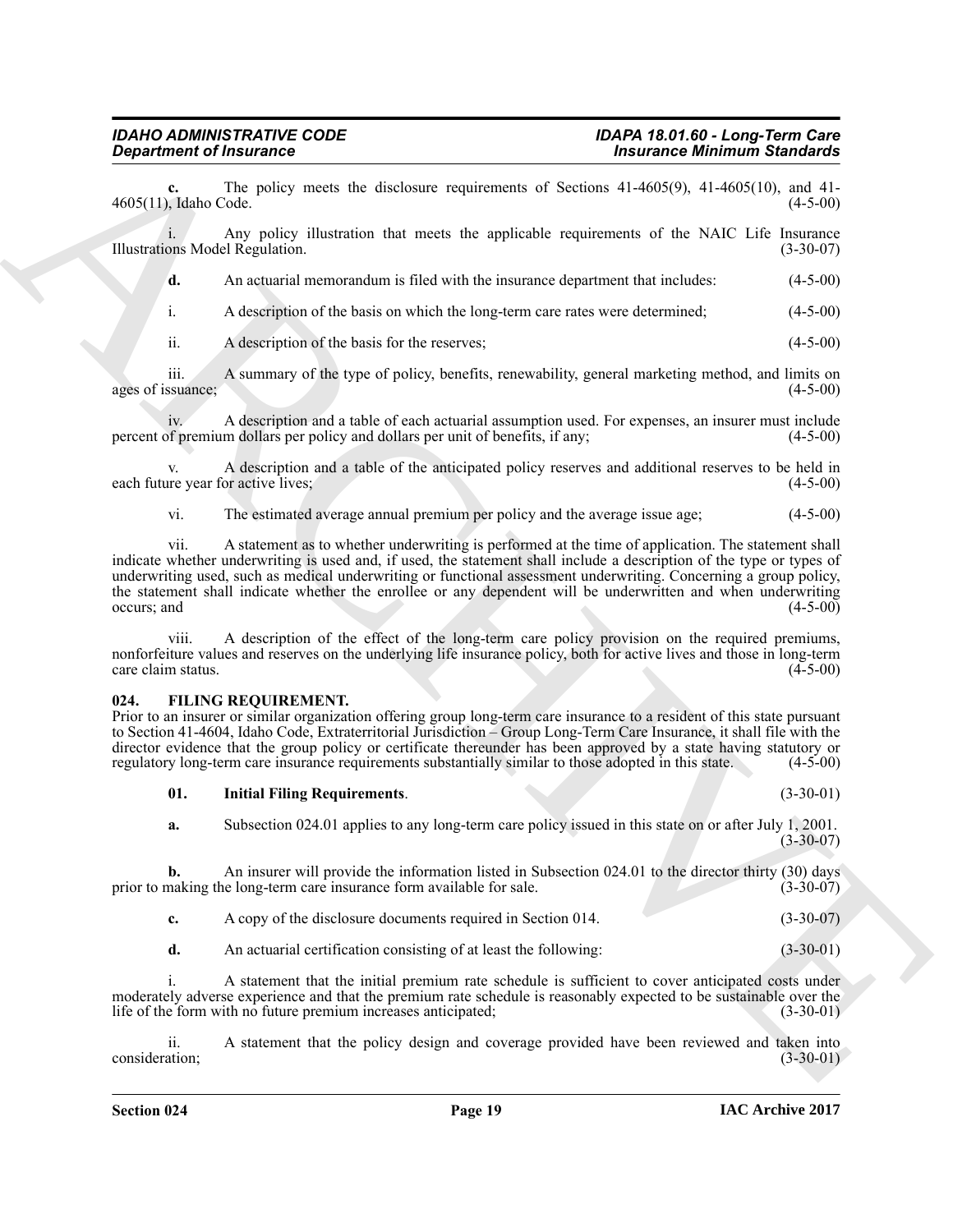iii. A statement that the underwriting and claims adjudication processes have been reviewed and taken<br>(3-30-01)<br>(3-30-01) into consideration.

**e.** A complete description of the basis for contract reserves that are anticipated to be held under the include:  $(3-30-01)$ form, to include:

i. Sufficient detail or sample calculations provided so as to have a complete depiction of the reserve amounts to be held; (3-30-01)

ii. A statement that the assumptions used for reserves contain reasonable margins for adverse ee; experience; (3-30-01)

A statement that the net valuation premium for renewal years does not increase (except for attained-age rating where permitted; and (3-30-01)

iv. A statement that the difference between the gross premium and the net valuation premium for renewal years is sufficient to cover expected renewal expenses; or if such a statement cannot be made, a complete description of the situations where this does not occur; (3-30-01)

An aggregate distribution of anticipated issues may be used as long as the underlying gross in a reasonably consistent relationship; premiums maintain a reasonably consistent relationship;

vi. If the gross premiums for certain age groups appear to be inconsistent with this requirement, the director may request a demonstration under Subsection 024.02 based on a standard age distribution; and (3-30-07)

vii. A statement that the premium rate schedule is not less than the premium rate schedule for existing similar policy forms also available from the insurer except for reasonable differences attributable to benefits; or,  $(3-30-01)$ 

viii. A comparison of the premium schedules for similar policy forms that are currently available from the insurer with an explanation of the differences.

<span id="page-19-1"></span>**02. Actuarial Demonstration**. The director may request an actuarial demonstration that benefits are reasonable in relation to premiums. The actuarial demonstration shall include either premium and claim experience on similar policy forms, adjusted for any premium or benefit differences, relevant and credible data from other studies, or both. (3-30-01)

**a.** In the event the director requests additional information under this provision, the period referred to in Subsection 024.01.b. of this section does not include the period of time during which the insurer is preparing the requested information.

#### <span id="page-19-0"></span>**025. PREMIUM RATE SCHEDULE INCREASES.**

<span id="page-19-3"></span><span id="page-19-2"></span>**01. Premium Rate Increases**. This Section 025 shall apply as follows: (3-30-07)

**a.** Except as provided in Subsection 025.01.b., this section applies to any long-term care policy or certificate issued in this state on or after July 1, 2001. (3-30-07)

**Consideration of fractaments** and the university and claim adjustable and secure these best necessarily distributed in the second of the basis in equation of the basis of the second in the second in the second in the sec **b.** For certificates issued on or after the effective date of this amended rule under a group long-term care insurance policy as defined in Section 41-4603 (4)(a), Idaho Code, which policy was in force at the time this amended rule became effective, the provisions of this section shall apply on the policy anniversary following January 1, 2002. (3-30-01)  $1, 2002.$  (3-30-01)

**c.** An insurer shall provide notice of a pending premium rate schedule increase, including an exceptional increase, to the director at least thirty (30) days prior to the notice to the policyholders and shall include:

 $(3-30-01)$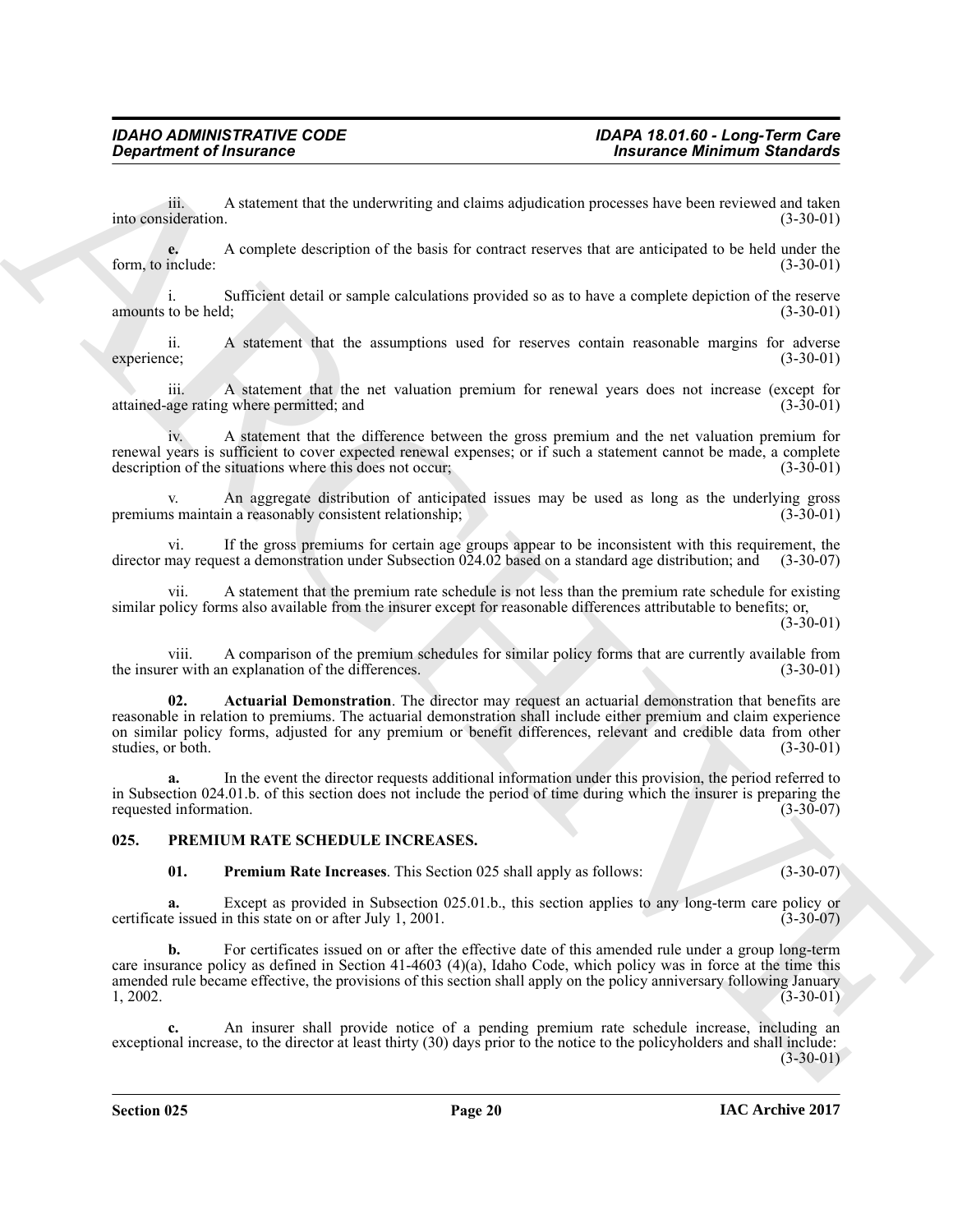i. Information required by Section 014. (3-30-07)

**d.** Certification by a qualified actuary that: (3-30-01)

If the requested premium rate schedule increase is implemented and the underlying assumptions, which reflect moderately adverse conditions, are realized, no further premium rate schedule increases are anticipated;<br>(3-30-01) and  $(3-30-01)$ 

<span id="page-20-0"></span>ii. The premium rate filing is in compliance with the provisions of this Section 025. (3-30-07)

**02.** Actuarial Memorandum. An actuarial memorandum justifying the rate schedule change request that includes: (3-30-01) that includes:  $(3-30-01)$ 

**a.** Lifetime projections of earned premiums and incurred claims based on the filed premium rate schedule increase; and the method of assumptions used in determining the projected values, including reflection of any assumptions that deviate from those used for pricing other forms currently available for sale: (3-30-01 any assumptions that deviate from those used for pricing other forms currently available for sale:

Annual values for the past five (5) years preceding and the three (3) years following the valuation ided separately:  $(3-30-01)$ date shall be provided separately;

ii. The projections shall include the development of the lifetime loss ratio, unless the rate of increase is an exceptional increase;

iii. The projections shall demonstrate compliance with Subsection 025.03, and (3-30-07)

iv. For exceptional increases; (3-30-01)

(1) The projected experience should be limited to the increases in claims expenses attributable to the approved reasons for the exceptional increase; and

(2) In the event the director determines as provided in Subsection 010.09.c. that offsets may exist, the insurer shall use appropriate net projected experience.

**b.** Disclosure of how reserves have been incorporated in this rate increase will trigger contingent pon lapse.  $(3-30-01)$ benefit upon lapse.

**c.** Disclosure of the analysis performed to determine why a rate adjustment is necessary, which pricing assumptions were not realized and why, and what other actions taken by the company have been relied on by the actuary. (3-30-01) the actuary.  $(3-30-01)$ 

**Considerable throusance Constraints and Constraint Constraint Constraint Constraint Constraint Constraint Constraint Constraint Constraint Constraint Constraint Constraint Constraint Constraint Constraint Constraint Cons d.** A statement that policy design, underwriting and claims adjudication practices have been taken into consideration; and in the event that it is necessary to maintain consistent premium rates for new certificates and certificates receiving a rate increase, the insurer will need to file composite rates reflecting projections of new certificates. (3-30-01)

**e.** A statement that renewal premium rate schedules are not greater than new business premium rate schedules except for differences attributable to benefits, unless sufficient justification is provided to the director; and sufficient information for review of the premium rate schedule increase by the director. (3-30-01) sufficient information for review of the premium rate schedule increase by the director.

<span id="page-20-1"></span>**03. Premium Rate Schedule Increases**. All premium rate schedule increases shall be determined in accordance with the following requirements: (3-30-01)

**a.** Exceptional increases shall provide that seventy percent (70%) of the present value of projected in premiums from the exceptional increase will be returned to policyholders in benefits. (3-30-01) additional premiums from the exceptional increase will be returned to policyholders in benefits.

**b.** Premium rate schedule increases shall be calculated such that the sum of the accumulated value of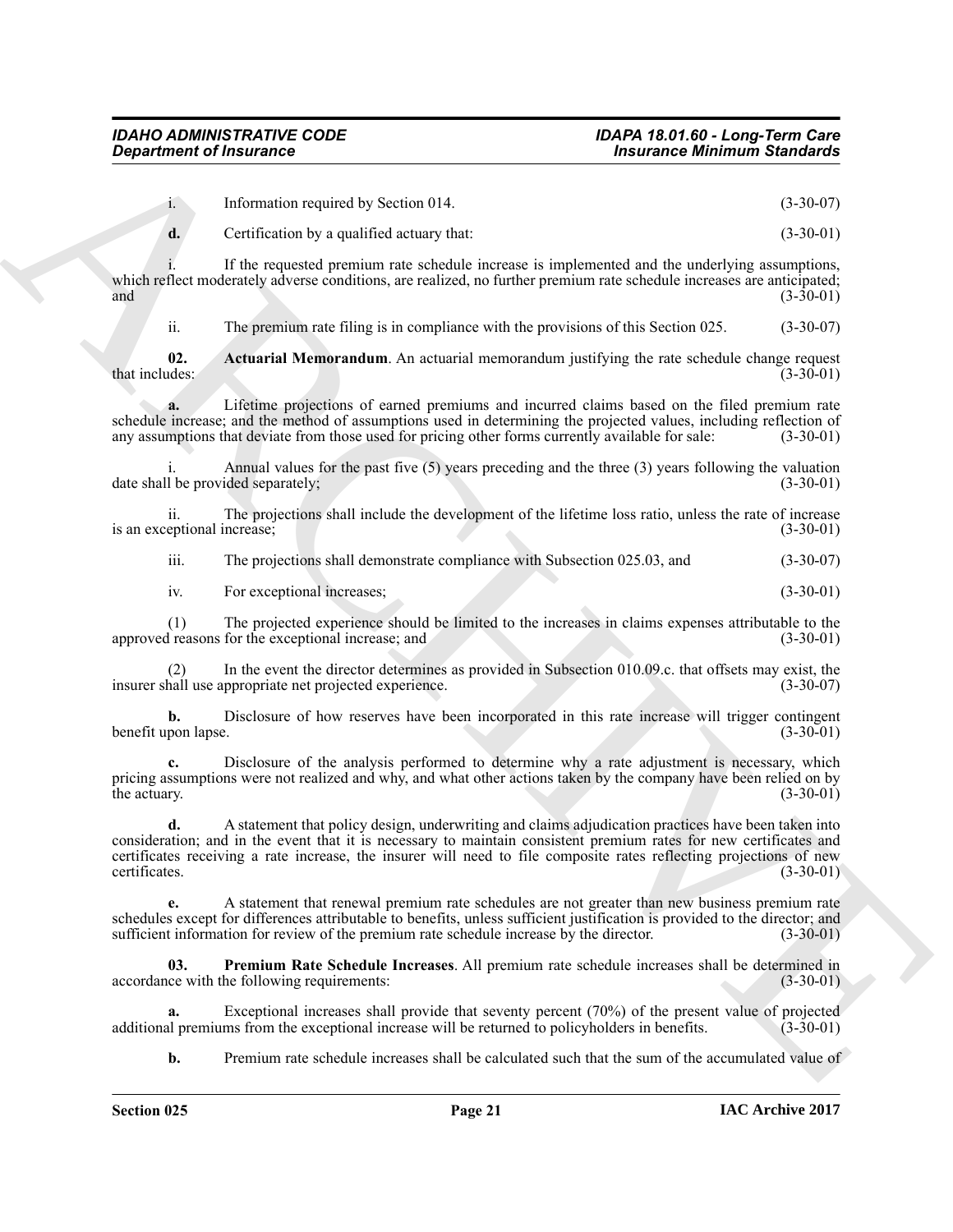incurred claims, without the inclusion of active life reserves, and the present value of future projected incurred claims, without the inclusion of active life reserves, will not be less than the sum of the following: (3-3 claims, without the inclusion of active life reserves, will not be less than the sum of the following:

i. The accumulated value of the initial earned premium times fifty eight percent (58%); (3-30-01)

ii. Eighty-five percent (85%) of the accumulated value of prior premium rate schedule increases on an earned basis; (3-30-01)

iii. The present value of future projected initial earned premiums times fifty-eight percent (58%); and  $(3-30-01)$ 

iv. Eighty-five percent (85%) of the present value of future projected premiums not in Subsection 025.03.b.iii. on an earned basis.

**c.** In the event that a policy form has both exceptional and other increases, the values in Subsections 025.03.b.ii. and 025.03.b.iv., will also include seventy percent (70%) for exceptional rate increase amounts.

(3-30-07)

<span id="page-21-2"></span>**d.** All present and accumulated values used to determine rate increases shall use the maximum valuation interest rate for contract reserves as specified in IDAPA 18.01.68, "Minimum Reserve Standards For Individual And Group Health Insurance Contracts," Appendix A, IIA. The actuary shall disclose as part of the actuarial memorandum the use of any appropriate averages. (3-30-01) actuarial memorandum the use of any appropriate averages.

**Signalize of Hannoveck** Constrained Return Lie and the property and the property of the property of the symphony of the symphony of the symphony of the symphony of the symphony of the symphony of the symphony of the symp **04. Projections Filed for Review**. For each rate increase that is implemented, the insurer shall file for review by the director updated projections, as defined in Subsection 025.02.a., annually for the following three (3) years and include a comparison of actual results to projected values. The director may extend the period to greater than three (3) years if actual results are not consistent with projected values from prior projections. For group insurance policies that meet the conditions in Subsection 025.13, the projections required by this Subsection 025.04 shall be provided to the policyholder in lieu of filing with the director. (3-30-07)

<span id="page-21-3"></span>**05. Revised Premium Rate**. If any premium rate in the revised premium rate schedule is greater than 200 percent (200%) of the comparable rate in the initial premium schedule, lifetime projections, as defined in Subsection 025.02.a., shall be filed for review by the director every five (5) years following the end of the required period in Subsection 025.04. For group insurance policies that meet the conditions in Subsection 025.13, the projections required by Subsection 025.05 shall be provided to the policyholder in lieu of filing with the director.

 $(3-30-07)$ 

**06. Actual and Projected Experience**. If the director has determined that the actual experience following a rate increase does not adequately match the projected experience and that the current projections under moderately adverse conditions demonstrate that incurred claims will not exceed proportions of the premium specified<br>in Subsection 025.03, the director may require the insurer to implement any of the following: (3-30-07) in Subsection 025.03, the director may require the insurer to implement any of the following:

<span id="page-21-0"></span>**a.** Premium rate schedule adjustments; or (3-30-01)

<span id="page-21-1"></span>i. Other measures to reduce the difference between the projected and actual experience. (3-30-01)

**b.** In determining whether the actual experience adequately matches the projected experience, consideration should be given to Subsection 025.02.d. and 025.02.e., if applicable. (3-30-07)

**Contingent Benefit upon Lapse**. If the majority of the policies or certificates to which the increase ligible for the contingent benefit upon lapse, the insurer shall file: (3-30-01) is applicable are eligible for the contingent benefit upon lapse, the insurer shall file:

**a.** A plan, subject to director approval, for improved administration or claims processing designed to eliminate the potential for further deterioration of the policy form requiring further premium rate schedule increases, or both, or to demonstrate that appropriate administration and claims processing have been implemented or are in effect. If the director should determine that such appropriate administration and claims processing functions have not been addressed, provisions of Subsection 025.08 may be applied; and (3-30-07) been addressed, provisions of Subsection 025.08 may be applied; and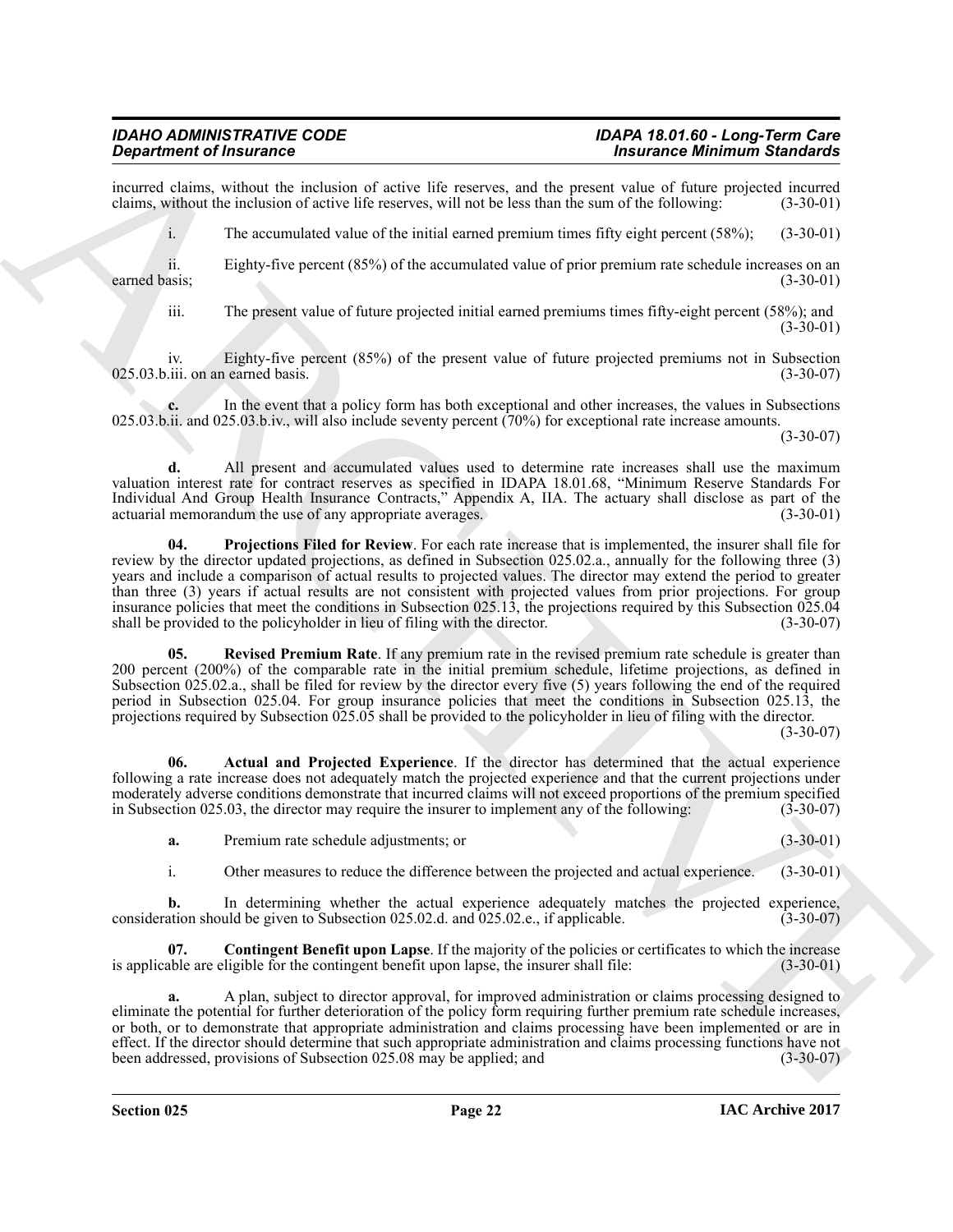#### *IDAHO ADMINISTRATIVE CODE IDAPA 18.01.60 - Long-Term Care Department of Insurance Insurance Minimum Standards*

**b.** The original anticipated lifetime loss ratio, and the premium rate schedule increase that would have been calculated according to Subsection 025.03 had the greater of the original anticipated lifetime loss ratio or fifty-<br>eight percent (58%) been used in the calculations described in Subsections 025.03.b.i. and 025.03.b.i eight percent  $(58%)$  been used in the calculations described in Subsections 025.03.b.i. and 025.03.b.iii.

**08. Additional Rate Increase Filings**. For a rate increase filing that meets the following criteria, the director shall review, for all policies included in the filing, the projected lapse rates and past lapse rates during the twelve (12) months following each increase to determine if significant adverse lapse has occurred or is anticipated:

(3-30-01)

<span id="page-22-0"></span>**a.** The rate increase is not the first rate increase requested for the specific policy form or forms;  $(3-30-01)$ **b.** The rate increase is not an exceptional increase; and  $(3-30-01)$ 

**c.** The majority of the policies or certificates to which the increase is applicable are eligible for the interestion and the increase is applicable are eligible for the the therefit upon lapse. contingent benefit upon lapse.

**Expansion of Fraumatics**<br>
Some affective material antiques and the measure of the commute system and system and system and system and system and system and system and system and system and system and system and system an **d.** In the event significant adverse lapse has occurred, is anticipated in the filing or is evidenced in the actual results as presented in the updated projections provided by the insurer following the requested rate increase, the director may determine that a rate spiral exists. Following the determination that a rate spiral exists, the director may require the insurer to offer, without underwriting, to all in force insureds subject to the rate increase option to replace existing coverage with one or more reasonably comparable products being offered by the insurer or its affiliates. The offer shall; (3-30-01) affiliates. The offer shall; (3-30-01)

i. Be subject to the approval of the director; (3-30-01)

ii. Be based on actuarially sound principles, but not be based on attained age; and (3-30-01)

iii. Provide that the maximum benefits under any new policy accepted by an insured shall be reduced arable benefits already paid under the existing policy. (3-30-01) by comparable benefits already paid under the existing policy.

**e.** The insurer shall maintain the experience of all the replacement insureds separate from the experience of insureds originally issued the policy forms. In the event of a request for a rate increase on the policy form, the rate increase shall be limited to the lesser of: (3-30-01) form, the rate increase shall be limited to the lesser of:

<span id="page-22-2"></span>i. The maximum rate increase determined based on the combined experience; and (3-30-01)

ii. The maximum rate increase determined based only on the experience of the insureds originally e form plus ten percent  $(10\%)$ . issued the form plus ten percent  $(10\%)$ .

**09. Persistent Practice of Inadequate Rate Filings**. If the director determines that the insurer has exhibited a persistent practice of filing inadequate initial premium rates for long-term care insurance, the director may, in addition to the provisions of Subsection 025.08 of this section, prohibit the insurer from either of the following: (3-30-07) following: (3-30-07)

<span id="page-22-1"></span>**a.** Filing and marketing comparable coverage for a period of up to five (5) years; or (3-30-01)

**b.** Offering all other similar coverages and limiting marketing of new applications to the products o recent premium rate schedule increases. (3-30-01) subject to recent premium rate schedule increases.

**Exceptions**. Subsections 025.01 and 025.09 shall not apply to policies for which the long-term care benefits provided by the policy are incidental, as defined in Subsection  $\hat{010.12}$ , if the policy complies with all of the following provisions: (3-30-07) (3-30-07)

**a.** The interest credited internally to determine cash value accumulations, including long-term care, if any, are guaranteed not to be less than the minimum guaranteed interest rate for cash value accumulations without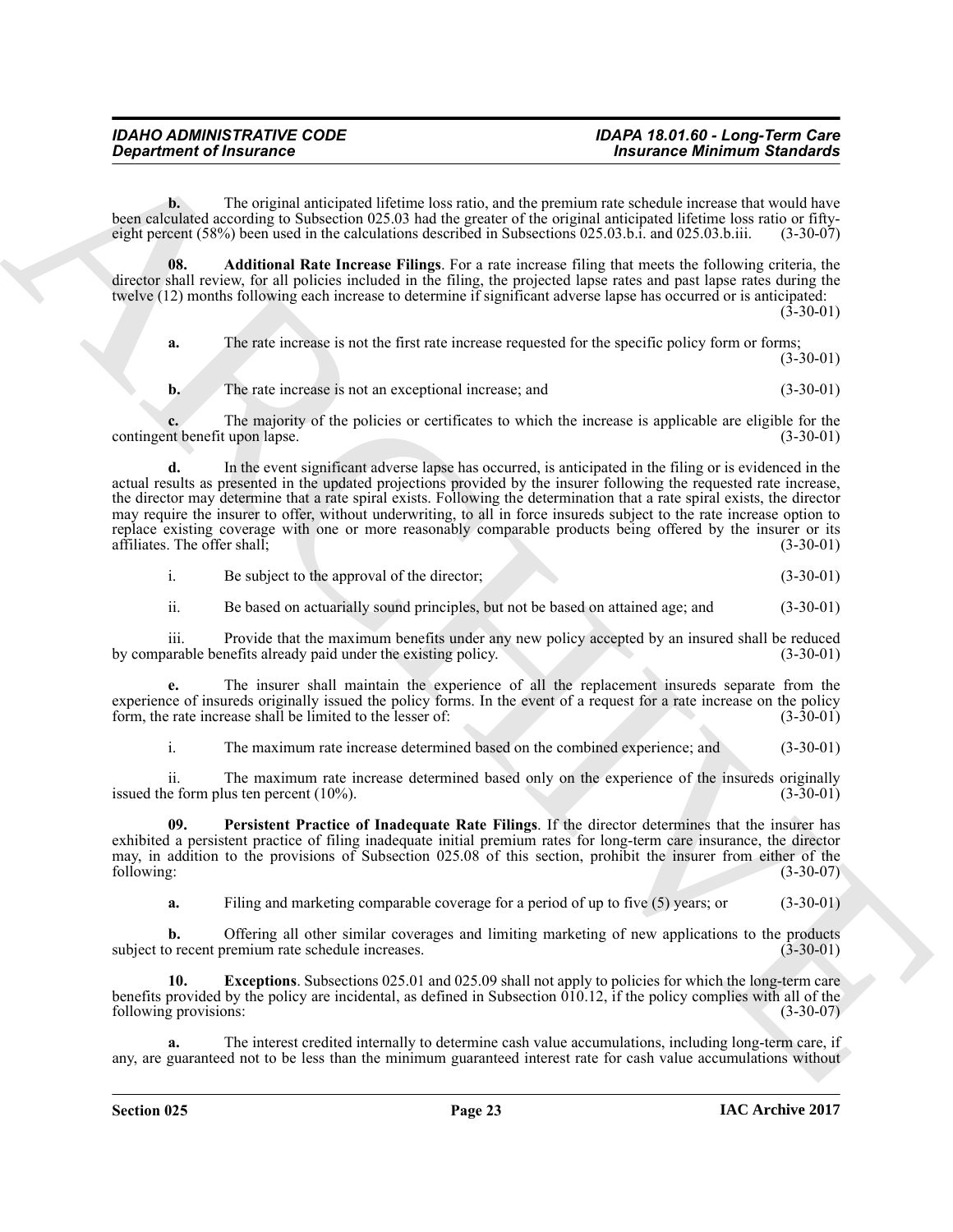<span id="page-23-4"></span><span id="page-23-2"></span>**Considerable of Friedmann Constraint Constraint Constraint Constraint Constraint Constraint Constraint Constraint Constraint Constraint Constraint Constraint Constraint Constraint Constraint Constraint Constraint Constra** long-term care set forth in the policy; (3-30-01) **b.** The portion of the policy that provides insurance benefits other than long-term care coverage meets or feiture requirements as applicable in any of the following: (3-30-01) the nonforfeiture requirements as applicable in any of the following: i. Section 41-1927, Idaho Code, Standard Nonforfeiture Law-Life Insurance; (3-30-01) ii. Section 41-1927A, Idaho Code, Standard Nonforfeiture Law for Individual Deferred Annuities; (3-30-01) iii. IDAPA 18.01.16, Subsection 018.02, "Variable Contracts." (3-30-01) **11. Exceptions for Disclosure and Performance Standards**. The policy meets the disclosure requirements of Sections 41-4605(9), 41-4605(10) and 41-4605(11), Idaho Code, pertaining to the Disclosure and Performance Standards for Long-term Care Coverage. (3-30-01) **12. Exception If Actuarial Memorandum Filed Which Includes Defined Information**. An actuarial ndum is filed with the Department of Insurance that includes: (3-30-01) memorandum is filed with the Department of Insurance that includes: **a.** A description of the basis on which the long-term care rates were determined;  $(3-30-01)$ **b.** A description of the basis for the reserves; (3-30-01) **c.** A summary of the type of policy, benefits, renewability, general marketing method, and limits on ages of issuance; (3-30-01) **d.** A description and a table of each actuarial assumption used. For expenses, an insurer must include of premium dollars per policy and dollars per unit of benefits, if any; (3-30-01) percent of premium dollars per policy and dollars per unit of benefits, if any; **e.** A description and a table of the anticipated policy reserves and additional reserves to be held in each future year for active lives; **f.** The estimated average annual premium per policy and the average issue age;  $(3-30-01)$ **g.** A statement as to whether underwriting is performed at the time of application. The statement shall indicate whether underwriting is used and, if used, the statement shall include a description of the type or types of underwriting used, such as medical underwriting or functional assessment underwriting. Concerning a group policy, the statement shall indicate whether the enrollee or any dependent will be underwritten and when underwriting occurs; and  $(3-30-01)$ occurs; and  $(3-30-01)$ **h.** A description of the effect of the long-term care policy provision on the required premiums, nonforfeiture values and reserves on the underlying insurance policy, both for active lives and those in long-term care claims status.  $(3-30-01)$ **13. Exceptions for Association Plans**, Premium Rate Schedule Increases Subsections 025.06 and 025.08 shall not apply to group insurance policies as defined in Section 41-4603(4)(a), Idaho Code, where: (3-30-07) **a.** The policies insure two hundred fifty (250) or more persons and the policyholder has five thousand or more eligible employees of a single employer; or  $(5,000)$  or more eligible employees of a single employer; or **b.** The policyholder, and not the certificateholders, pay a material portion of the premium, which shall not be less than twenty percent (20%) of the total premium for the group in the calendar year prior to the year a rate<br>(3-30-01)<br>(3-30-01)

#### <span id="page-23-1"></span><span id="page-23-0"></span>**026. FILING REQUIREMENTS FOR ADVERTISING.**

<span id="page-23-3"></span>increase is filed.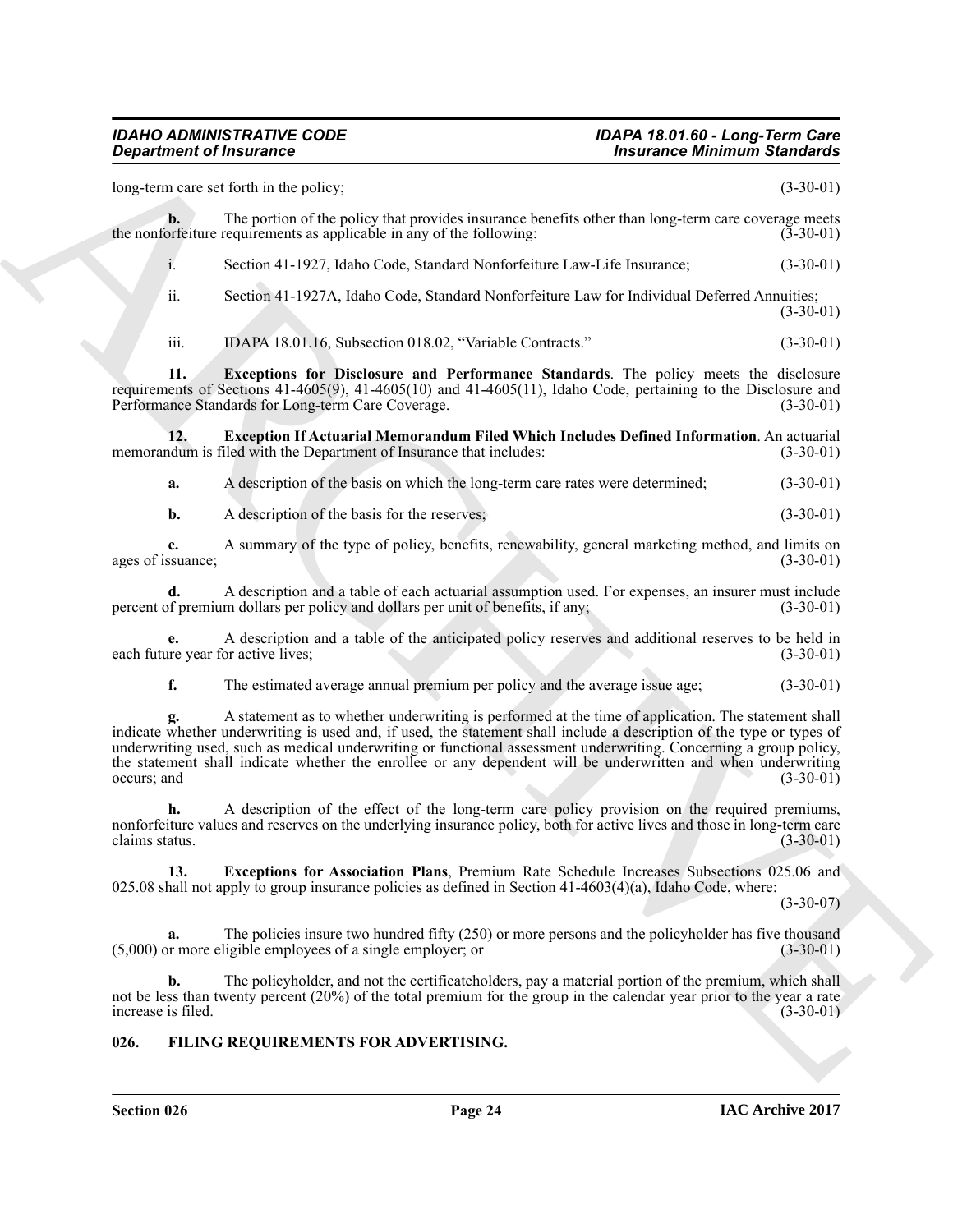**Structure of Huatrosian Structure 11 Theoretical Constraints (See Structure 2014) and the structure of the structure of the structure of the structure of the structure of the structure of the structure of the structure o 01. Filing and Retention**. Every Insurer, Fraternal Benefit Society, Managed Care Organization, or other similar organization providing long-term care insurance or benefits in this state shall provide a copy of any long-term care insurance advertisement intended for use in this state whether through written, radio, or television medium to the Director of Insurance of this state for review and approval by the Director. In addition, all advertisements shall be retained by the insurer or other entity for at least five (5) years from the date the advertisement was first used; or until the filing of the next regular report of examination of the insurer, whichever is the longer period of time. (4-5-00) the longer period of time.

<span id="page-24-2"></span><span id="page-24-1"></span>**02.** Exemptions. The director may exempt from these requirements any advertising form or material the director's opinion, this requirement may not be reasonably applied. (4-5-00) when, in the director's opinion, this requirement may not be reasonably applied.

#### <span id="page-24-3"></span><span id="page-24-0"></span>**027. STANDARDS FOR MARKETING AND PRODUCER TRAINING.**

<span id="page-24-4"></span>**01. General Provisions**. Every Insurer, Fraternal Benefit Society, Managed Care Organization or other similar organization marketing long-term care insurance coverage in this state, directly or through its producers, shall: (3-30-07)

**a.** Establish marketing procedures and producer training requirements to assure that any marketing including any comparison of policies by its producers will be fair and accurate.  $(3-30-07)$ activities, including any comparison of policies by its producers will be fair and accurate.

**b.** Establish marketing procedures to assure excessive insurance is not sold or issued.  $(4-5-00)$ 

**c.** Display prominently by type, stamp or other appropriate means, on the first page of the outline of coverage and policy the following: "Notice to buyer: This policy may not cover all of the costs associated with longterm care incurred by the buyer during the period of coverage. The buyer is advised to review carefully all policy limitations." (4-5-00)

**d.** Provide copies of the disclosure forms required in Subsection 014.10. (3-25-16)

**e.** Provide an explanation of contingent benefit upon lapse as provided for in Subsection 032.04.b. and if applicable, the additional contingent benefit upon lapse provided to policies with fixed or limited premium<br>paying period in Subsection 032.04.c. paying period in Subsection 032.04.c.

**f.** Inquire and otherwise make every reasonable effort to identify whether a prospective applicant or enrollee for long-term care insurance already has accident and sickness or long-term care insurance and the types and amounts of any such insurance, except that in the case of qualified long-term care insurance contracts, an inquiry into whether a prospective applicant or enrollee for long-term care insurance has accident and sickness insurance is not required. (4-5-00) required.  $(4-5-00)$ 

**g.** Establish auditable procedures for verifying compliance with Subsection 027.01. (3-30-07)

**h.** At solicitation, provide written notice to the prospective policyholder and certificateholder that Senior Health Insurance Benefits Advisors/SHIBA the program is available and the name, address and telephone number of the program. (3-30-01) number of the program.

For long-term care insurance policies and certificates, use the terms "noncancellable" or "level<br>hen the policy or certificate conforms to Subsection 011.01.c. of this chapter. (3-30-07) premium" only when the policy or certificate conforms to Subsection 011.01.c. of this chapter.

<span id="page-24-5"></span>**02. Prohibited Practices**. In addition to the practices prohibited in Chapter 13, Title 41, Idaho Code, actices and Frauds, the following acts and practices are prohibited: (3-30-01) Trade Practices and Frauds, the following acts and practices are prohibited:

**a.** Twisting. Knowingly making any misleading representation or incomplete or fraudulent comparison of any insurance policies or insurers for the purpose of inducing, or tending to induce, any person to lapse, forfeit, surrender, terminate, retain, pledge, assign, borrow on or convert any insurance policy, or to take out a policy of insurance with another insurer. (4-5-00)

**b.** High Pressure Tactics. Employing any method of marketing having the effect of or tending to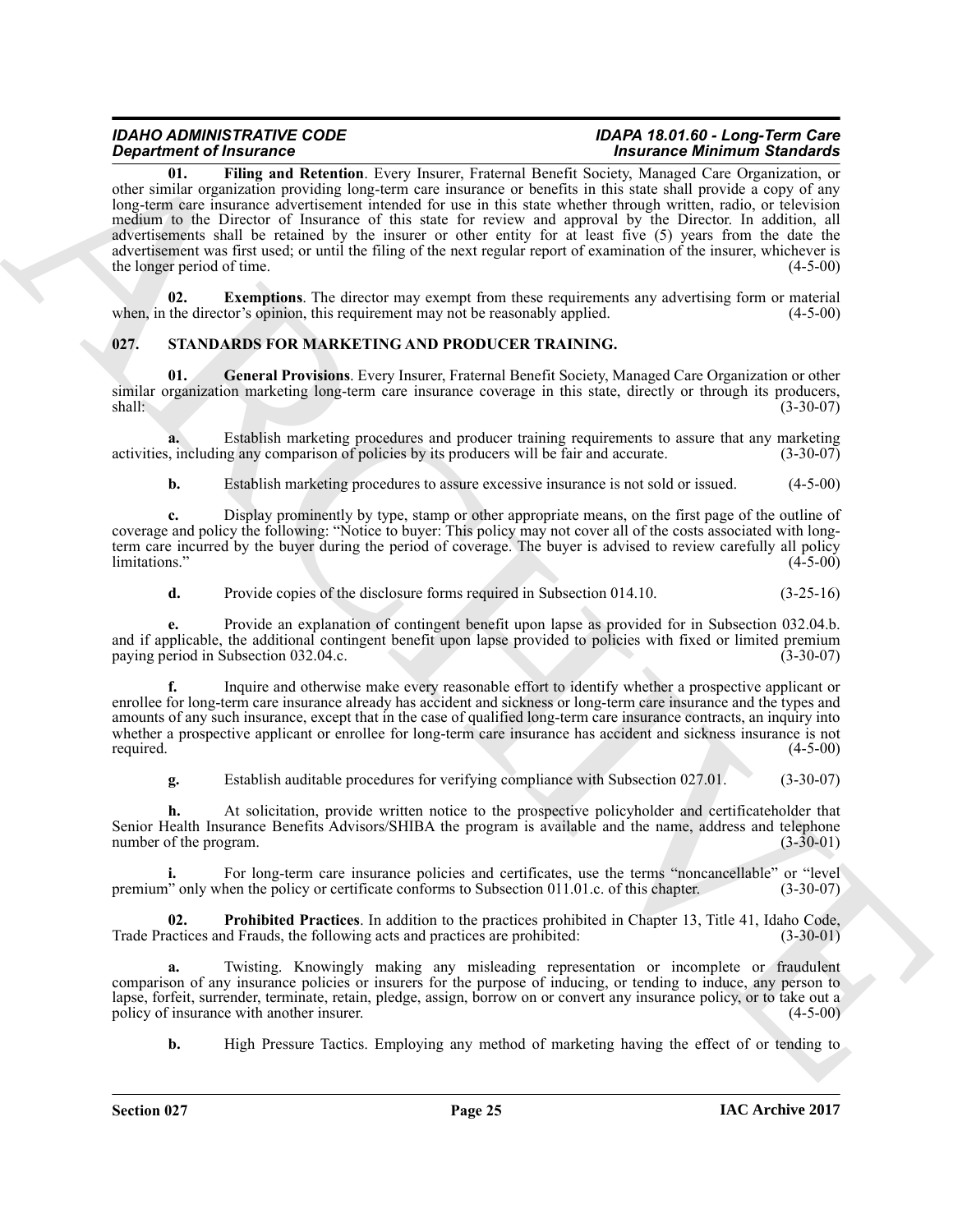## <span id="page-25-0"></span>*IDAHO ADMINISTRATIVE CODE IDAPA 18.01.60 - Long-Term Care*

## **Insurance Minimum Standards**

| <b>Department of Insurance</b>                                                                                                                                                                                                                                                                                                                                                                                                                                                                                                                                                                                                                                                                                            | <b>Insurance Minimum Standards</b>                                                                 |
|---------------------------------------------------------------------------------------------------------------------------------------------------------------------------------------------------------------------------------------------------------------------------------------------------------------------------------------------------------------------------------------------------------------------------------------------------------------------------------------------------------------------------------------------------------------------------------------------------------------------------------------------------------------------------------------------------------------------------|----------------------------------------------------------------------------------------------------|
| induce the purchase of insurance through force, fright, threat, whether explicit or implied, or undue pressure to<br>purchase or recommend the purchase of insurance.                                                                                                                                                                                                                                                                                                                                                                                                                                                                                                                                                     | $(4-5-00)$                                                                                         |
| Cold Lead Advertising. Making use directly or indirectly of any method of marketing which fails to<br>disclose in a conspicuous manner that a purpose of the method of marketing is solicitation of insurance and that<br>contact will be made by an insurance producer or insurance company.                                                                                                                                                                                                                                                                                                                                                                                                                             | $(3-30-07)$                                                                                        |
| Misrepresentation. Misrepresenting a material fact in selling or offering to sell a long-term care<br>d.<br>insurance policy.                                                                                                                                                                                                                                                                                                                                                                                                                                                                                                                                                                                             | $(4-5-00)$                                                                                         |
| <b>Associations.</b> With respect to the obligations set forth in Subsection 027.03, the primary<br>03.<br>responsibility of an association, as defined in Section $41-4603(4)(b)$ , Idaho Code, when endorsing or selling long-<br>term care insurance shall be to educate its members concerning long-term care issues in general so that its members<br>can make informed decisions. Associations shall provide objective information regarding long-term care insurance<br>policies or certificates endorsed or sold by such associations to ensure that members of such associations receive a<br>balanced and complete explanation of the features in the policies or certificates that are being endorsed or sold. | $(3-30-07)$                                                                                        |
| The insurer shall file with the insurance department the following material:<br>a.                                                                                                                                                                                                                                                                                                                                                                                                                                                                                                                                                                                                                                        | $(4-5-00)$                                                                                         |
| The policy and certificate;<br>$\mathbf{i}$ .                                                                                                                                                                                                                                                                                                                                                                                                                                                                                                                                                                                                                                                                             | $(4-5-00)$                                                                                         |
| ii.<br>A corresponding outline of coverage; and                                                                                                                                                                                                                                                                                                                                                                                                                                                                                                                                                                                                                                                                           | $(4-5-00)$                                                                                         |
| iii.<br>All advertisements to be utilized.                                                                                                                                                                                                                                                                                                                                                                                                                                                                                                                                                                                                                                                                                | $(4-5-00)$                                                                                         |
| The association shall disclose in any long-term care insurance solicitation:<br>b.                                                                                                                                                                                                                                                                                                                                                                                                                                                                                                                                                                                                                                        | $(4-5-00)$                                                                                         |
| The specific nature and amount of the compensation arrangements (including all fees,<br>commissions, administrative fees and other forms of financial support) that the association receives from<br>endorsement or sale of the policy or certificate to its members; and                                                                                                                                                                                                                                                                                                                                                                                                                                                 | $(4-5-00)$                                                                                         |
| A brief description of the process under which the policies and the insurer issuing the policies were<br>ii.<br>selected.                                                                                                                                                                                                                                                                                                                                                                                                                                                                                                                                                                                                 | $(4-5-00)$                                                                                         |
| If the association and the insurer have interlocking directorates or trustee arrangements, the<br>association shall disclose that fact to its members.                                                                                                                                                                                                                                                                                                                                                                                                                                                                                                                                                                    | $(4-5-00)$                                                                                         |
| The board of directors of associations selling or endorsing long-term care insurance policies or<br>d.<br>certificates shall review and approve the insurance policies as well as the compensation arrangements made with the<br>insurer.                                                                                                                                                                                                                                                                                                                                                                                                                                                                                 | $(4-5-00)$                                                                                         |
| The association shall also:<br>e.                                                                                                                                                                                                                                                                                                                                                                                                                                                                                                                                                                                                                                                                                         | $(4 - 5 - 00)$                                                                                     |
| At the time of the association's decision to endorse, engage the services of a person with expertise<br>i.<br>in long-term care insurance not affiliated with the insurer to conduct an examination of the policies, including its<br>benefits, features, and rates, and update the examination thereafter in the event of material change;                                                                                                                                                                                                                                                                                                                                                                               | $(4-5-00)$                                                                                         |
| ii.<br>Actively monitor the marketing efforts of the insurer and its producers; and                                                                                                                                                                                                                                                                                                                                                                                                                                                                                                                                                                                                                                       | $(3-30-07)$                                                                                        |
| iii.<br>Review and approve all marketing materials or other insurance communications used to promote<br>sales or sent to members regarding the policies or certificates.                                                                                                                                                                                                                                                                                                                                                                                                                                                                                                                                                  | $(4-5-00)$                                                                                         |
| Subsections 027.03.e.i. through 027.03.e.iii. shall not apply to qualified long-term care insurance<br>iv.<br>contracts.                                                                                                                                                                                                                                                                                                                                                                                                                                                                                                                                                                                                  | $(3-30-07)$                                                                                        |
| f.                                                                                                                                                                                                                                                                                                                                                                                                                                                                                                                                                                                                                                                                                                                        | No group long-term care insurance policy or certificate may be issued to an association unless the |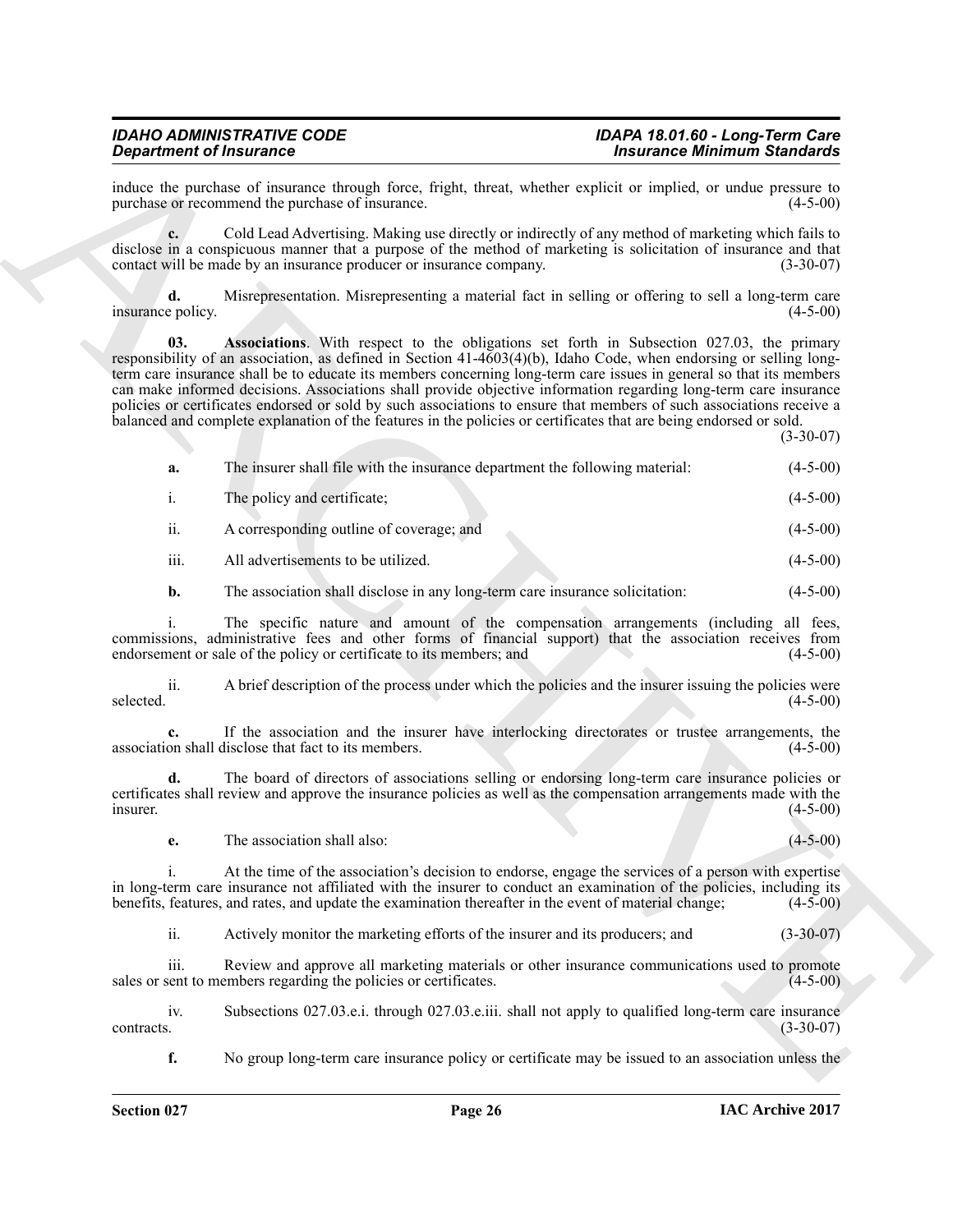## *IDAHO ADMINISTRATIVE CODE IDAPA 18.01.60 - Long-Term Care*

## **Insurance Minimum Standards**

insurer files with the state insurance department the information required in Section 027. (3-30-07)

**g.** The insurer shall not issue a long-term care policy or certificate to an association or continue to market such a policy or certificate unless the insurer certifies annually that the association has complied with the requirements set forth in Section 027. (3-30-07)

**h.** Failure to comply with the filing and certification requirements of Section 027 constitutes an unfair ctice in violation of Chapter 13. Title 41. Idaho Code. Trade Practices and Frauds. (3-30-07) trade practice in violation of Chapter 13, Title 41, Idaho Code, Trade Practices and Frauds.

<span id="page-26-1"></span>**Producer Training Requirements**. An individual may not sell, solicit or negotiate long-term care insurance unless the individual is licensed as an insurance producer for life and disability (accident and health insurance) and has completed a one-time training course and ongoing training every twenty-four (24) months thereafter. The training shall meet the requirements set forth in this Subsection 027.04. Such training requirements may be approved as continuing education course under IDAPA 18.01.53. "Continuing Education." (4-2-08) may be approved as continuing education course under IDAPA 18.01.53, "Continuing Education."

**a.** The one-time training course required by this section shall be no less than eight (8) hours. In addition to the one-time training course, an individual who sells, solicits, or negotiates long-term care insurance shall complete the ongoing training required by this Subsection 027.04, which shall be no less than four (4) hours every twenty four (24) months. (4-2-08)

**b.** The training required under Subsection 027.04.a. shall consist of topics related to long-term care insurance, long-term care services and qualified state long-term care insurance partnership program, including, but not limited to:

i. State and federal regulations and requirements and the relationship between qualified state longterm care insurance partnership programs and other public and private coverage of long-term care services, including<br>Medicaid; (3-30-07) Medicaid; (3-30-07)

| ii.         | Available long-term care services and providers;                                    | $(3-30-07)$ |
|-------------|-------------------------------------------------------------------------------------|-------------|
| iii.        | Changes or improvements in long-term care services or providers;                    | $(3-30-07)$ |
| $iv_{i}$    | Alternatives to the purchase of private long-term care insurance;                   | $(3-30-07)$ |
| $V_{\cdot}$ | The effect of inflation on benefits and the importance of inflation protection; and | $(3-30-07)$ |

vi. Consumer suitability standards and guidelines. (3-30-07)

**c**. The training required by Subsection 027.04. shall not include any sales or marketing information, so or training, other than those required by state and federal law. (3-30-07) materials, or training, other than those required by state and federal law.

*Department of Insurance*<br>
maximals the maximum counter that substitute a distintion required in the transmitted of the maximum counter of the maximum counter of the maximum counter of the maximum counter of the maximum **d**. Insurers subject to this rule shall obtain verification that a producer receives training required by Subsection 027.04 before a producer is permitted to sell, solicit or negotiate the insurer's long-term care insurance products, maintain records subject to the state's record retention requirements, and make that verification available to the director upon request. An insurer shall maintain records with respect to the training of its producers concerning the distribution of its long-term care Partnership policies that will allow the Department of Insurance to provide assurance to the Division of Medicaid that the producers have received the training as required by Subsection 027.04 and that producers have demonstrated an understanding of the Partnership policies and their relationship to public and private coverage of long term care including Medicaid in this state. These records shall be maintained in accordance with the state's record retention requirements and shall be made available to the director upon request. with the state's record retention requirements and shall be made available to the director upon request.

**e.** The satisfaction of these training requirements in any state shall be deemed to satisfy the training ents of this state. (3-30-07) requirements of this state.

#### <span id="page-26-0"></span>**028. SUITABILITY.**

<span id="page-26-3"></span><span id="page-26-2"></span>**01. Life Insurance Policies That Accelerate Benefits**. Section 028 shall not apply to life insurance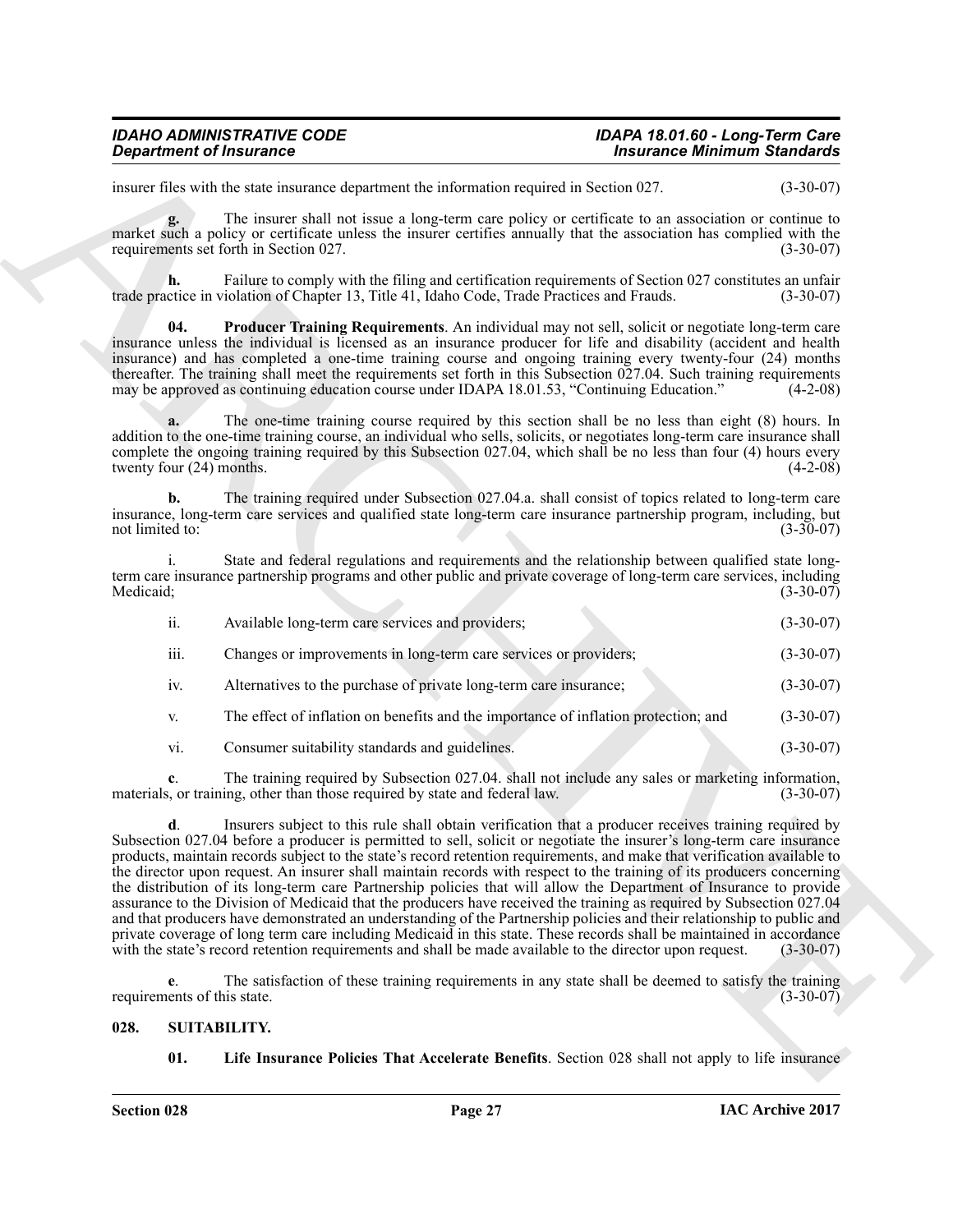policies that accelerate benefits for long-term care. (3-30-07)

<span id="page-27-3"></span>**02. General Provisions**. Every Insurer, Fraternal Benefit Society, Managed Care Organization or other similar organization marketing long-term care insurance (the "issuer") shall: (4-5-00)

**a.** Develop and use suitability standards to determine whether the purchase or replacement of long-<br>e insurance is appropriate for the needs of the applicant; (4-5-00) term care insurance is appropriate for the needs of the applicant;

**b.** Train its producers in the use of its suitability standards; and (3-30-07)

**c.** Maintain a copy of its suitability standards and make them available for inspection upon request by the director. (4-5-00) the director.  $(4-5-00)$ 

**03. Determination of Standards**. To determine whether the applicant meets the standards developed by the issuer;  $(4-5-00)$ 

<span id="page-27-1"></span>**a.** The producer and issuer shall develop procedures that take the following into consideration: (3-30-07)

i. The ability to pay for the proposed coverage and other pertinent financial information related to the purchase of the coverage;

ii. The applicant's goals or needs with respect to long-term care and the advantages and disadvantages of insurance to meet these goals or needs; and

iii. The values, benefits, and costs of the applicant's existing insurance, if any, when compared to the values, benefits and costs of the recommended purchase or replacement.

**Considered of Francesco Construction** and Construction and Considered Exploration and Construction and Construction and Construction and Construction and Construction and Construction and Construction and Construction an **b.** The issuer and producer, if involved, shall make reasonable efforts to obtain the information set out in Subsection 028.03. The efforts shall include presentation to the applicant, at or prior to application, the "Long-Term Care Insurance Personal Worksheet." The personal worksheet used by the issuer shall contain, at a minimum, the information in the format contained in the NAIC Model Regulations in Appendix B, in not less than twelve (12) point type. The issuer may request the applicant to provide additional information to comply with its suitability standards. A copy of the issuer's personal worksheet shall be filed with the director. (3-25-16)

i. Copies of NAIC Model Regulations for Long-Term Care Insurance Minimum Standards<br>xes B. C. and D can be found at the Idaho Department of Insurance website. (3-25-16) Appendixes B, C, and D can be found at the Idaho Department of Insurance website.

**c.** A completed personal worksheet shall be returned to the issuer prior to the issuer's consideration of the applicant for coverage, except the personal worksheet need not be returned for sales of employer group long-term care insurance to employees and their spouses. care insurance to employees and their spouses.

**d.** The sale or dissemination outside the company or agency by the issuer or producer of information through the personal worksheet in the NAIC Model Regulations, Appendix B is prohibited. (3-30-07) obtained through the personal worksheet in the NAIC Model Regulations, Appendix B is prohibited. (3-30-07)

<span id="page-27-0"></span>**04. Appropriateness**. The issuer shall use the suitability standards it has developed pursuant to Section electronizing whether issuing long-term care insurance coverage to an applicant is appropriate. (3-30-07) 028 in determining whether issuing long-term care insurance coverage to an applicant is appropriate.

<span id="page-27-5"></span>**05.** Use of Standards. Producers shall use the suitability standards developed by the issuer in g long-term care insurance. (3-30-07) marketing long-term care insurance.

**Disclosure Form**. At the same time as the personal worksheet is provided to the applicant, the disclosure form entitled "Things You Should Know Before You Buy Long-Term Care Insurance" shall be provided. The form shall be in the format contained in the NAIC Model Regulations, Appendix C, in not less than twelve (12) point type.  $(4-5-00)$ 

<span id="page-27-4"></span><span id="page-27-2"></span>**07. Rejection and Alternatives**. If the issuer determines that the applicant does not meet its financial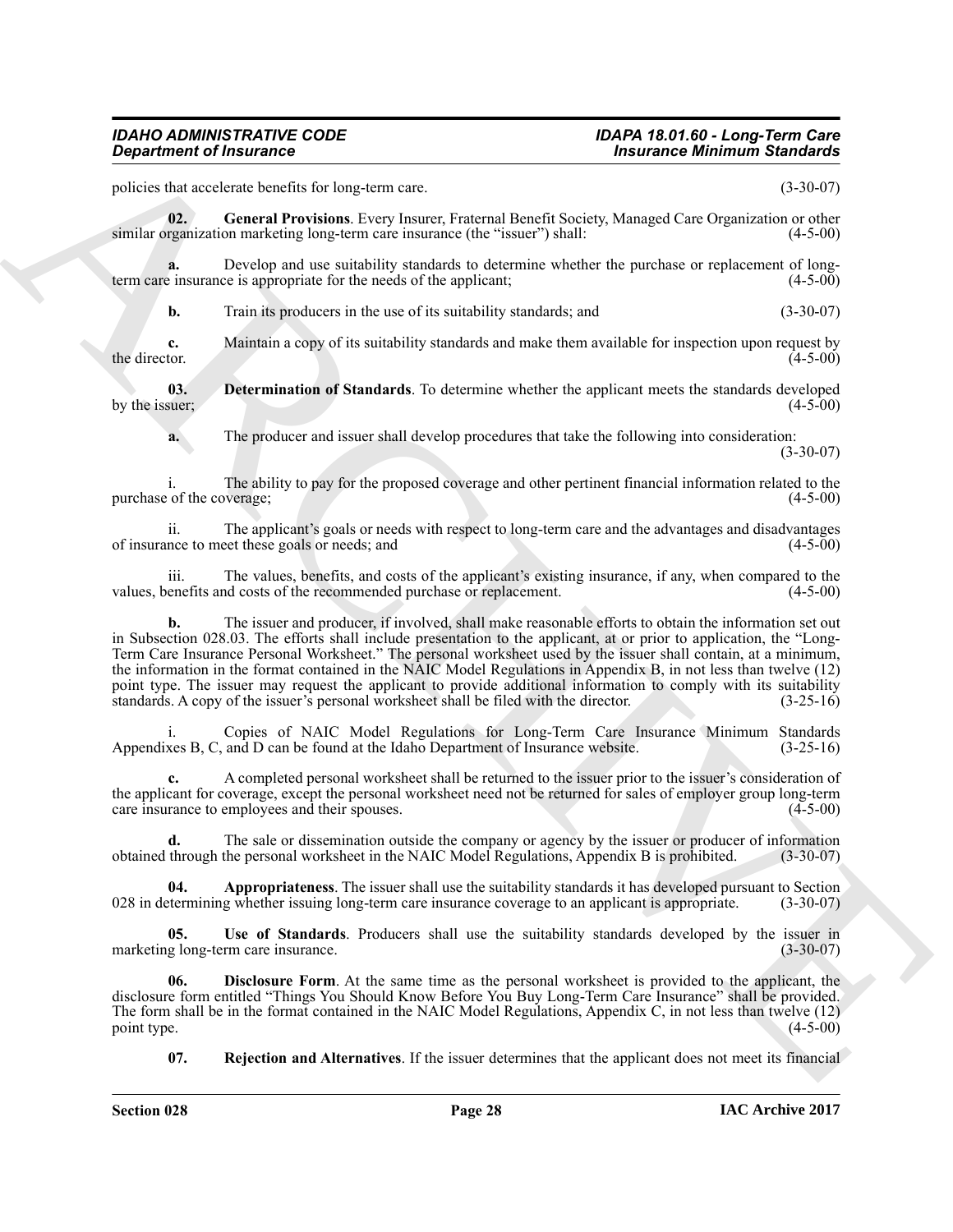suitability standards, or if the applicant has declined to provide the information, the issuer may reject the application. In the alternative, the issuer shall send the applicant a letter similar to the NAIC Model Regulations, Appendix D. However, if the applicant has declined to provide financial information, the issuer may use some other method to verify the applicant's intent. Either the applicant's returned letter or a record of the alternative method of verification shall be made part of the applicant's file. (4-5-00) (4-5-00)

<span id="page-28-8"></span>**08. Reporting**. The issuer shall report annually to the director the total number of applications received from residents of this state, the number of those who declined to provide information on the personal worksheet, the number of applicants who did not meet the suitability standards, and the number of those who chose to confirm after receiving a suitability letter. (4-5-00)

#### <span id="page-28-7"></span><span id="page-28-0"></span>**029. PROHIBITION AGAINST PREEXISTING CONDITIONS AND PROBATIONARY PERIODS IN REPLACEMENT POLICIES OR CERTIFICATES.**

If a long-term care insurance policy or certificate replaces another long-term care policy or certificate, the replacing insurer shall waive any time periods applicable to preexisting conditions and probationary periods in the new longterm care policy for similar benefits to the extent that similar exclusions have been satisfied under the original policy.  $(4 - 5 - 00)$ 

### <span id="page-28-2"></span><span id="page-28-1"></span>**030. AVAILABILITY OF NEW SERVICES OR PROVIDERS.**

<span id="page-28-5"></span>**01. Notification to Policyholder**. An insurer shall notify the policyholder of the availability of a new long-term care policy that provides coverage for new long-term care services or providers material in nature and not previously available through the insurer to the general public. The notice shall be provided within twelve (12) months of the date the new policy is made available for sale in this state. (3-30-07) of the date the new policy is made available for sale in this state.

<span id="page-28-3"></span>**02. Exceptions to Notification Requirements**. Notwithstanding Subsection 030.01, notification is not required for any policy issued prior to the effective date of this Section 030 or to any policyholder who is currently eligible for benefits, within an elimination period or on claim, or who previously has been in claim status, or who would not be eligible to apply for coverage due to issue age limitations under the new policy. The insurer may require that policyholders meet all eligibility requirements, including underwriting and payment of the required premium to add such new services or providers. (3-30-07) (3-30-07)

<span id="page-28-4"></span>**03. New Coverage**. The insurer shall make the new coverage available in one of the following ways:

 $(3-30-07)$ 

**a.** By adding a rider to the existing policy and charging a separate premium for the new rider based on ed's attained age: (3-30-07) the insured's attained age;

**b.** By exchanging the existing policy or certificate for one with an issue age based on the present age of the insured and recognizing past insured status by granting premium credits toward the premiums for the new policy or certificate. The premium credits shall be based on premiums paid or reserves held for the prior policy or certificate. (3-30-07) certificate. (3-30-07)

**c.** By exchanging the existing policy or certificate for a new policy or certificate in which consideration for past insured status shall be recognized by setting the premium for the new policy or certificate at the issue age of the policy or certificate being exchanged. The cost of the new policy or certificate may recognize the difference in reserves between the new policy or certificate and the original policy or certificate; or (3 difference in reserves between the new policy or certificate and the original policy or certificate; or

<span id="page-28-6"></span>**d.** By an alternative program developed by the insurer that meets the intent of Section 030 if the is filed with and approved by the Director. (3-30-07) program is filed with and approved by the Director.

**Experimental Consenses the system of the system of the system of the system of the system of the system of the system of the system of the system of the system of the system of the system of the system of the system of t Proprietary Policy.** An insurer is not required to notify policyholders of a new proprietary policy created and filed for use in a limited distribution channel. For purposes of this Subsection 030.04, "limited distribution channel" means through a discrete entity, such as a financial institution or brokerage, for which specialized products are available that are not available for sale to the general public. Policyholders that purchased such a proprietary policy shall be notified when a new long-term care policy that provides coverage for new long-<br>term care services or providers material in nature is made available to that limited distribution channel. ( term care services or providers material in nature is made available to that limited distribution channel.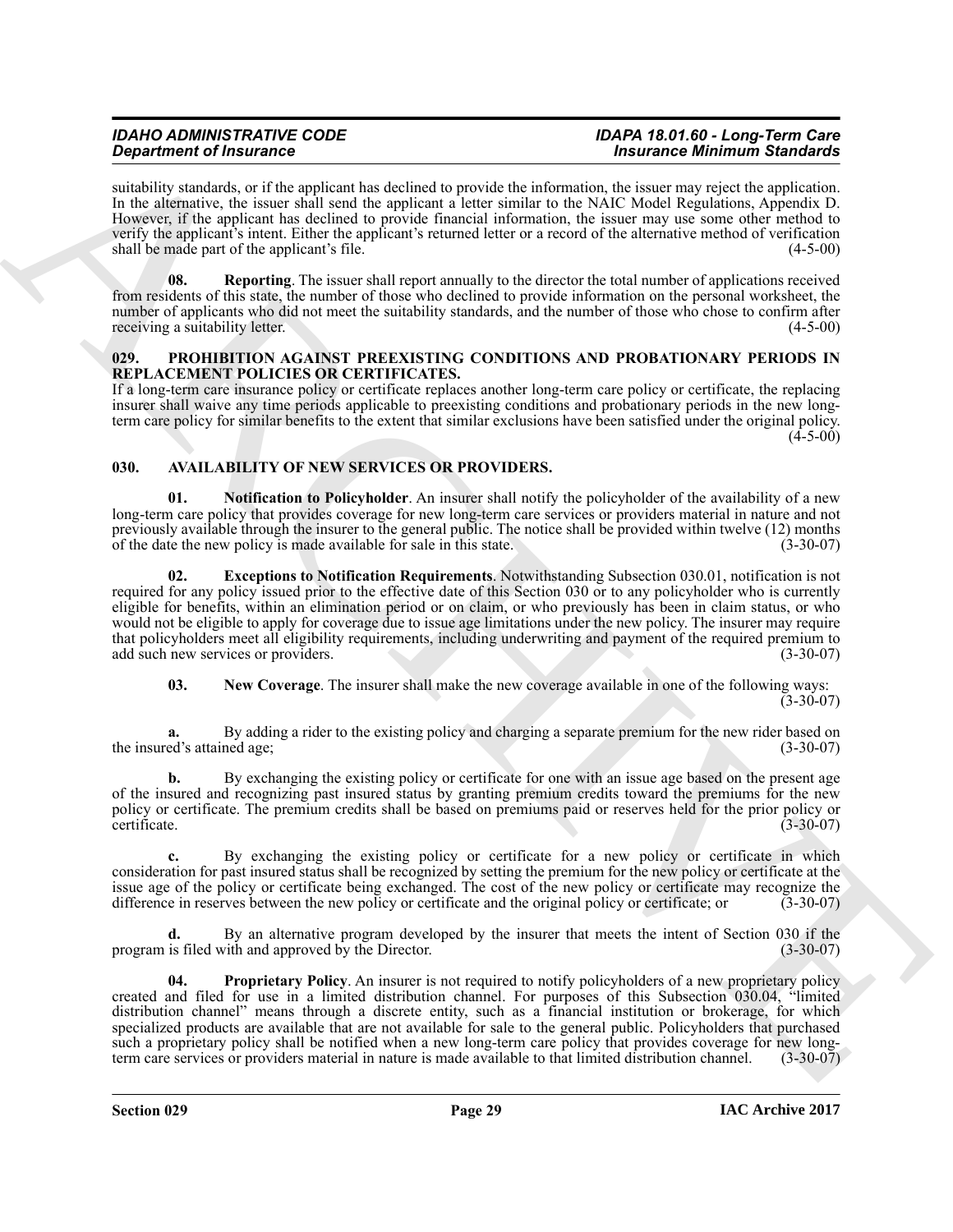### *IDAHO ADMINISTRATIVE CODE IDAPA 18.01.60 - Long-Term Care Department of Insurance Insurance Minimum Standards*

<span id="page-29-3"></span>**05. Exchanges and Not Replacements**. Policies issued pursuant to this Section 030. shall be considered exchanges and not replacements. These exchanges shall not be subject to Section 018, and Section 028, and the reporting requirements of Section 019.01. through 019.05, of this rule. (3-30-07) and the reporting requirements of Section 019.01. through  $\overline{019.05}$ . of this rule.

<span id="page-29-5"></span><span id="page-29-2"></span>**06. Employer Sponsored Plan**. Where the policy is offered through an employer, labor organization, professional, trade or occupational association, the required notification in Subsection 030.01shall be made to the offering entity. However, if the policy is issued to a group defined in Section 41-4603 (04) (d), Idaho Code, Long Term Care Insurance Act, the notification shall be made to each certificateholder. (3-30-07)

*Department of Insurance*<br> **Considering and Nut Replacements.** Polazion and Experiment of Section 2018, that is considered to the Experiment of the Section 2018. And the Section 2018 of the Section 2018 of the Section 2 **07. Nothing Shall Prohibit an Insurer From Offering Coverage**. Nothing in this Section 030. shall prohibit an insurer from offering any policy, rider, certificate or coverage change to any policyholder or certificateholder. However, upon request any policyholder may apply for currently available coverage that includes the new services or providers. The insurer may require that policyholders meet eligibility requirements, including underwriting and payment of the required premium to add such new services or providers. (3-30-07)

<span id="page-29-4"></span>**08.** Not Applicable to Life Insurance Policies. This Section 030 does not apply to life insurance or riders containing accelerated long-term care benefits. policies or riders containing accelerated long-term care benefits.

#### <span id="page-29-7"></span><span id="page-29-0"></span>**031. RIGHT TO REDUCE COVERAGE AND LOWER PREMIUMS.**

**01. Reduction of Coverage**. Every long-term care insurance policy and certificate shall include a provision that allows the policyholder or certificateholder to reduce coverage and lower the policy or certificate<br>premium in at least one of the following ways: (3-30-07) premium in at least one of the following ways:

<span id="page-29-14"></span>**a.** Reducing the maximum benefit; or (3-30-07)

<span id="page-29-10"></span>**b.** Reducing the daily, weekly or monthly benefit amount. (3-30-07)

**c.** The insurer may also offer other reduction options that are consistent with the policy or certificate r the carrier's administrative processes. design or the carrier's administrative processes.

**Implementing a Reduction in Coverage**. The provision shall include a description of the ways in which coverage may be reduced and the process for requesting and implementing a reduction in coverage.  $(3-30-07)$ 

<span id="page-29-9"></span>**03. Determination of Premium for Reduced Coverage**. The age to determine the premium for the reduced coverage shall be based on the age used to determine the premiums for the coverage currently in force. (3-30-07)

<span id="page-29-11"></span>**04. Limitations for the Reduction of Coverage**. The insurer may limit any reduction in coverage to plans or options available for that policy form and to those for which benefits will be available after consideration of claims paid or payable. (3-30-07) claims paid or payable.

<span id="page-29-13"></span>**05. Notification in Regard to the Possible Lapse of Policy**. If a policy or certificate is about to lapse, the insurer shall provide a written reminder to the policyholder or certificateholder of his or her right to reduce<br>coverage and premiums in the notice required by Subsection 013.01.c. of this rule. (3-30-07) coverage and premiums in the notice required by Subsection 013.01.c. of this rule.

<span id="page-29-12"></span>**06. Not Applicable to Life Insurance Policies or Riders Containing Accelerated Benefits**. This Section 031 does not apply to life insurance policies or riders containing accelerated long-term care benefits.

 $(3-30-07)$ 

<span id="page-29-8"></span>**07. Compliance Requirements**. The requirements of this Section 031 shall apply to any long-term care policy issued in this state on or after November 1, 2007. Compliance with this Section 031 may be accomplished by policy replacement, exchange or by adding the required provision via amendment or endorsement to the policy.  $(3-30-07)$ 

<span id="page-29-6"></span><span id="page-29-1"></span>**032. NONFORFEITURE BENEFIT REQUIREMENT.**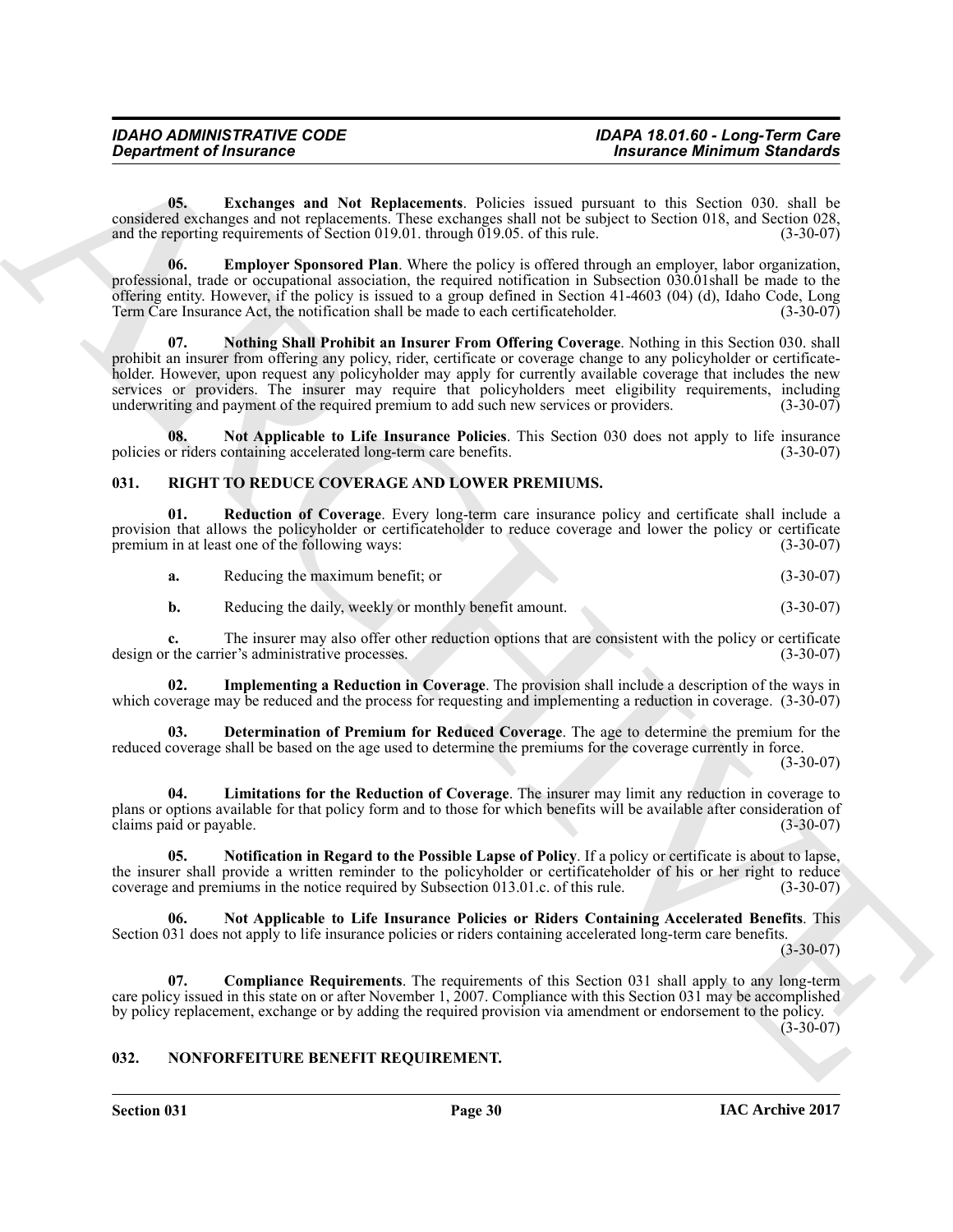## *IDAHO ADMINISTRATIVE CODE IDAPA 18.01.60 - Long-Term Care*

<span id="page-30-1"></span>**01. Life Insurance Policies That Accelerate Benefits**. Section 032 does not apply to life insurance policies or riders containing accelerated long-term care benefits.

<span id="page-30-2"></span>**02. Nonforfeiture Benefits**. To comply with the requirement to offer a nonforfeiture benefit pursuant to the provisions of Section 41-4607, Idaho Code, every Insurer, Fraternal Benefit Society, Managed Care Organization, or other similar organization marketing long-term care insurance coverage in this state shall satisfy the following: (4-5-00)

**a.** A policy or certificate offered with nonforfeiture benefits shall have coverage elements, eligibility, benefit triggers and benefit length that are the same as coverage to be issued without nonforfeiture benefits. The nonforfeiture benefit included in the offer shall be the benefit described in Subsection 032.04.e. (3-30-07 nonforfeiture benefit included in the offer shall be the benefit described in Subsection 032.04.e.

**b.** The offer shall be in writing if the nonforfeiture benefit is not otherwise described in the Outline of Coverage or other materials given to the prospective policyholder. (4-5-00)

<span id="page-30-0"></span>**03. Contingent Benefit**. If the offer required to be made under Section 41-4607, Idaho Code, is rejected, the insurer shall provide the contingent benefit upon lapse described in Section 032. Even if this offer is accepted for a policy with a fixed or limited premium paying period, the contingent benefit on lapse in Subsection 032.04.b.i. shall still apply. (3-30-07)  $032.04.b.i.$  shall still apply.

<span id="page-30-3"></span>**04. Rejection of Offer**. After rejection of the offer required under Section 41-4607, Idaho Code, as it pertains to nonforfeiture benefits, for individual and group policies without nonforfeiture benefits issued after the effective date of Section 032, the insurer shall provide a contingent benefit upon lapse. (3-30-07) effective date of Section 032, the insurer shall provide a contingent benefit upon lapse.

**a.** In the event a group policyholder elects to make the nonforfeiture benefit an option to the certificate holder, a certificate shall provide either the nonforfeiture benefit or the contingent benefit upon lapse.  $(4 - 5 - 00)$ 

**Considered of Francesco Constraints Constraint Benefits Scalin C2 also and applies to the space of the set of the space of the space of the space of the space of the space of the space of the space of the space of the sp b.** A contingent benefit on lapse shall be triggered every time an insurer increases the premium rates to a level which results in a cumulative increase of the annual premium equal to or exceeding the percentage of the insured's initial annual premium set forth within Subsection 032.04 based on the insured's issue age, and the policy or certificate lapses within one hundred twenty (120) days of the due date of the premium so increased. Unless otherwise required, policyholders shall be notified at least thirty (30) days prior to the due date of the premium reflecting the rate increase.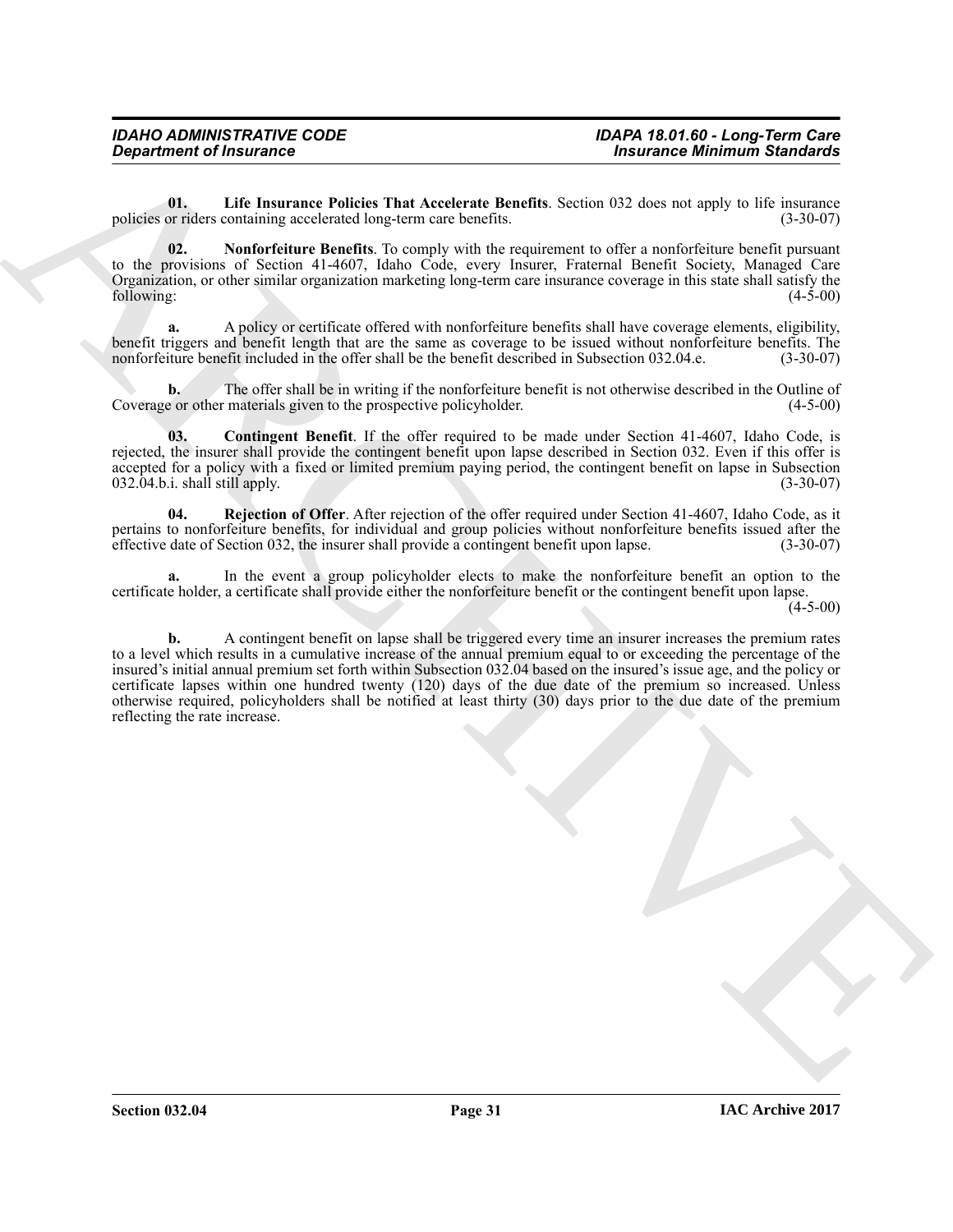#### *IDAHO ADMINISTRATIVE CODE IDAPA 18.01.60 - Long-Term Care Department of Insurance Insurance Minimum Standards*

| <b>Issue Age</b> | <b>Percent Increase Over</b><br><b>Initial Premium</b>                                                                                                                                                                                                                                                                                                                                                                                                                                                                                                                                                                                                                                                                         | <b>Issue Age</b>                                       | <b>Percent Increase Over</b><br><b>Initial Premium</b> |             |
|------------------|--------------------------------------------------------------------------------------------------------------------------------------------------------------------------------------------------------------------------------------------------------------------------------------------------------------------------------------------------------------------------------------------------------------------------------------------------------------------------------------------------------------------------------------------------------------------------------------------------------------------------------------------------------------------------------------------------------------------------------|--------------------------------------------------------|--------------------------------------------------------|-------------|
| 29 and under     | 200%                                                                                                                                                                                                                                                                                                                                                                                                                                                                                                                                                                                                                                                                                                                           | 72                                                     | 36%                                                    |             |
| $30 - 34$        | 190%                                                                                                                                                                                                                                                                                                                                                                                                                                                                                                                                                                                                                                                                                                                           | 73                                                     | 34%                                                    |             |
| 35-39            | 170%                                                                                                                                                                                                                                                                                                                                                                                                                                                                                                                                                                                                                                                                                                                           | 74                                                     | 32%                                                    |             |
| 40-44            | 150%                                                                                                                                                                                                                                                                                                                                                                                                                                                                                                                                                                                                                                                                                                                           | 75                                                     | 30%                                                    |             |
| 45-49            | 130%                                                                                                                                                                                                                                                                                                                                                                                                                                                                                                                                                                                                                                                                                                                           | 76                                                     | 28%                                                    |             |
| 50-54            | 110%                                                                                                                                                                                                                                                                                                                                                                                                                                                                                                                                                                                                                                                                                                                           | 77                                                     | 26%                                                    |             |
| 55-59            | 90%                                                                                                                                                                                                                                                                                                                                                                                                                                                                                                                                                                                                                                                                                                                            | 78                                                     | 24%                                                    |             |
| 60               | 70%                                                                                                                                                                                                                                                                                                                                                                                                                                                                                                                                                                                                                                                                                                                            | 79                                                     | 22%                                                    |             |
| 61               | 66%                                                                                                                                                                                                                                                                                                                                                                                                                                                                                                                                                                                                                                                                                                                            | 80                                                     | 20%                                                    |             |
| 62               | 62%                                                                                                                                                                                                                                                                                                                                                                                                                                                                                                                                                                                                                                                                                                                            | 81                                                     | 19%                                                    |             |
| 63               | 58%                                                                                                                                                                                                                                                                                                                                                                                                                                                                                                                                                                                                                                                                                                                            | 82                                                     | 18%                                                    |             |
| 64               | 54%                                                                                                                                                                                                                                                                                                                                                                                                                                                                                                                                                                                                                                                                                                                            | 83                                                     | 17%                                                    |             |
| 65               | 50%                                                                                                                                                                                                                                                                                                                                                                                                                                                                                                                                                                                                                                                                                                                            | 84                                                     | 16%                                                    |             |
| 66               | 48%                                                                                                                                                                                                                                                                                                                                                                                                                                                                                                                                                                                                                                                                                                                            | 85                                                     | 15%                                                    |             |
| 67               | 46%                                                                                                                                                                                                                                                                                                                                                                                                                                                                                                                                                                                                                                                                                                                            | 86                                                     | 14%                                                    |             |
| 68               | 44%                                                                                                                                                                                                                                                                                                                                                                                                                                                                                                                                                                                                                                                                                                                            | 87                                                     | 13%                                                    |             |
| 69               | 42%                                                                                                                                                                                                                                                                                                                                                                                                                                                                                                                                                                                                                                                                                                                            | 88                                                     | 12%                                                    |             |
| 70               | 40%                                                                                                                                                                                                                                                                                                                                                                                                                                                                                                                                                                                                                                                                                                                            | 89                                                     | 11%                                                    |             |
| 71               | 38%                                                                                                                                                                                                                                                                                                                                                                                                                                                                                                                                                                                                                                                                                                                            | 90 and over                                            | 10%                                                    |             |
| rate increase.   | A contingent benefit on lapse shall also be triggered for policies with a fixed or limited premium<br>paying period every time an insurer increases the premium rates to a level that results in a cumulative increase of the<br>annual premium equal to or exceeding the percentage of the insured's initial annual premium set forth below based on<br>the insured's issue age, the policy or certificate lapses within one hundred twenty $(120)$ days of the due date of the<br>premium so increased, and the ratio in Subsection 032.04.d.ii. is forty percent (40%) or more. Unless otherwise<br>required, policyholders shall be notified at least thirty (30) days prior to the due date of the premium reflecting the |                                                        |                                                        | $(3-30-07)$ |
|                  | <b>Triggers For A Substantial Premium Increase</b>                                                                                                                                                                                                                                                                                                                                                                                                                                                                                                                                                                                                                                                                             |                                                        |                                                        |             |
|                  | <b>Issue Age</b>                                                                                                                                                                                                                                                                                                                                                                                                                                                                                                                                                                                                                                                                                                               | <b>Percent Increase Over</b><br><b>Initial Premium</b> |                                                        |             |
|                  | Under 65                                                                                                                                                                                                                                                                                                                                                                                                                                                                                                                                                                                                                                                                                                                       | 50%                                                    |                                                        |             |
|                  | 65-80                                                                                                                                                                                                                                                                                                                                                                                                                                                                                                                                                                                                                                                                                                                          | 30%                                                    |                                                        |             |
|                  | Over 80                                                                                                                                                                                                                                                                                                                                                                                                                                                                                                                                                                                                                                                                                                                        | 10%                                                    |                                                        |             |

#### **Table: Issue Age - Percent Increase Over Initial Premium**

|  |  | <b>Triggers For A Substantial Premium Increase</b> |  |  |
|--|--|----------------------------------------------------|--|--|
|--|--|----------------------------------------------------|--|--|

| 00               |                                                        |
|------------------|--------------------------------------------------------|
| <b>Issue Age</b> | <b>Percent Increase Over</b><br><b>Initial Premium</b> |
| Under 65         | 50%                                                    |
| 65-80            | 30%                                                    |
| Over 80          | 10%                                                    |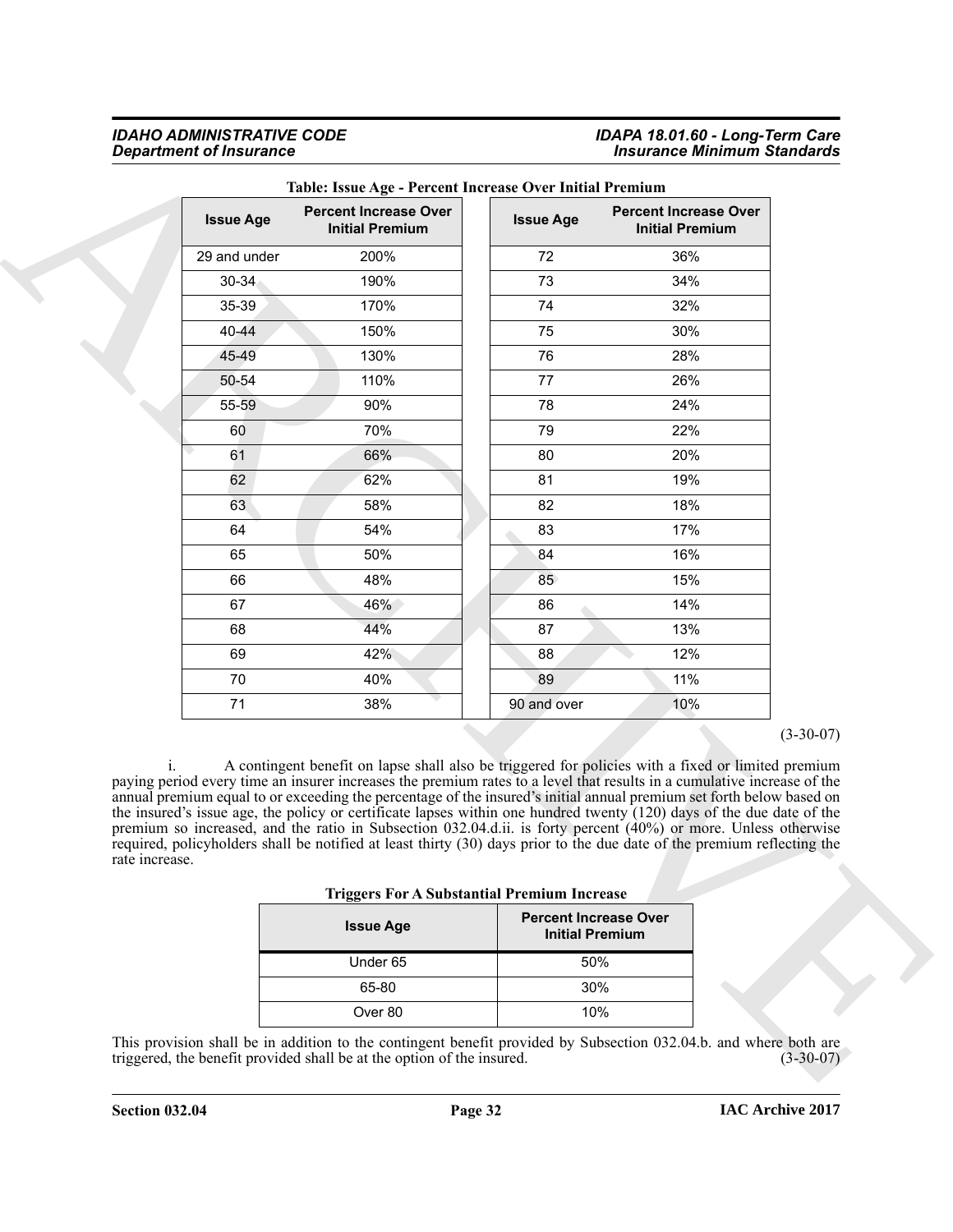**c.** On or before the effective date of a substantial premium increase as defined in Subsection<br>the insurer shall: (3-30-07)  $032.04.b.,$  the insurer shall:

i. Offer to reduce policy benefits provided by the current coverage without the requirement of plunderwriting so that required premium payments are not increased; (4-5-00) additional underwriting so that required premium payments are not increased;

ii. Offer to convert the coverage to a paid-up status with a shortened benefit period in accordance with the terms of Subsection 032.04.e. This option may be elected at any time during the one hundred twenty (120) day period referenced in Subsection 032.04.b.; and (3-30-07)

iii. Notify the policyholder or certificate holder that a default or lapse at any time during the one hundred twenty (120) day period referenced in Subsection 032.04.b. shall be deemed to be the election of the offer to convert in Subsection 032.04.c.ii. unless the automatic option in Subsection 032.04.d.iii. applies. (3-3 convert in Subsection 032.04.c.ii. unless the automatic option in Subsection 032.04.d.iii. applies.

**d.** On or before the effective date of a substantial premium increase as defined in Subsection i., the insurer shall: (3-30-07)  $032.04.b.i.,$  the insurer shall:

Offer to reduce policy benefits provided by the current coverage without the requirement of riting so that required premium payments are not increased: (3-30-07) additional underwriting so that required premium payments are not increased;

ii. Offer to convert the coverage to a paid-up status where the amount payable for each benefit is ninety percent (90%) of the amount payable in effect immediately prior to lapse times the ratio of the number of completed months of paid premiums divided by the number of months in the premium paying period. This option may be elected at any time during the one hundred twenty (120) day period referenced in Subsection 032.04.b.i.; and  $(3-30-07)$ 

iii. Notify the policyholder or certificateholder that a default or lapse at any time during the one hundred twenty (120) day period referenced in Subsection 032.04.b.i. shall be deemed to be the election of the offer<br>to convert in Subsection 032.04.d.ii. above if the ratio is forty percent (40%) or more. (3-30-07) to convert in Subsection  $032.04$ .d.ii. above if the ratio is forty percent  $(40\%)$  or more.

**e.** Benefits continued as nonforfeiture benefits, including contingent benefits upon lapse, in accordance with Subsection 032.04.b. but not Subsection 032.04.b.i. are described in Subsection 032.04.e. (3-30-07)

i. For purposes of this Subsection 032.04.e., attained age rating is defined as a schedule of premiums starting from the issue date which increases age at least one percent  $(1\bar{%})$  per year prior to age fifty (50), and at least<br>three percent  $(3\%)$  per year beyond age fifty (50): three percent (3%) per year beyond age fifty  $(50)$ ;

For purposes of Subsection 032.04.e., the nonforfeiture benefit shall be of a shortened benefit period providing paid-up long-term care insurance coverage after lapse. The same benefits (amounts and frequency in effect at the time of lapse but not increased thereafter) will be payable for a qualifying claim, but the lifetime maximum dollars or days of benefits shall be determined as specified in Subsection 032.04.e.iii.; (3-30-07)

*Chinarine of Insurance* **Chinarine C**<br> **Chinarine Mathematics Chinarine Case of a substanting measure and since the space of the space of the space of the space of the space of the space of the space of the space of** iii. The standard nonforfeiture credit will be equal to one hundred percent (100%) of the sum of all premiums paid, including the premiums paid prior to any changes in benefits. The insurer may offer additional shortened benefit period options, as long as the benefits for each duration equal or exceed the standard nonforfeiture credit for that duration. However, the minimum nonforfeiture credit shall not be less than thirty (30) times the daily nursing home benefit at the time of lapse. In either event, the calculation of the nonforfeiture credit is subject to the limitation of Subsection 032.04.f.; (3-30-07)

iv. The nonforfeiture benefit shall begin not later than the end of the third year following the policy or certificate issue date. The contingent benefit upon lapse shall be effective during the first three (3) years as well as thereafter.  $(3-30-01)$ 

v. Notwithstanding Subsection 032.04.e.iv. for a policy or certificate with attained age rating, the ture benefit shall begin on the earlier of: (3-30-07) nonforfeiture benefit shall begin on the earlier of: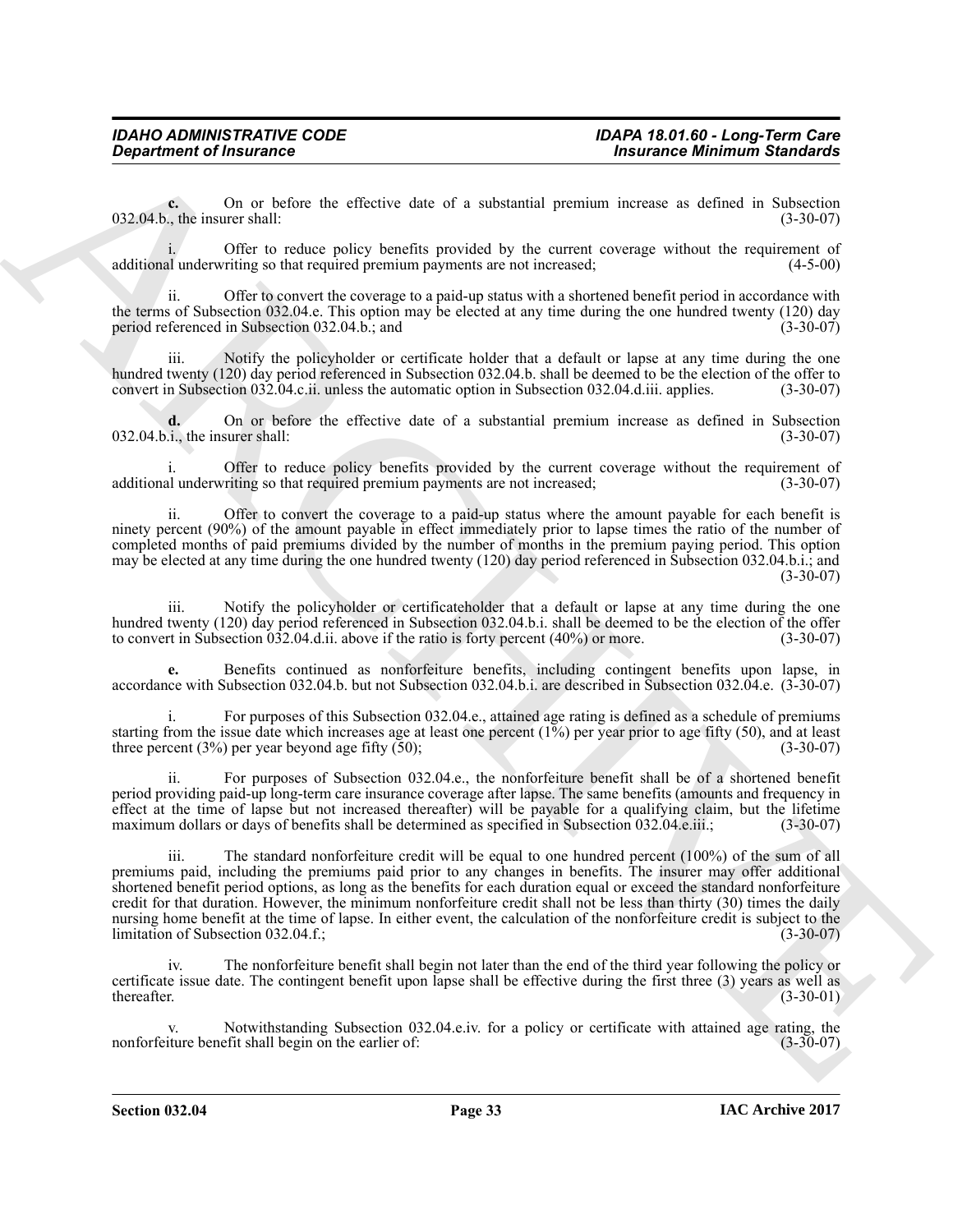| <b>Department of Insurance</b>                                                                                                                                                                                                                                                                                                                                                                                                                        | <b>Insurance Minimum Standards</b> |  |
|-------------------------------------------------------------------------------------------------------------------------------------------------------------------------------------------------------------------------------------------------------------------------------------------------------------------------------------------------------------------------------------------------------------------------------------------------------|------------------------------------|--|
| The end of the tenth year following the policy or certificate issue date; or<br>(1)                                                                                                                                                                                                                                                                                                                                                                   | $(4-5-00)$                         |  |
| (2)<br>The end of the second year following the date the policy or certificate is no longer subject to<br>attained age rating.                                                                                                                                                                                                                                                                                                                        | $(4-5-00)$                         |  |
| Nonforfeiture credits may be used for all care and services qualifying for benefits under the terms<br>Vl.<br>of the policy or certificate, up to the limits specified in the policy or certificate.                                                                                                                                                                                                                                                  | $(4-5-00)$                         |  |
| All benefits paid by the insurer while the policy or certificate is in premium paying status and in the<br>f.<br>paid-up status will not exceed the maximum benefits which would be payable if the policy or certificate had remained<br>in premium paying status.                                                                                                                                                                                    | $(4-5-00)$                         |  |
| There shall be no difference in the minimum nonforfeiture benefits as required under Section 032<br>for group and individual policies.                                                                                                                                                                                                                                                                                                                | $(3-30-07)$                        |  |
| For certificates issued on or after the effective date of this Section 032, under a group long-term<br>care insurance policy as defined in Section $41-4603(4)(a)$ , Idaho Code, which policy was in force at the time this rule<br>became effective, the provisions of Section 032 shall not apply.                                                                                                                                                  | $(3-30-07)$                        |  |
| The last sentence Subsection 032.03 and Subsection 032.04.b. and Subsection 032.04.d. shall apply<br>$\mathbf{1}$ .<br>to any long-term care insurance policy defined in Section $41-4603(4)(a)$ , Idaho Code one (1) year after adoption.                                                                                                                                                                                                            | $(3-30-07)$                        |  |
| Premiums charged for a policy or certificate containing nonforfeiture benefits or a contingent<br>benefit on lapse shall be subject to the loss ratio requirements of Section 023 or Section 025, whichever is applicable,<br>treating the policy as a whole.                                                                                                                                                                                         | $(3-30-07)$                        |  |
| To determine whether contingent nonforfeiture upon lapse provisions are triggered under<br>Subsection 032.04.b. or 032.04.b.i., a replacing insurer that purchased or otherwise assumed a block or blocks of long-term care insurance policies from another insurer shall calculate the percentage increase based on the<br>annual premium paid by the insured when the policy was first purchased from the original insurer.                         | $(3-30-07)$                        |  |
| A nonforfeiture benefit for qualified long-term care insurance contracts that are level premium<br>k.<br>contracts shall be offered that meets the following requirements:                                                                                                                                                                                                                                                                            | $(3-30-07)$                        |  |
| i.<br>The nonforfeiture provision shall be appropriately captioned;                                                                                                                                                                                                                                                                                                                                                                                   | $(4-5-00)$                         |  |
| ii.<br>The nonforfeiture provision shall provide a benefit available in the event of a default on the<br>payment of any premiums and shall state that the amount of the benefit may be adjusted subsequent to being initially<br>granted only as necessary to reflect changes in claims, persistency and interest as reflected in changes in rates for<br>premium paying contracts filed for review with the Director for the same contract form; and | $(3-30-07)$                        |  |
| iii.<br>The nonforfeiture provision shall provide at least one (1) of the following:                                                                                                                                                                                                                                                                                                                                                                  | $(4-5-00)$                         |  |
| (1)<br>Reduced paid-up insurance;                                                                                                                                                                                                                                                                                                                                                                                                                     | $(4-5-00)$                         |  |
| Extended term insurance;<br>(2)                                                                                                                                                                                                                                                                                                                                                                                                                       | $(4-5-00)$                         |  |
| Shortened benefit period; or<br>(3)                                                                                                                                                                                                                                                                                                                                                                                                                   | $(4-5-00)$                         |  |
| Other similar offerings approved by the Director.<br>(4)                                                                                                                                                                                                                                                                                                                                                                                              | $(4-5-00)$                         |  |
|                                                                                                                                                                                                                                                                                                                                                                                                                                                       |                                    |  |

### <span id="page-33-2"></span><span id="page-33-1"></span><span id="page-33-0"></span>**033. STANDARDS FOR BENEFIT TRIGGERS.**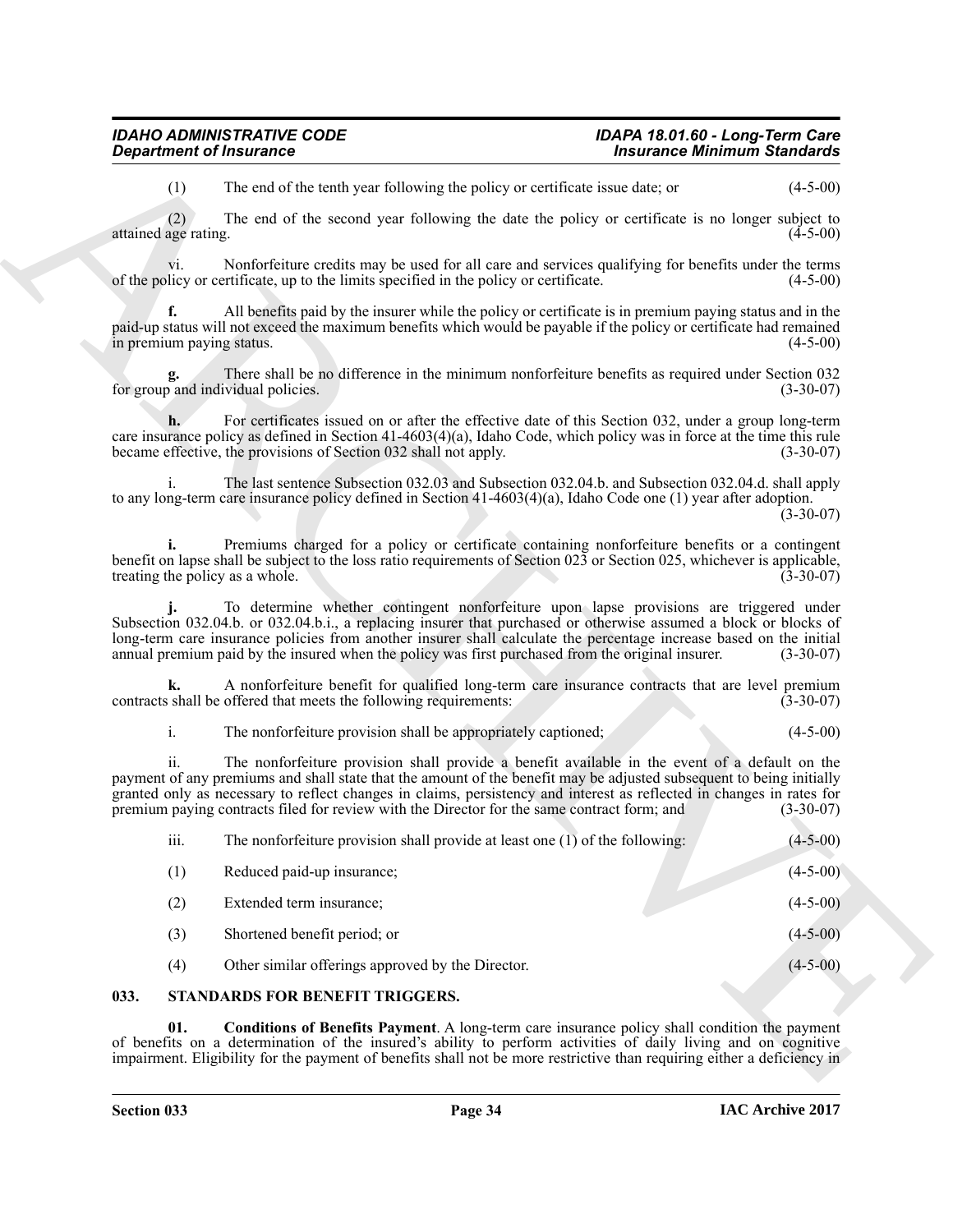<span id="page-34-4"></span><span id="page-34-3"></span>

| <b>Department of Insurance</b>       |                                                                                                                                                                                                                                                                                                                                                                                                                                                            | <b>Insurance Minimum Standards</b> |
|--------------------------------------|------------------------------------------------------------------------------------------------------------------------------------------------------------------------------------------------------------------------------------------------------------------------------------------------------------------------------------------------------------------------------------------------------------------------------------------------------------|------------------------------------|
|                                      | the ability to perform not more than three $(3)$ of the activities of daily living or the presence of cognitive impairment.                                                                                                                                                                                                                                                                                                                                | $(4-5-00)$                         |
| 02.                                  | Activities of Daily Living. Insurers may use activities of daily living to trigger covered benefits in<br>addition to those contained in Subsection $033.02$ as long as they are defined in the policy. Activities of daily living<br>shall include at least the following as defined in Section $\overline{010}$ and in the policy.                                                                                                                       | $(3-30-07)$                        |
| a.                                   | Bathing;                                                                                                                                                                                                                                                                                                                                                                                                                                                   | $(4 - 5 - 00)$                     |
| b.                                   | Continence;                                                                                                                                                                                                                                                                                                                                                                                                                                                | $(4-5-00)$                         |
| c.                                   | Dressing;                                                                                                                                                                                                                                                                                                                                                                                                                                                  | $(4-5-00)$                         |
| d.                                   | Eating;                                                                                                                                                                                                                                                                                                                                                                                                                                                    | $(4-5-00)$                         |
| e.                                   | Toileting; and                                                                                                                                                                                                                                                                                                                                                                                                                                             | $(4-5-00)$                         |
| f.                                   | Transferring.                                                                                                                                                                                                                                                                                                                                                                                                                                              | $(4-5-00)$                         |
| 03.                                  | Additional Provisions. An insurer may use additional provisions for the determination of when<br>benefits are payable under a policy or certificate; however the provisions shall not restrict, and are not in lieu of, the<br>requirements contained in Subsections 033.01 and 033.02.                                                                                                                                                                    | $(3-30-07)$                        |
| 04.<br>not be more restrictive than: | Determinations of Deficiency. For purposes of Section 033 the determination of a deficiency shall                                                                                                                                                                                                                                                                                                                                                          | $(3-30-07)$                        |
| a.<br>living; or                     | Requiring the hands-on assistance of another person to perform the prescribed activities of daily                                                                                                                                                                                                                                                                                                                                                          | $(4-5-00)$                         |
|                                      | If the deficiency is due to the presence of a cognitive impairment, supervision or verbal cueing by<br>another person is needed in order to protect the insured or others.                                                                                                                                                                                                                                                                                 | $(4-5-00)$                         |
| 05.                                  | Assessments. Assessments of activities of daily living and cognitive impairment shall be<br>performed by licensed or certified professionals, such as physicians, nurses or social workers.                                                                                                                                                                                                                                                                | $(4-5-00)$                         |
| 06.                                  | Appeals. Long-term care insurance policies shall include a clear description of the process for<br>appealing and resolving benefit determinations.                                                                                                                                                                                                                                                                                                         | $(4-5-00)$                         |
| 07.                                  | <b>Effective Date</b> . The requirements set forth in Section 033 shall be effective within twelve (12)<br>months of the effective date of the rule and shall apply as follows:                                                                                                                                                                                                                                                                            | $(3-30-07)$                        |
| a.                                   | Except as provided in Subsection 033.07.b. the provisions of Section 033 apply to a long-term care<br>policy issued in this state on or after the effective date of the rule.                                                                                                                                                                                                                                                                              | $(3-30-07)$                        |
| b.                                   | For certificates issued on or after the effective date of Section 033, under a group long-term care<br>insurance policy as defined in Section 41-4603(4)(a), Idaho Code, that was in force at the time this rule became<br>effective, the provisions of Section 033 shall not apply.                                                                                                                                                                       | $(3-30-07)$                        |
| 034.<br><b>INSURANCE CONTRACTS.</b>  | ADDITIONAL STANDARDS FOR BENEFIT TRIGGERS FOR QUALIFIED LONG-TERM CARE                                                                                                                                                                                                                                                                                                                                                                                     |                                    |
| 01.                                  | <b>Definitions.</b> For purposes of Section 034 the following definitions apply:                                                                                                                                                                                                                                                                                                                                                                           | $(3-30-07)$                        |
| a.                                   | Qualified long-term care services means services that meet the requirements of Section<br>$7702B(a)(1)$ of the Internal Revenue Code of 1986, as amended, as follows: necessary diagnostic, preventive,<br>therapeutic, curative, treatment, mitigation, and rehabilitative services and maintenance or personal care services<br>which are required by a chronically ill individual, and are provided pursuant to a plan of care prescribed by a licensed |                                    |

#### <span id="page-34-8"></span><span id="page-34-7"></span><span id="page-34-6"></span><span id="page-34-5"></span><span id="page-34-2"></span><span id="page-34-1"></span><span id="page-34-0"></span>**034. ADDITIONAL STANDARDS FOR BENEFIT TRIGGERS FOR QUALIFIED LONG-TERM CARE INSURANCE CONTRACTS.**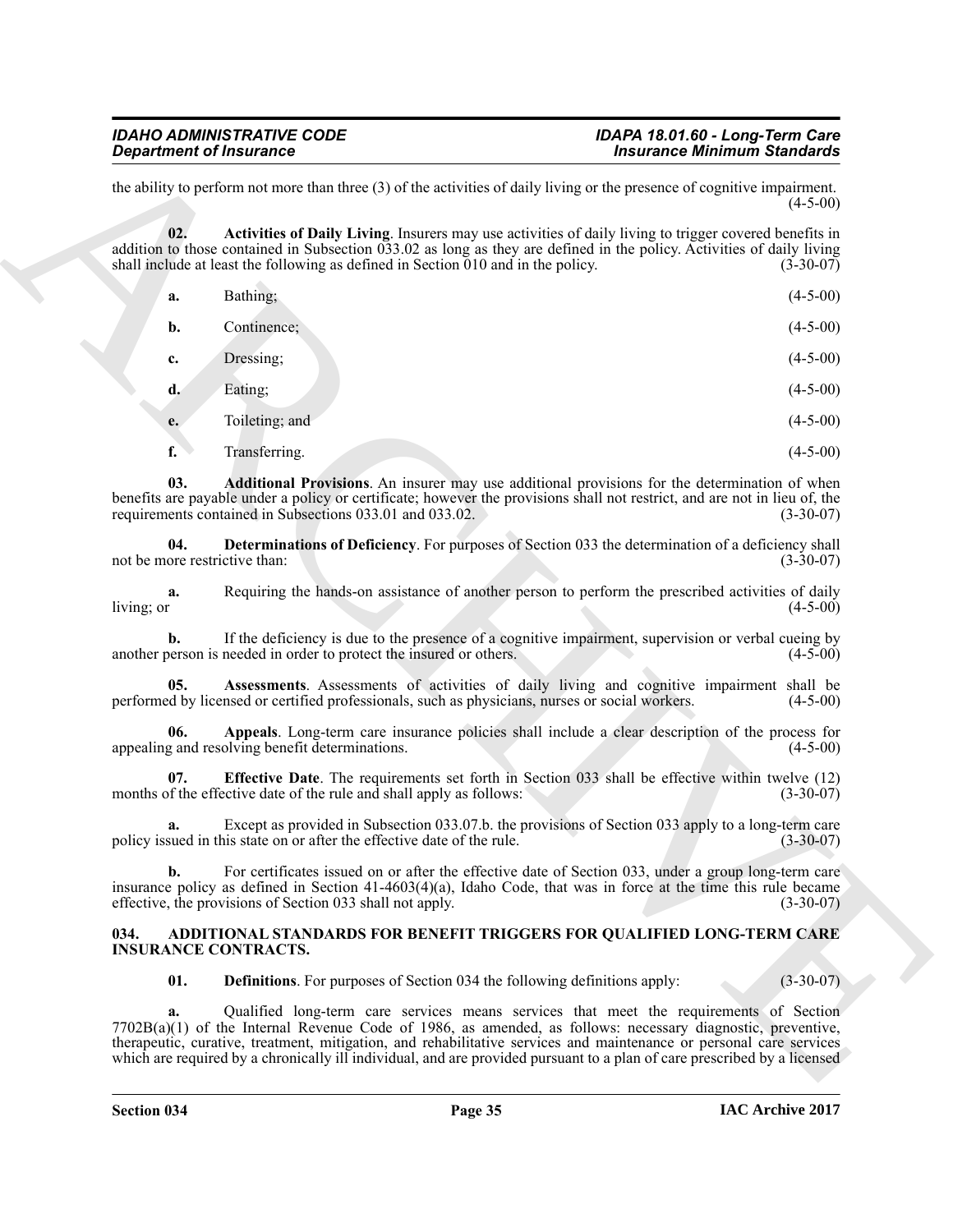health care practitioner. (3-30-07)

**b.** Chronically ill individual has the meaning prescribed for this term by Section 7702B(c)(2) of the Internal Revenue Code of 1986, as amended. Under this provision, a chronically ill individual means any individual who has been certified by a licensed health care practitioner as: (4-5-00)

i. Being unable to perform (without substantial assistance from another individual) at least two (2) activities of daily living for a period of at least ninety  $(90)$  days due to a loss of functional capacity; or

ii. Requiring substantial supervision to protect the individual from threats to health and safety due to severe cognitive impairment.

**c.** The term chronically ill individual shall not include an individual otherwise meeting these requirements unless within the preceding twelve (12) month period a licensed health care practitioner has certified that the individual meets these requirements. (4-5-00)

**d.** Licensed health care practitioner means a physician, as defined in Section 1861(r)(1) of the Social Security Act, and a registered professional nurse, licensed social worker, or other individual who meets requirements prescribed by the Secretary of the Treasury. (4-5-00)

**e.** Maintenance or personal care services means any care, the primary purpose of which is the provision of needed assistance with any of the disabilities, the existence of which leads to the conclusion that the individual is a chronically ill individual (including the protection from threats to health and safety due to severe cognitive impairment).

<span id="page-35-4"></span>**02.** The Chronically III. A qualified long-term care insurance contract shall pay for qualified longterm care services received by a chronically ill individual provided pursuant to a plan of care prescribed by a licensed health care practitioner.

<span id="page-35-5"></span>**03. Payments and Conditions**. A qualified long-term care insurance contract shall condition the payment of benefits on a determination of the insured's inability to perform activities of daily living for an expected period of at least ninety (90) days due to a loss of functional capacity; or to severe cognitive impairment. (3-30-07)

<span id="page-35-3"></span><span id="page-35-2"></span>**04. Certifications by Professionals**. Certifications regarding activities of daily living and cognitive impairment required pursuant to Subsection 034.03 shall be performed by licensed or certified professionals, such as physicians, registered professional nurses, licensed social workers, or other individuals who meet requirements prescribed by the Secretary of the Treasury. prescribed by the Secretary of the Treasury.

**Equivariant of fractional control to the mainle presentation for the transfer method in the control of the main of the state of the main of the state of the state of the state of the state of the state of the state of th 05. Certifications by Carrier**. Certification required pursuant to Subsection 034.03 may be performed by a licensed health care professional at the direction of the carrier as is reasonably necessary with respect to a specific claim, except that when a licensed health care practitioner has certified that an insured is unable to perform activities of daily living for an expected period of at least ninety (90) days due to a loss of functional capacity and the insured is in claim status, the certification may not be rescinded and additional certifications may not be performed until after the expiration of the ninety  $(90)$  day period.

<span id="page-35-1"></span>**06.** Appeals. Qualified long-term care contracts shall include a clear description of the process for and resolving benefit determinations. (4-5-00) appealing and resolving benefit determinations.

#### <span id="page-35-6"></span><span id="page-35-0"></span>**035. STANDARD FORMAT OUTLINE OF COVERAGE.**

Section 035 of the rule implements, interprets and makes specific, the provisions of Section 41-4605(7)(a), Idaho Code, in prescribing a standard format and the content of an outline of coverage. (3-30-07) Code, in prescribing a standard format and the content of an outline of coverage.

**01. Format**. The outline of coverage shall be a freestanding document, using no smaller than ten (10) point type. Text that is capitalized or underscored in the standard format outline of coverage may be emphasized by other means that provide prominence equivalent to the capitalization or underscoring. (4-5-00) other means that provide prominence equivalent to the capitalization or underscoring.

<span id="page-35-8"></span><span id="page-35-7"></span>**02. Content**. The outline of coverage shall contain no material of an advertising nature. (4-5-00)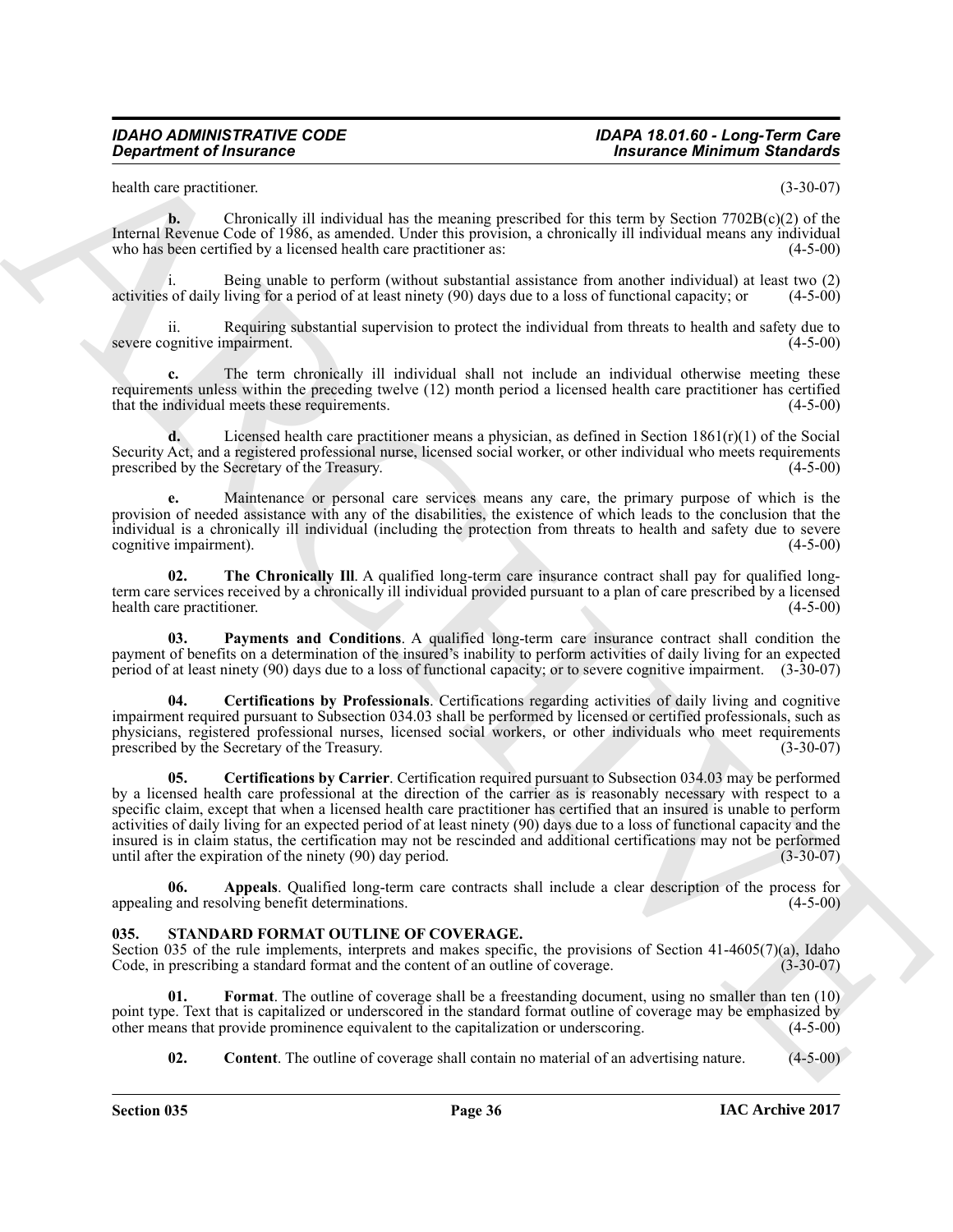<span id="page-36-6"></span>**03.** Standard Form. Use of the text and sequence of text of the standard format outline of coverage is mandatory, unless otherwise specifically indicated. Format for the outline of coverage is published on the Department of Insurance website.  $(3-25-16)$ 

#### <span id="page-36-3"></span><span id="page-36-0"></span>**036. REQUIREMENT TO DELIVER SHOPPER'S GUIDE.**

<span id="page-36-4"></span>**01. Approved Format**. A long-term care insurance shopper's guide in the format developed by the National Association of Insurance Commissioners, or a guide developed or approved by the director, shall be provided to all prospective applicants of a long-term care insurance policy or certificate. (4-5-00)

**a.** In the case of producer solicitations, a producer must deliver the shopper's guide prior to the ion of an application or enrollment form. (3-30-07) presentation of an application or enrollment form.

**b.** In the case of direct response solicitations, the shopper's guide must be presented in conjunction application or enrollment form.  $(4-5-00)$ with any application or enrollment form.

<span id="page-36-5"></span>**02. Exceptions**. Life insurance policies or riders containing accelerated long-term care benefits are not required to furnish the above-referenced guide, but shall furnish the policy summary required under Section 41-<br>4605(9). Idaho Code, Disclosure and Performance Standards for Long-Term Care Insurance. (4-5-00) 4605(9), Idaho Code, Disclosure and Performance Standards for Long-Term Care Insurance.

#### <span id="page-36-1"></span>**037. PENALTIES.**

**Considered of Insurance Theorem (1978)**<br>
The transition of the considered processes of each of the stationary processes of the stationary and the stationary and the stationary and the stationary and the stationary and th In addition to any other penalties provided by the laws of this state any insurer and any producer found to have violated any requirement of this state relating to the marketing of such insurance or of IDAPA 18.01.60, "Long-Term Care Insurance Minimum Standards," shall be subject to an administrative penalty of up to three (3) times the amount of any commissions paid for each policy involved in the violation or up to ten thousand dollars ( $$10,000$ ), whichever is greater. (3-30-07) is greater.  $(3-30-07)$ 

<span id="page-36-2"></span>**038. -- 999. (RESERVED)**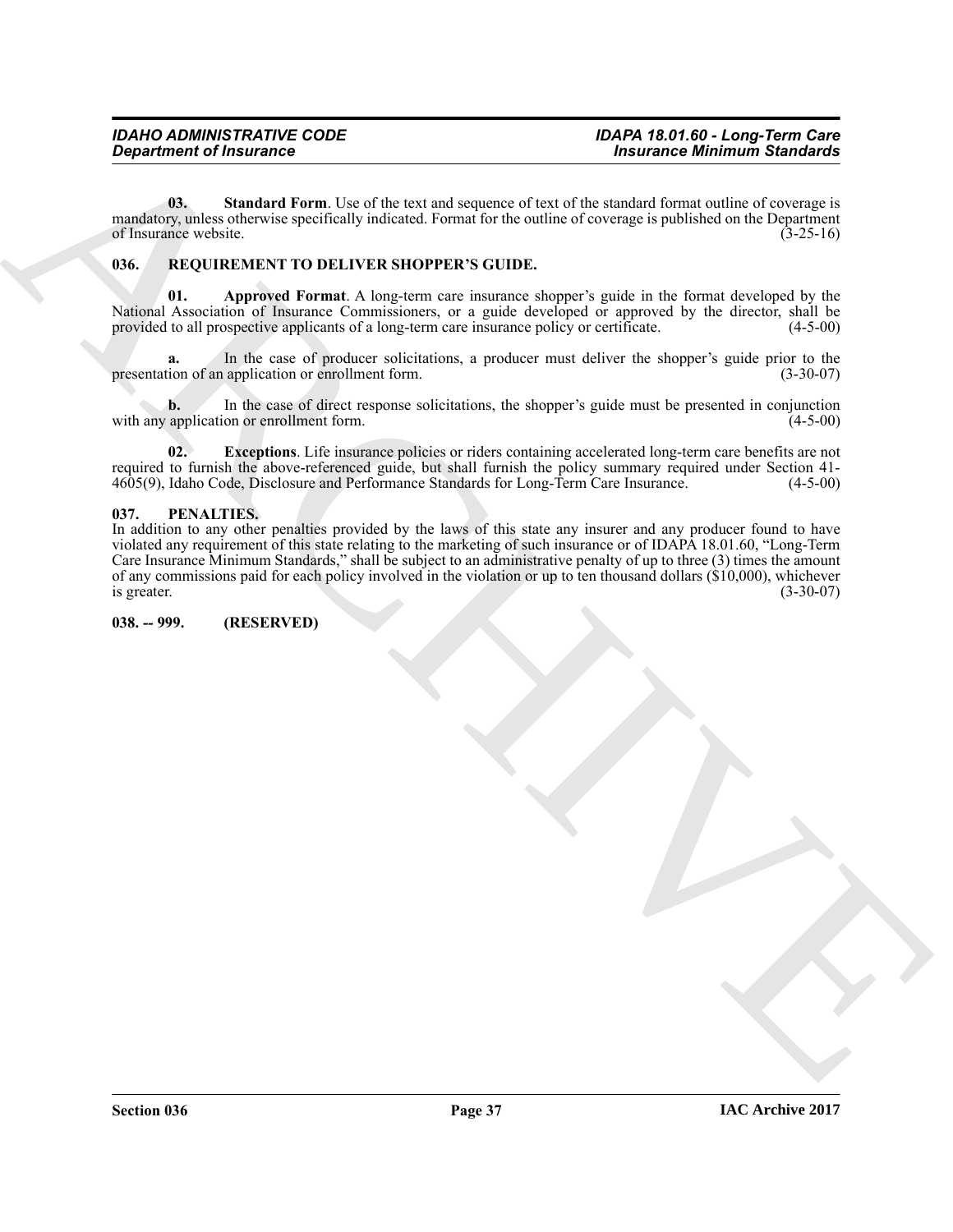# *Subject Index*

#### **A**

Additional Standards For Benefit Triggers For Qualified Long-Term Care Insurance Contracts 35 Appeals 36 Certifications by Carrier 36 Certifications by Professionals 36 Chronically Ill 36 Definitions 35 Payments & Conditions 36 Availability Of New Services Or Providers 29 Employer Sponsored Plan 30 Exceptions to Notification Requirements 29 Exchanges & Not Replacements 30 New Coverage 29 Not Applicable to Life Insurance Policies 30 Nothing Shall Prohibit an Insurer From Offering Coverage 30 Notification to Policyholder 29 Proprietary Policy 29

### **D**

Definitions 3 Activities of Daily Living 3 Acute Condition 3 Adult Day Care 3 All Providers of Services 5 Bathing 4 Cognitive Impairment 4 Continence 4 Dressing 4 Eating 4 Exceptional Increase 4 Hands-On Assistance 4 Home Health Care Services 4 Incidental 4 Medicare 4 Mental or Nervous Disorder 4 Personal Care 4 Qualified Actuary 4 Similar Policy Forms 5 Skilled Nursing Care, Intermediate Care, Personal Care, Home Care, & Other Services 5 Toileting 5 Transferring 5 Discretionary Powers Of Director 16 General Requirement 16 Other Insurance Products 17 Residential Care Community 16

### **F**

Filing Requirement 19

Actuarial Demonstration 20 Initial Filing Requirements 19 Filing Requirements For Advertising 24 Exemptions 25 Filing & Retention 25

### **I**

Incorporation Of Documents By Reference 2

### **L**

Licensing 16 Loss Ratio 18 Expected Loss Ratios 18 Policies That Accelerate Benefits 18

#### **M**

Minimum Standards For Home Health & Community Care Benefits In Long-Term Care Insurance Policies 13 Coverage Equivalency 13 Limitations or Exclusions 13 Maximum Coverage 13

### **N**

Nonforfeiture Benefit Requirement 30 Contingent Benefit 31 Life Insurance Policies That Accelerate Benefits 31 Nonforfeiture Benefits 31 Rejection of Offer 31

#### **O**

Office -- Office Hours -- Mailing Address, Street Address & Web Site 3

#### **P**

Policy Practices & Provisions 5 Continuation or Conversion 6 Discontinuance & Replacement 8 Electronic Enrollment for Group Policies 8 Extension of Benefits 6 Limitations & Exclusions 6 Premium Changes 8 Renewability 5 Premium Rate Schedule Increases 20 Actual & Projected Experience 22 Actuarial Memorandum 21 Additional Rate Increase Filings 23 Contingent Benefit Upon Lapse 22 Exception If Actuarial

Memorandum Filed Which Includes Defined Information 24 Exceptions 23 Exceptions for Association Plans 24 Exceptions for Disclosure & Performance Standards 24 Persistent Practice of Inadequate Rate Filings 23 Premium Rate Increases 20 Premium Rate Schedule Increases 21 Projections Filed for Review 22 Revised Premium Rate 22 Prohibition Against Post-Claims Underwriting 12 Delivery of Application or Enrollment & Form 12 Health Conditions 12 Medication 12 Non-Guaranteed Issue 12 Record of Rescissions 12 Prohibition Against Preexisting Conditions & Probationary Periods In Replacement Policies Or Certificates 29 Public Records Act Compliance 3

### **R**

[A](#page-34-1)dmitrax of the contrast of the contrast of the contrast of the contrast of the contrast of the contrast of the contrast of the contrast of the contrast of the contrast of the contrast of the contrast of the contrast of t Reporting Requirements 15 Claims Denied 16 Filing 16 Lapsed Policies 16 Policies & Reports 16 Producers Experiencing Lapses & Replacements 16 Purpose of Reports 16 Replacement Policies 16 Required Disclosure Provisions 9 Benefit Triggers 10 Disclosure of Tax Consequences 10 Limitations 10 Limitations or Conditions on Eligibility for Benefits 10 Non-Qualified Contracts 10 Payment of Benefits 10 Qualified Contracts 10 Renewability 9 Required Disclosure of Rating Practices to Consumers 10 Riders & Endorsements 10 Requirement To Deliver Shopper's Guide 37 Approved Format 37 Exceptions 37 Requirement To Offer Inflation